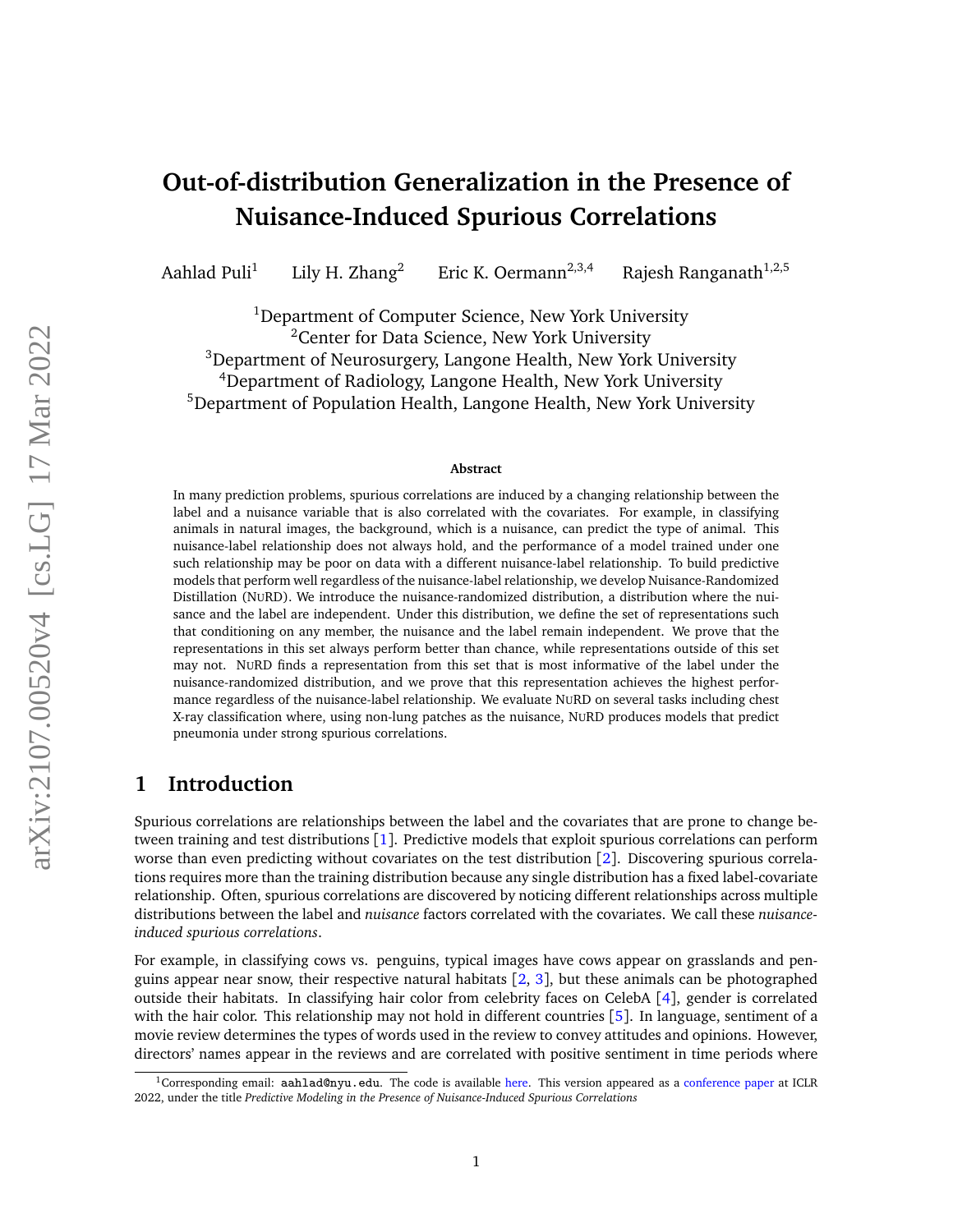directors make movies that are well-liked  $[6]$  $[6]$  $[6]$ . In X-ray classification, conditions like pneumonia are spuriously correlated with non-physiological traits of X-ray images due to the association between the label and hospital X-ray collection protocols [[7](#page-10-6)]. Such factors are rarely recorded in datasets but produce subtle differences in X-ray images that convolutional networks easily learn [[8](#page-10-7)].

We formalize nuisance-induced spurious correlations in a nuisance-varying family of distributions where any two distributions are different only due to the differences in the nuisance-label relationship. As the nuisance is informative of the label, predictive models exploit the nuisance-label relationship to achieve the best performance on any single member of the family. However, predictive models that perform best on one member can perform even worse than predicting without any covariates on another member, which may be out-of-distribution (OOD). We develop NURD to use data collected under one nuisance-label relationship to build predictive models that perform well on other members of the family regardless of the nuisancelabel relationship in that member. Specifically, NURD estimates a conditional distribution which has OOD generalization guarantees across the nuisance-varying family.

In [section 2,](#page-1-0) we motivate and develop ideas that help guarantee performance on every member of the family. The first is the *nuisance-randomized distribution*: a distribution where the nuisance is independent of the label. An example is the distribution where cows and penguins have equal chances of appearing on backgrounds of grass or snow. The second is an *uncorrelating representation*: a representation of the covariates such that under the nuisance-randomized distribution, the nuisance remains independent of the label after conditioning on the representation. The set of such representations is the *uncorrelating set*. We show that the nuisance-randomized conditional of the label given an uncorrelating representation has performance guarantees: such conditionals perform as well or better than predicting without covariates on every member in the family while other conditionals may not. Within the uncorrelating set, we characterize one that is optimal on every member of the nuisance-varying family *simultaneously*. We then prove that the same optimal performance can be realized by uncorrelating representations that are most informative of the label under the nuisance-randomized distribution.

Following the insights in [section 2,](#page-1-0) we develop Nuisance-Randomized Distillation (NURD) in [section 3.](#page-4-0) NURD finds an uncorrelating representation that is maximally informative of the label under the nuisancerandomized distribution. NURD's first step, *nuisance-randomization*, breaks the nuisance-label dependence to produce nuisance-randomized data. We provide two nuisance randomization methods based on generative models and reweighting. The second step, *distillation*, maximizes the information a representation has with the label on the nuisance-randomized data over the uncorrelating set. We evaluate NURD on class-conditional Gaussians, labeling colored MNIST images [[2](#page-10-1)], distinguishing waterbirds from landbirds, and classifying chest X-rays. In the latter, using the non-lung patches as the nuisance, NURD produces models that predict pneumonia under strong spurious correlations.

## <span id="page-1-0"></span>**2 Nuisance-Randomization and Uncorrelating Sets**

We formalize nuisance-induced spurious correlations via a family of data generating processes. Let **y** be the label, **z** be the nuisance, and **x** be the covariates (i.e. features). The family consists of distributions where the only difference in the members of the family comes from the difference in their nuisance-label relationships. Let *D* index a family of distributions  $\mathcal{F} = \{p_D\}_D$ ; a member  $p_D$  in the nuisance-varying family of distributions  $\mathcal F$  takes the following form:

<span id="page-1-1"></span>
$$
p_D(\mathbf{y}, \mathbf{z}, \mathbf{x}) = p(\mathbf{y})p_D(\mathbf{z} \mid \mathbf{y})p(\mathbf{x} \mid \mathbf{z}, \mathbf{y}),\tag{1}
$$

where  $p_D(z | y)$  is positive and bounded for any **y** where  $p(y) > 0$  and any **z** in the family's nuisance space  $S_{\mathscr{F}}$ . This family is called the nuisance-varying family. Due to changing nuisance-label relationships in this family, the conditional distribution of the label **y** given the covariates **x** in one member, e.g. the training distribution, can perform worse than predicting without covariates on another member of the family, e.g. a test distribution with a different nuisance-label relationship. We define performance of a model  $\hat{p}(\mathbf{y} | \mathbf{x})$ on a distribution  $p_{te}$  as the negative expected KL-divergence from the true conditional  $p_{te}(\mathbf{y} | \mathbf{x})$ :

$$
Perf_{p_{te}}(\hat{p}(\mathbf{y} \mid \mathbf{x})) = -\mathbb{E}_{p_{te}(\mathbf{x})}KL[p_{te}(\mathbf{y} \mid \mathbf{x}) \parallel \hat{p}(\mathbf{y} \mid \mathbf{x})].
$$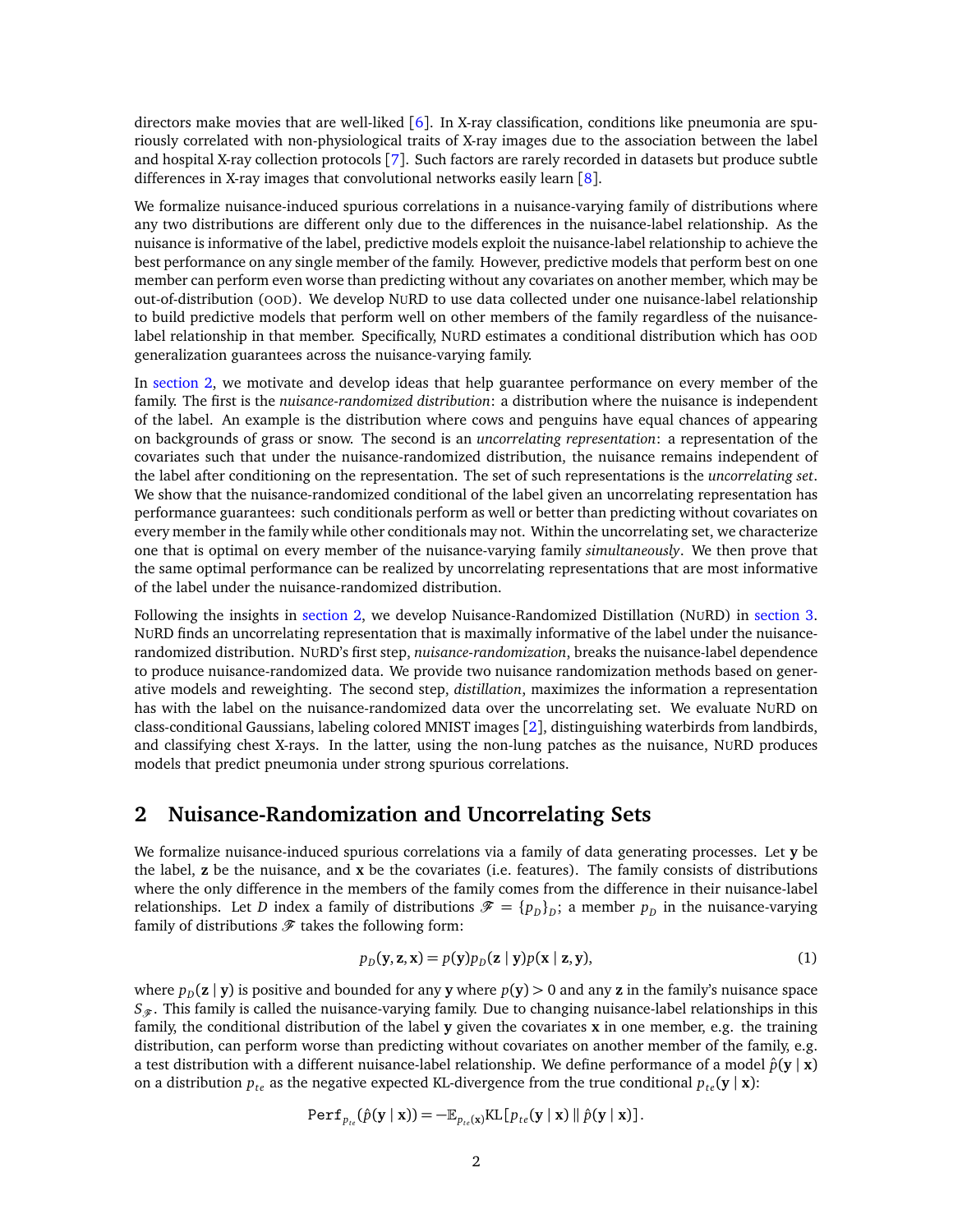Higher is better. This performance equals the expected log-likelihood up to a constant,  $C_{p_{te}} = H_{p_{te}}(y | x)$ , that only depends on the *pte*:

<span id="page-2-2"></span>
$$
\texttt{Perf}_{p_{te}}(\hat{p}(\mathbf{y} \mid \mathbf{x})) = \mathbb{E}_{p_{te}(\mathbf{y}, \mathbf{x})} \log \hat{p}(\mathbf{y} \mid \mathbf{x}) + C_{p_{te}}.
$$

Consider the following example family  ${q_a}_{a \in \mathbb{R}}$ :

$$
\mathbf{y} \sim \mathcal{N}(0,1) \quad \mathbf{z} \sim \mathcal{N}(a\mathbf{y},0.5) \quad \mathbf{x} = [\mathbf{x}_1 \sim \mathcal{N}(\mathbf{y}-\mathbf{z},1.5), \mathbf{x}_2 \sim \mathcal{N}(\mathbf{y}+\mathbf{z},0.5)]. \tag{2}
$$

Given training distribution  $p_{tr} = q_1$  and test distribution  $p_{te} = q_{-1}$ , the conditional  $p_{tr}(\mathbf{y} | \mathbf{x})$  performs even worse than predicting without covariates,  $Perf_{p_{te}}(p(y)) \geq Perf_{p_{te}}(p_{tr}(y|x));$  see [appendix A.9](#page-28-0) for the proof. The problem is that  $p_{tr}(\mathbf{y} | \mathbf{x})$  utilizes label-covariate relationships that do not hold when the nuisance-label relationships change. When the changing nuisance-label relationship makes the conditional  $p_D(\mathbf{y} \mid \mathbf{x})$  of one member unsuitable for another  $p'_D$  $D_D' \in \mathscr{F}$ , the family exhibits *nuisance-induced spurious correlations*.

Next, we identify a conditional distribution with performance guarantees across all members of the family. We develop two concepts to guarantee performance on every member of the nuisance-varying family: the nuisance-randomized distribution and uncorrelating representations.

## Definition [1](#page-2-0). *The nuisance-randomized distribution is*  $p_{\perp}(\mathbf{x},\mathbf{y},\mathbf{z}) = p(\mathbf{x} \mid \mathbf{y},\mathbf{z})p_{tr}(\mathbf{z})p(\mathbf{y}).$ <sup>1</sup>

In the cows vs. penguins example,  $p_{_\parallel}$  is the distribution where either animal has an equal chance to appear on backgrounds of grass or snow. The motivation behind the nuisance-randomized distribution is that when the nuisance is independent of the label, (noisy<sup>[2](#page-2-1)</sup>) functions of only the nuisance are not predictive of the label. If the covariates only consist of (noisy) functions of either the nuisance or the label but never a mix of the two (an example of mixing is  $\mathbf{x}_1 = \mathbf{y} - \mathbf{z} + noise$ ), then the conditional  $p_{\parallel}(\mathbf{y} | \mathbf{x})$  does not vary with the parts of **x** that are (noisy) functions of just the nuisance. Thus,  $p_{\parallel}(\mathbf{y} \mid \mathbf{x})$  ignores the features which have changing relationships with the label.

How about nuisance-varying families where the covariates contain functions that mix the label and the nuisance? [Equation \(2\)](#page-2-2) is one such family, where the covariates  $\mathbf{x}_1$  and  $\mathbf{x}_2$  are functions of both the label and the nuisance. In such nuisance-varying families, the conditional  $p_{\parallel}(\mathbf{y} | \mathbf{x})$  can use functions that mix the label and the nuisance even though the nuisance is not predictive of the label by itself. These mixed functions have relationships with the label which change across the family; for example in [eq. \(2\),](#page-2-2) the coordinate **x**<sup>1</sup> is correlated positively with the label under *q*<sup>0</sup> but negatively under *q*<sup>−</sup><sup>2</sup> . Then, under changes in the nuisance-label relationship, the conditional  $p_{\parallel}(\mathbf{y} | \mathbf{x})$  can perform worse than predicting without covariates because it utilizes a relationship, via these mixed features, that no longer holds. See [appendix A.9](#page-28-0) for details.

We address this performance degradation of  $p_{\parallel}$ (**y** | **x**) by introducing representations that help avoid reliance on functions that mix the label and the nuisance. We note that when the conditional  $p_{\parallel}(\mathbf{y} | \mathbf{x})$  uses functions that mix the label and the nuisance, knowing the exact value of the nuisance should improve the prediction of the label, i.e.  $y \perp_{p_{\perp}} z \mid x$ . <sup>[3](#page-2-3)</sup> Therefore, to avoid reliance on mixed functions, we define *uncorrelating* representations  $r(x)$ , where the nuisance does not provide any extra information about the label given the representation:

**Definition 2.** An uncorrelating set of representations is  $\mathcal{R}(p_+)$  *s.t.*  $\forall r \in \mathcal{R}(p_+)$ ,  $y \perp z \mid r(x)$ *.* 

In the example in [eq. \(2\),](#page-2-2)  $r(x) = x_1 + x_2$  is an uncorrelating representation because it is purely a function of the label and the noise. Conditional distributions  $p_*(y | r(x))$  for any uncorrelating  $r(x)$  only depend on properties that are shared across all distributions in the nuisance-varying family. Specifically, for  $r \in \mathcal{R}(p_{\perp})$ ,

<span id="page-2-0"></span><sup>&</sup>lt;sup>1</sup>Different marginal distributions  $p_{\parallel}$ (z) produce different distributions where the label and nuisance are independent. The results are insensitive to the choice as long as  $p_{\parallel}(\mathbf{z}) > 0$  for any  $\mathbf{z} \in S_{\mathcal{F}}$ . One distribution that satisfies this requirement is  $p_{\parallel}(\mathbf{z}) = p_{tr}(\mathbf{z})$ . See [lemma 2.](#page-18-0)

<span id="page-2-3"></span><span id="page-2-1"></span><sup>&</sup>lt;sup>2</sup>Noisy functions of a variable are functions of that variable and exogenous noise.

 $3$ This is because the nuisance is independent of the label under the nuisance-randomized distribution and can be thought of as a source of noise in  $p_{\parallel}(\mathbf{x} \mid \mathbf{y})$ ; consequently, conditional on **x** containing these mixed functions, knowing **z** provides extra information about the label by decreasing noise.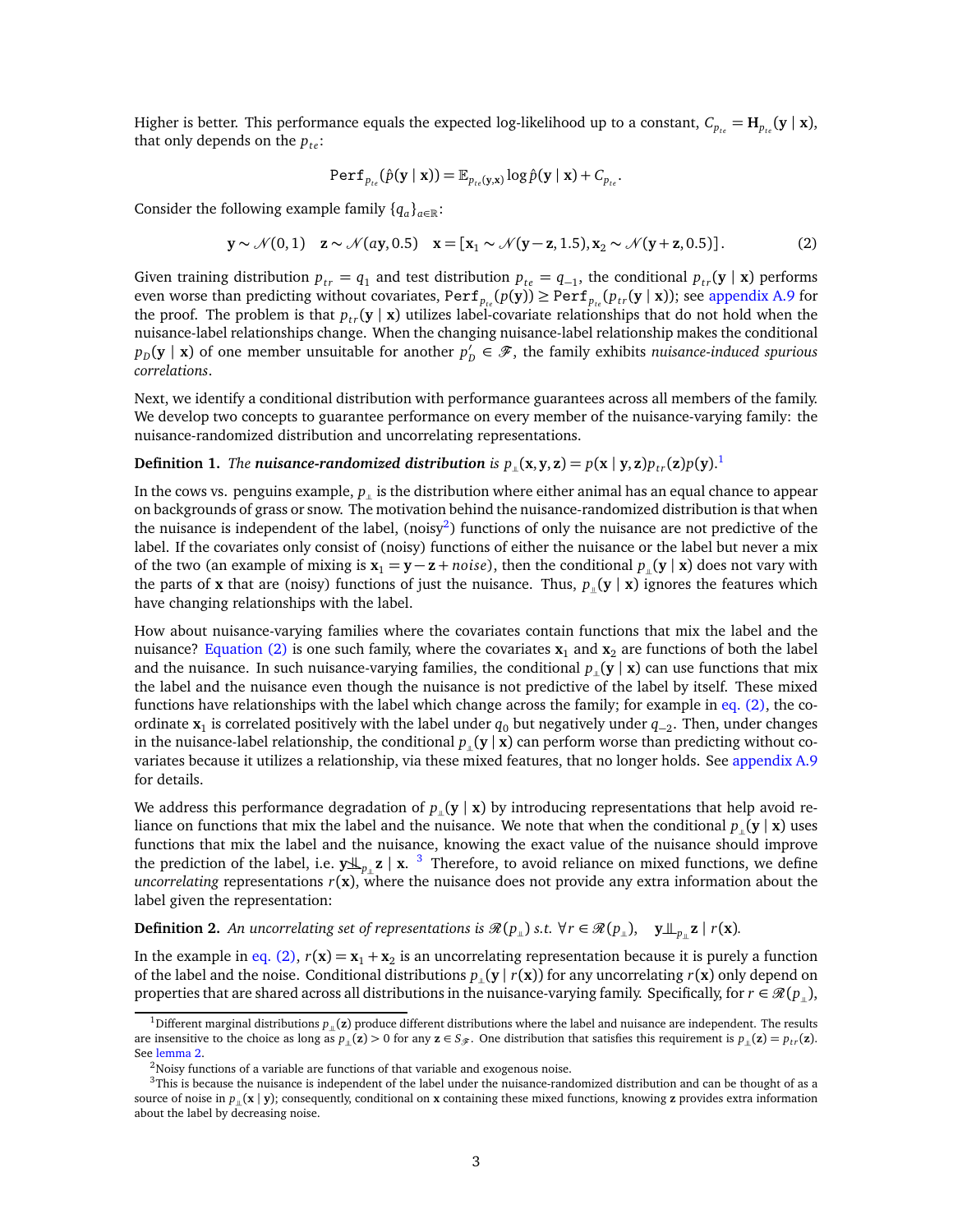the conditional distribution  $p_{\parallel}(\mathbf{y} | r(\mathbf{x}))$  uses  $p(r(\mathbf{x} | \mathbf{y}, \mathbf{z})$  and  $p(\mathbf{y})$  which are both shared across all members of the family  $\mathscr{F}$ . For **z**<sup>*'*</sup> such that  $p_{\perp}(\mathbf{z}^{\prime} | r(\mathbf{x})) > 0$ ,

<span id="page-3-1"></span><span id="page-3-0"></span>
$$
p_{\perp}(\mathbf{y} \mid r(\mathbf{x})) = p_{\perp}(\mathbf{y} \mid r(\mathbf{x}), \mathbf{z}') = \frac{p_{\perp}(\mathbf{y} \mid \mathbf{z}')p_{\perp}(r(\mathbf{x}) \mid \mathbf{y}, \mathbf{z}')}{p_{\perp}(r(\mathbf{x}) \mid \mathbf{z}')} = \frac{p(\mathbf{y})p(r(\mathbf{x}) \mid \mathbf{y}, \mathbf{z}')}{\mathbb{E}_{p(\mathbf{y})}p(r(\mathbf{x}) \mid \mathbf{y}, \mathbf{z}')}.
$$
(3)

This fact helps characterize the performance of  $p_{\parallel}$  (**y** | *r*(**x**)) on any member  $p_{te} \in \mathcal{F}$ :

$$
Perf_{p_{te}}(p_{\perp}(\mathbf{y} \mid r(\mathbf{x}))) = Perf_{p_{te}}(p(\mathbf{y})) + \mathop{\mathbb{E}}_{p_{te}(\mathbf{y}, \mathbf{z})} \mathrm{KL}\big[p(r(\mathbf{x}) \mid \mathbf{y}, \mathbf{z}) \parallel \mathop{\mathbb{E}}_{p(\mathbf{y})} p(r(\mathbf{x}) \mid \mathbf{y}, \mathbf{z})\big]. \tag{4}
$$

As KL-divergence is non-negative, for any uncorrelating representation *r*, the conditional  $p_{\parallel}(\mathbf{y} | r(\mathbf{x}))$ does at least as well as predicting without covariates for all members  $p_{te} \in \mathscr{F} \colon \mathtt{Perf}_{p_{te}}(p_{\perp}(\mathbf{y} \mid r(\mathbf{x}))) \geq$ Perf*<sup>p</sup>te* (*p*(**y**)). See [appendix A.3](#page-17-0) for the formal derivation. In fact, we show in [appendix A.5](#page-21-0) that when the identity representation  $r(x) = x$  is uncorrelating, then  $p_{\parallel}(y | x)$  is minimax optimal for a family with sufficiently diverse nuisance-label relationships.

[Equation \(4\)](#page-3-0) lower bounds the performance of  $p_{\perp}(y | r(x))$  for any representation in the uncorrelating set across all  $p_{te} \in \mathcal{F}$ . However, it does not specify which of these representations leads to the best performing conditional. For example, between two uncorrelating representations like the shape of the animal and whether the animal has horns, which predicts better? Next, we characterize uncorrelating representations that are *simultaneously* optimal for all test distributions  $p_{te} \in \mathcal{F}$ .

**Optimal uncorrelating representations.** As we focus on nuisance-randomized conditionals, henceforth, by performance of  $r(\mathbf{x})$ , we mean the performance of  $p_{\perp}(\mathbf{y} | r(\mathbf{x}))$ : Perf<sub> $p_{te}$ </sub> $(r(\mathbf{x})) = \text{Perf}_{p_{te}}(p_{\perp}(\mathbf{y} | r(\mathbf{x})))$ . Consider two uncorrelating representations  $r, r_2$ , where the pair  $(r, r_2)$  is also uncorrelating. How can  $r_2(\mathbf{x})$ dominate  $r(x)$  in performance across the nuisance-varying family? [Equation \(3\)](#page-3-1) shows that

$$
p_{\perp}(\mathbf{y} \mid [r(\mathbf{x}), r_2(\mathbf{x})]) \propto p(\mathbf{y})p(r(\mathbf{x}) \mid r_2(\mathbf{x}), \mathbf{y}, \mathbf{z} = \mathbf{z})p(r_2(\mathbf{x}) \mid \mathbf{y}, \mathbf{z} = \mathbf{z}).
$$

If  $r_2(\mathbf{x})$  **blocks** the dependence between the label and  $r(\mathbf{x})$ , i.e.  $r(\mathbf{x}) \perp_{p_{\parallel}} \mathbf{y} \mid r_2(\mathbf{x})$ , z, then knowing r does not change the performance when  $r_2$  is known, suggesting that blocking relates to performance. In [theorem 1,](#page-3-2) we show that the *maximally blocking* uncorrelating representation is simultaneously optimal: its performance is as good or better than every other uncorrelating representation on every distribution in the nuisance-varying family. We state the theorem first and discuss each part after.

<span id="page-3-2"></span>**Theorem 1.** *Let*  $r^* \in \mathcal{R}(p_+)$  *be maximally blocking*:

$$
\forall r \in \mathcal{R}(p_{\perp}), \quad \underline{\mathbf{y}} \underline{\mathbf{u}}_{p_{\perp}} r(\mathbf{x}) \mid \mathbf{z}, r^*(\mathbf{x}).
$$

*Then,*

- *1.* (*Simultaneous optimality*) ∀ $p_{te} \in \mathcal{F}$ , ∀ $r \in \mathcal{R}(p_{\perp})$ , Perf<sub>*pte*</sub>( $r^*(\mathbf{x})$ ) ≥ Perf<sub>*p<sub>te</sub>*( $r(\mathbf{x})$ ).</sub>
- 2.  $\left($ *Information maximality* $\right) \forall r(\mathbf{x}) \in \mathcal{R}(p_{\perp}), \quad \mathbf{I}_{p_{\perp}}(\mathbf{y}; r^{*}(\mathbf{x})) \geq \mathbf{I}_{p_{\perp}}(\mathbf{y}; r(\mathbf{x})).$
- 3. (Information maximality implies simultaneous optimality)  $\forall r' \in \mathcal{R}(p_{\perp})$ ,

$$
\mathbf{I}_{p_{\perp}}(\mathbf{y}; r'(\mathbf{x})) = \mathbf{I}_{p_{\perp}}(\mathbf{y}; r^*(\mathbf{x})) \quad \Longrightarrow \quad \forall p_{te} \in \mathcal{F}, \quad \text{Perf}_{p_{te}}(r^*(\mathbf{x})) = \text{Perf}_{p_{te}}(r'(\mathbf{x})).
$$

The proof is in [appendix A.4.](#page-19-0) The first part of [theorem 1,](#page-3-2) *simultaneous optimality*, says that a maximally blocking uncorrelating representation  $r^*$  dominates every other  $r \in \mathcal{R}(p_{\perp})$  in performance on *every* test distribution in the family. In the cows vs. penguins example, the segmented foreground that contains only the animal is a maximally blocking representation because the animal blocks the dependence between the label and any other semantic feature of the animal.

The second and third parts of [theorem 1](#page-3-2) are useful for algorithm building. The second part proves that a maximally blocking  $r^*$  is also maximally informative of the label under  $p_{\parallel}$ , indicating how to find a simultaneously optimal uncorrelating representation. What about other information-maximal uncorrelating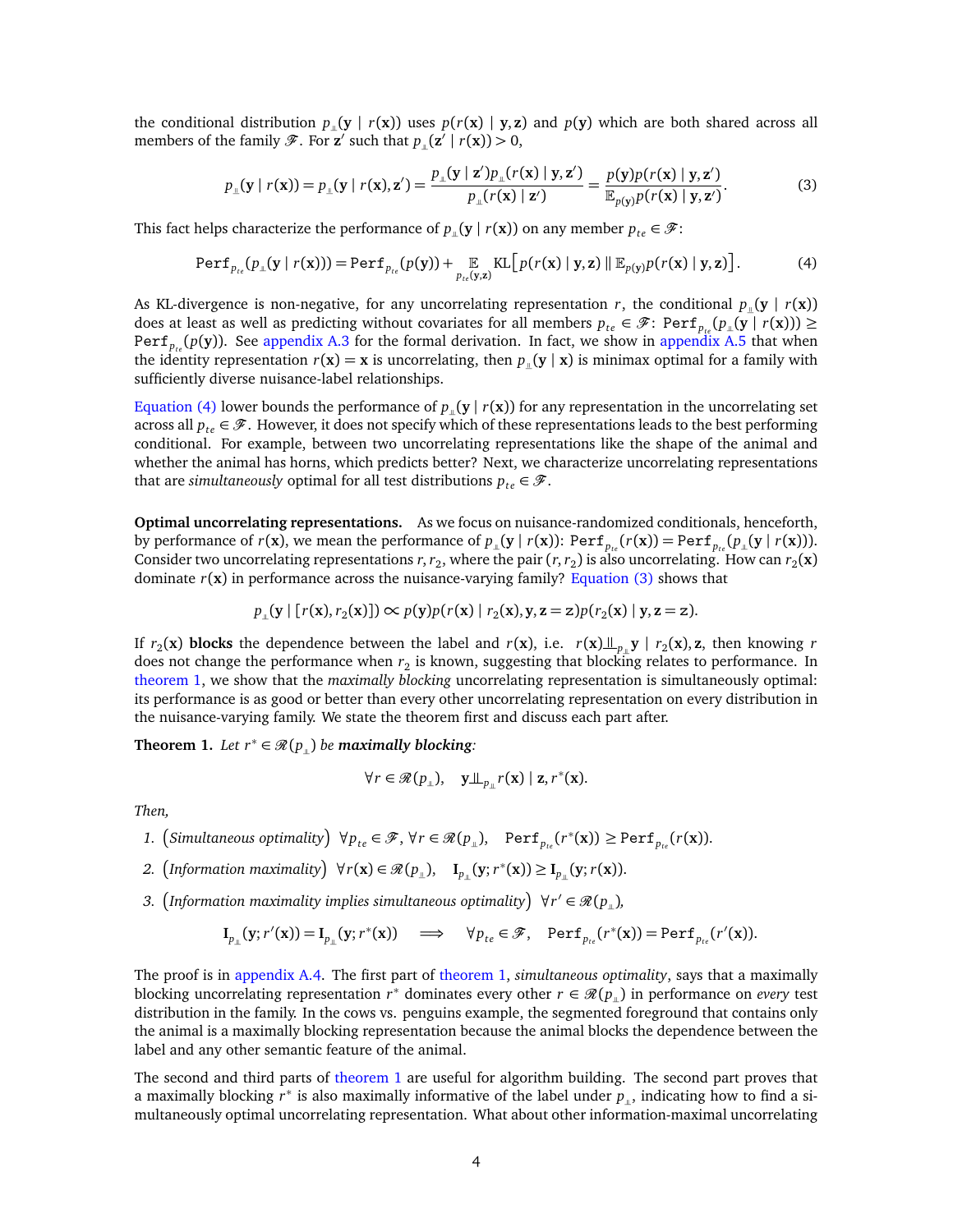representations? The third part shows that if an uncorrelating representation  $r^\prime$  has the same mutual information with the label (under  $p_{\parallel}$ ) as the maximally blocking  $r^*$ , then  $r'$  achieves the same simultaneously optimal performance as *r* ∗ . In the cows vs. penguins example, an example of a maximally informative uncorrelating representation is the number of legs of the animal because the rest of the body does not give more information about the label. The second and third parts of [theorem 1](#page-3-2) together show that finding an uncorrelating representation that maximizes information under the nuisance-randomized distribution finds a simultaneously optimal uncorrelating *r*(**x**).

## <span id="page-4-0"></span>**3 Nuisance-Randomized Distillation (NURD)**

[Theorem 1](#page-3-2) says a representation that maximizes information with the label under the nuisance-randomized distribution has the best performance within the uncorrelating set. We develop a representation learning algorithm to maximize the mutual information between the label and a representation in the uncorrelating set under the nuisance-randomized distribution. We call this algorithm Nuisance-Randomized Distillation (NURD). NURD has two steps. The first step, called nuisance randomization, creates an estimate of the nuisance-randomized distribution. The second step, called distillation, finds a representation in the uncorrelating set with the maximum information with the label under the estimate of the nuisance-randomized distribution from step one.

**Nuisance Randomization.** We estimate the nuisance-randomized distribution with generative models or by reweighting existing data. Generative-NURD uses the fact that *p*(**x** | **y**, **z**) is the same for each member of the nuisance-varying family  $\mathcal{F}$ . With an estimate of this conditional denoted  $\hat{p}(\mathbf{x} | \mathbf{y}, \mathbf{z})$ , generative-NURD's estimate of the nuisance-randomized distribution is  $\mathbf{z} \sim p_{tr}(\mathbf{z}), \mathbf{y} \sim p(\mathbf{y}), \mathbf{x} \sim \hat{p}(\mathbf{x} \mid \mathbf{y}, \mathbf{z})$ . For high dimensional **x**, the estimate  $\hat{p}(\mathbf{x} \mid \mathbf{y}, \mathbf{z})$  can be constructed with deep generative models. Reweighting-NURD importance weights the data from  $p_{tr}$  by  $p(y)/p_{tr}(y \mid z)$ , making it match the nuisance-randomized distribution:

$$
p_{\perp}(\mathbf{x}, \mathbf{y}, \mathbf{z}) = p(\mathbf{y})p_{tr}(\mathbf{z})p(\mathbf{x} \mid \mathbf{y}, \mathbf{z}) = p(\mathbf{y})p_{tr}(\mathbf{z})\frac{p_{tr}(\mathbf{y} \mid \mathbf{z})}{p_{tr}(\mathbf{y} \mid \mathbf{z})}p(\mathbf{x} \mid \mathbf{y}, \mathbf{z}) = \frac{p(\mathbf{y})}{p_{tr}(\mathbf{y} \mid \mathbf{z})}p_{tr}(\mathbf{x}, \mathbf{y}, \mathbf{z}).
$$

Reweighting-NURD uses a model trained on samples from  $p_{tr}$  to estimate  $\frac{p(\mathbf{y})}{p_{tr}(\mathbf{y} \mid \mathbf{z})}$ .

**Distillation.** Distillation seeks to find the representation in the uncorrelating set that maximizes the information with the label under  $\hat{p}_{\parallel}$ , the estimate of the nuisance-randomized distribution. Maximizing the information translates to maximizing likelihood because the entropy  $H_{\hat{p}_n}(y)$  is constant with respect to the representation *r<sup>γ</sup>* parameterized by *γ*:

$$
\mathbf{I}_{\hat{p}_\perp}(r_\gamma(\mathbf{x}); \mathbf{y}) - \mathbf{H}_{\hat{p}_\perp}(\mathbf{y}) = \mathbb{E}_{\hat{p}_\perp(\mathbf{y}, r_\gamma(\mathbf{x}))} \log \hat{p}_\perp(\mathbf{y} \mid r_\gamma(\mathbf{x})) = \max_{\theta} \mathbb{E}_{\hat{p}_\perp(\mathbf{y}, r_\gamma(\mathbf{x}))} \log p_\theta(\mathbf{y} \mid r_\gamma(\mathbf{x})).
$$

[Theorem 1](#page-3-2) requires the representations be in the uncorrelating set. When conditioning on representations in the uncorrelating set, the nuisance has zero mutual information with the label:  $I_{p_{\parallel}}(y; z | r_{\gamma}(x)) = 0$ . We operationalize this constraint by adding a conditional mutual information penalty to the maximum likelihood objective with a tunable scalar parameter *λ*

<span id="page-4-1"></span>
$$
\max_{\theta,\gamma} \mathbb{E}_{\hat{p}_{\perp}(\mathbf{y},\mathbf{z},\mathbf{x})} \log p_{\theta}(\mathbf{y} \mid r_{\gamma}(\mathbf{x})) - \lambda \mathbf{I}_{\hat{p}_{\perp}}(\mathbf{y};\mathbf{z} \mid r_{\gamma}(\mathbf{x})).
$$
\n(5)

The objective in [eq. \(5\)](#page-4-1) can have local optima when the representation is a function of the nuisance and exogenous noise (noise that generates the covariates given the nuisance and the label). The intuition behind these local optima is that the value of introducing information that predicts the label does not exceed the cost of the introduced conditional dependence. [Appendix A.6](#page-22-0) gives a formal discussion and an example with such local optima. Annealing *λ*, which controls the cost of conditional dependence, can mitigate the local optima issue at the cost of setting annealing schedules.

Instead, we restrict the distillation step to search over representations *r<sup>γ</sup>* (**x**) that are also marginally independent of the nuisance **z** under *p* <sup>|</sup><sup>=</sup>, i.e. **z** <sup>|</sup>=*<sup>p</sup>* |<sup>=</sup>*r<sup>γ</sup>* (**x**). This additional independence removes representations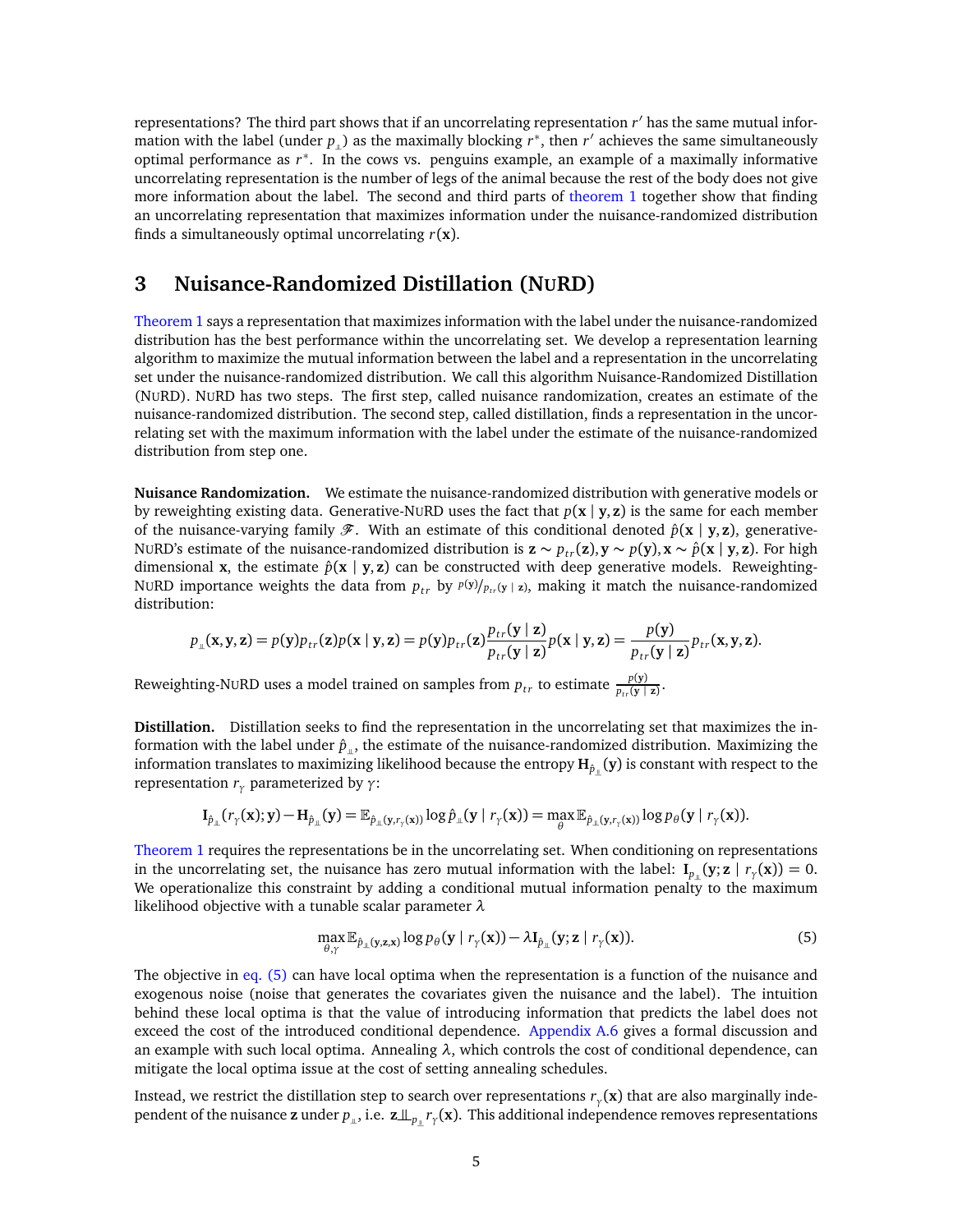that depend on the nuisance but are not predictive of the label; in turn, this removes local optima that correspond to functions of the nuisance and exogenous noise. In the cows vs. penguins example, representations that are functions of the background only, like the presence of snow, are uncorrelating but do not satisfy the marginal independence. Together, the conditional independence  $y \perp_{p} z | r<sub>γ</sub>(x)$  and marginal independence **z** <sup>|</sup>=*<sup>p</sup>* |<sup>=</sup>*r<sup>γ</sup>* (**x**) hold if and only if the representation and the label are jointly independent of the nuisance :  $(\mathbf{y}, r_{\gamma}(\mathbf{x}))$ ⊥<sub>p</sup>⊥</sub>z. Using mutual information to penalize joint *dependence* (instead of the penalty in eq.  $(5)$ , the distillation step in NURD is

<span id="page-5-1"></span>
$$
\max_{\theta,\gamma} \mathbb{E}_{\hat{p}_{\perp}(\mathbf{y},\mathbf{z},\mathbf{x})} \log p_{\theta}(\mathbf{y} \mid r_{\gamma}(\mathbf{x})) - \lambda \mathbf{I}_{\hat{p}_{\perp}}([\mathbf{y},r_{\gamma}(\mathbf{x})];\mathbf{z}).
$$
\n(6)

We show in [lemma 4](#page-22-1) that within the set of representations that satisfy joint independence, NURD learns a representation that is simultaneously optimal in performance on all members of the nuisance-varying family. To learn representations using gradients, the mutual information needs to be estimated in a way that is amenable to gradient optimization. To achieve this, we estimate the mutual information in NURD via the classification-based density-ratio estimation trick [[9](#page-11-0)]. We use a *critic model p<sup>φ</sup>* to estimate said density ratio. We describe this technique in [appendix A.1](#page-14-0) for completeness. We implement the distillation step as a bi-level optimization where the outer loop optimizes the predictive model  $p_{\theta}(\mathbf{y} \mid r_{\gamma}(\mathbf{x}))$  and the inner loop optimizes the critic model  $p_{\phi}$  which helps estimate the mutual information.

**Algorithm.** We give the full algorithm boxes for both reweighting-NURD and generative-NURD in [ap](#page-14-0)[pendix A.1.](#page-14-0) In reweighting-NURD, to avoid poor weight estimation due to models memorizing the training data, we use cross-fitting; see algorithm [1.](#page-15-0) The setup of nuisance-induced spurious correlations in eq.  $(1)$ assumes  $p(y)$  is fixed across distributions within the nuisance-varying family  $\mathscr{F}$ . This condition can be relaxed when  $p_{te}(\mathbf{y})$  is known; see [appendix A.1.](#page-14-0)

## <span id="page-5-0"></span>**4 Related Work**

In [table 1,](#page-6-0) we summarize key differences between NURD and the related work: invariant learning [[2,](#page-10-1) [10](#page-11-1)], distribution matching [[11,](#page-11-2) [12](#page-11-3)], shift-stable prediction [[13](#page-11-4)], group-DRO [[14](#page-11-5)], and causal regularization [[15,](#page-11-6) [16](#page-11-7)]. We detail the differences here.

**Nuisance versus Environment.** In general, an environment is a distribution with a specific spurious correlation [[14](#page-11-5)]. When the training and test distributions are members of the same nuisance-varying family, environments denote specific nuisance-label relationships. In contrast, nuisances are variables whose changing relationship with the label induces spurious correlations. While obtaining data from diverse environments requires data collection from sufficiently different sources, one can specify nuisances from a single source of data via domain knowledge.

**Domain generalization, domain-invariant learning, and subgroup robustness** We briefly mention existing methods that aim to generalize to unseen test data and focus on how these methods can suffer in the presence of nuisance-induced spurious correlations; for a more detailed presentation, see [appendix A.2.](#page-14-1) Domain generalization and domain-invariant learning methods assume the training data consists of multiple *sufficiently different* environments to generalize to unseen test data that is related to the given environments or subgroups [[2,](#page-10-1) [10,](#page-11-1) [11,](#page-11-2) [17,](#page-11-8) [18,](#page-11-9) [19,](#page-11-10) [20,](#page-11-11) [21,](#page-11-12) [22,](#page-11-13) [23,](#page-11-14) [24,](#page-11-15) [25,](#page-11-16) [26,](#page-12-0) [27,](#page-12-1) [28](#page-12-2)]. Due to its focus on nuisances, NURD works with data from a single environment. Taking a distributional robustness [[29](#page-12-3)] approach, Sagawa et al. [[14](#page-11-5)] used group-DRO to build models that perform well on every one of a finite set of known subgroups. Other work also aims to minimize worst subgroup error with a finite number of fixed but unknown subgroups [[30,](#page-12-4) [31](#page-12-5)]; as subgroups are unknown, they only find an approximate minimizer of the worst subgroup error in general even with infinite data. While these methods [[30,](#page-12-4) [31](#page-12-5)] were developed to enforce fairness with respect to a sensitive attribute, they can be applied to OOD generalization with the nuisance treated as the sensitive attribute; see [[32](#page-12-6)]. Given the nuisance, existence of a finite number of subgroups maps to an additional discreteness assumption on the nuisance variable; in contrast, NURD works with general nuisances. Given a high dimensional **z**, as in our experiments, defining groups based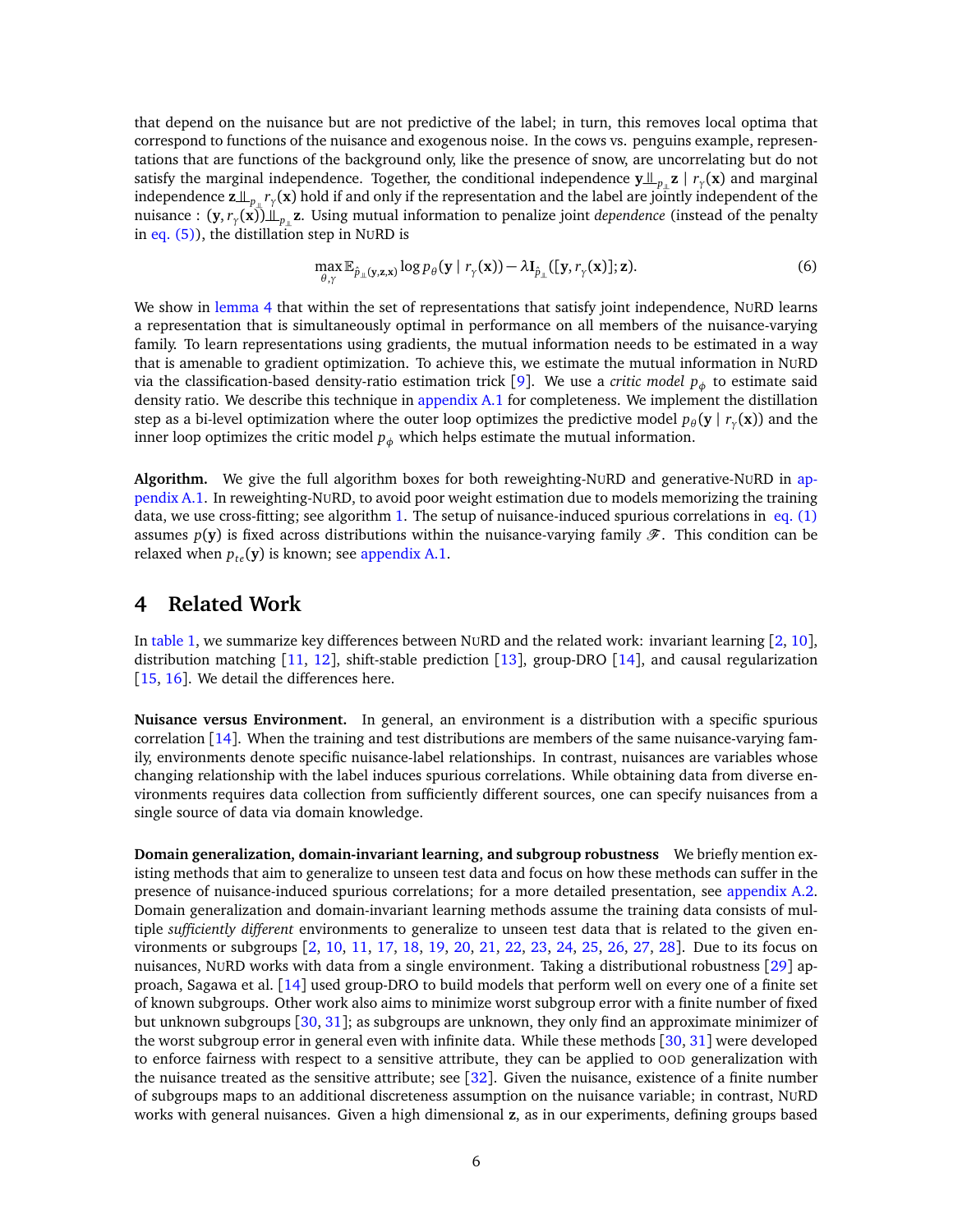<span id="page-6-0"></span>**Table 1:** NURD vs. methods that use nuisances or environments. In this work, the training data comes from a single member of the family  $\mathscr{F}$ , i.e. a single environment. For methods that require multiple environments, values of the nuisance can be treated as environment labels. Unlike existing methods, NURD works with high-dimensional nuisances without requiring them at test time.

|                             |  | Invariant Dist. match Shift-stable Group-DRO Causal reg. NURD |  |
|-----------------------------|--|---------------------------------------------------------------|--|
| High-dim z                  |  |                                                               |  |
| No test-time $z \checkmark$ |  |                                                               |  |

on the value of the nuisance like in  $[14]$  $[14]$  $[14]$  typically results in groups with at most one sample; with the resulting groups, methods that minimize worst subgroup error will encourage memorizing the training data.

**Nuisance as the environment label for domain generalization.** Domain generalization methods are inapplicable when the training data consists only of a single environment. In this work, the training data comes from only one member of the nuisance-varying family, i.e. from a single environment. What if one treats groups defined by nuisance values as environments? Using the nuisance as the environment label can produce non-overlapping supports (over the covariates) between environments. In Colored-MNIST for example, splitting based on color produces an environment of green images and an environment of red images. When the covariates do not overlap between environments, methods such as Arjovsky et al. [[2](#page-10-1)], Krueger et al. [[10](#page-11-1)] will not produce invariant representations because the model can segment out the covariate space and learn separate functions for each environment.

Methods based on conditional distribution matching [[11,](#page-11-2) [12](#page-11-3)] build representations that are conditionally independent of the environment variable given the label. When the training data is split into groups based on the nuisance value, representations built by these methods are independent of the nuisance given the label. However, splitting on a high-dimensional nuisance like image patches tends to yield many groups with only a single image. Matching distributions of representations for the same label across all environments is not possible when some environments only have one label.

**Causal learning and shift-stable prediction.** Anticausal learning [[33](#page-12-7)] assumes a causal generative process for a class of distributions like the nuisance-varying family in [eq. \(1\).](#page-1-1) In such an interpretation, the label **y** and nuisance **z** cause the image **x**, and under independence of cause and mechanism,  $p(x | y, z)$  is fixed — in other words, independent — regardless of the distribution  $p<sub>D</sub>(y, z)$ . A closely related idea to NURD is that of Shift-Stable Prediction [[13,](#page-11-4) [34](#page-12-8)]. Subbaswamy et al. [[13](#page-11-4)] perform *graph surgery* to learn  $p_{\parallel}$  (**y** | **x**, **z**) assuming access to **z** during test time. Shift-stable models are not applicable without nuisances at test time while NURD only requires nuisances during training. However, if the nuisance is available at test time, the combined covariate-set  $[x, z]$  is 1) uncorrelating because  $y \perp z$   $[x, z]$  and 2) maximally blocking because  $r([x, z]) \perp y \mid z, [x, z]$ ; then, [theorem 1](#page-3-2) implies that  $p_{\perp}(y \mid [x, z])$  is optimal.

Two concurrent works also build models using the idea of a nuisance variable. Makar et al. [[16](#page-11-7)] assume that there exists a stochastic function of **y** but not **z**, called **x**<sup>\*</sup>, such that **y**  $\perp$ <sub>*p*</sub><sub>*n*</sub>**x** | **x**<sup>\*</sup>, **z**; they use a marginal independence penalty  $r(x) \perp_{p} z$ . Veitch et al. [[15](#page-11-6)] use counterfactual invariance to derive a conditional independence penalty  $r(\mathbf{x}) \perp_{p_{tr}}^{\infty} \mathbf{z}$  | y. The theory in these works requires the nuisance to be discrete, and their algorithms require the nuisance to be both discrete and low-cardinality; NURD and its theory work with general high-dimensional nuisances. Counterfactual invariance promises that a representation will not vary with the nuisance but it does not produce optimal models in general because it rejects models that depend on functions of the nuisance. On the other hand, the uncorrelating property allows using functions of only the nuisance that are in the covariates to extract further information about the label from rest of the covariates; this leads to better performance in some nuisance-varying families, as we show using the theory of minimal sufficient statistics [[35](#page-12-9)] in [appendix A.7.](#page-23-0)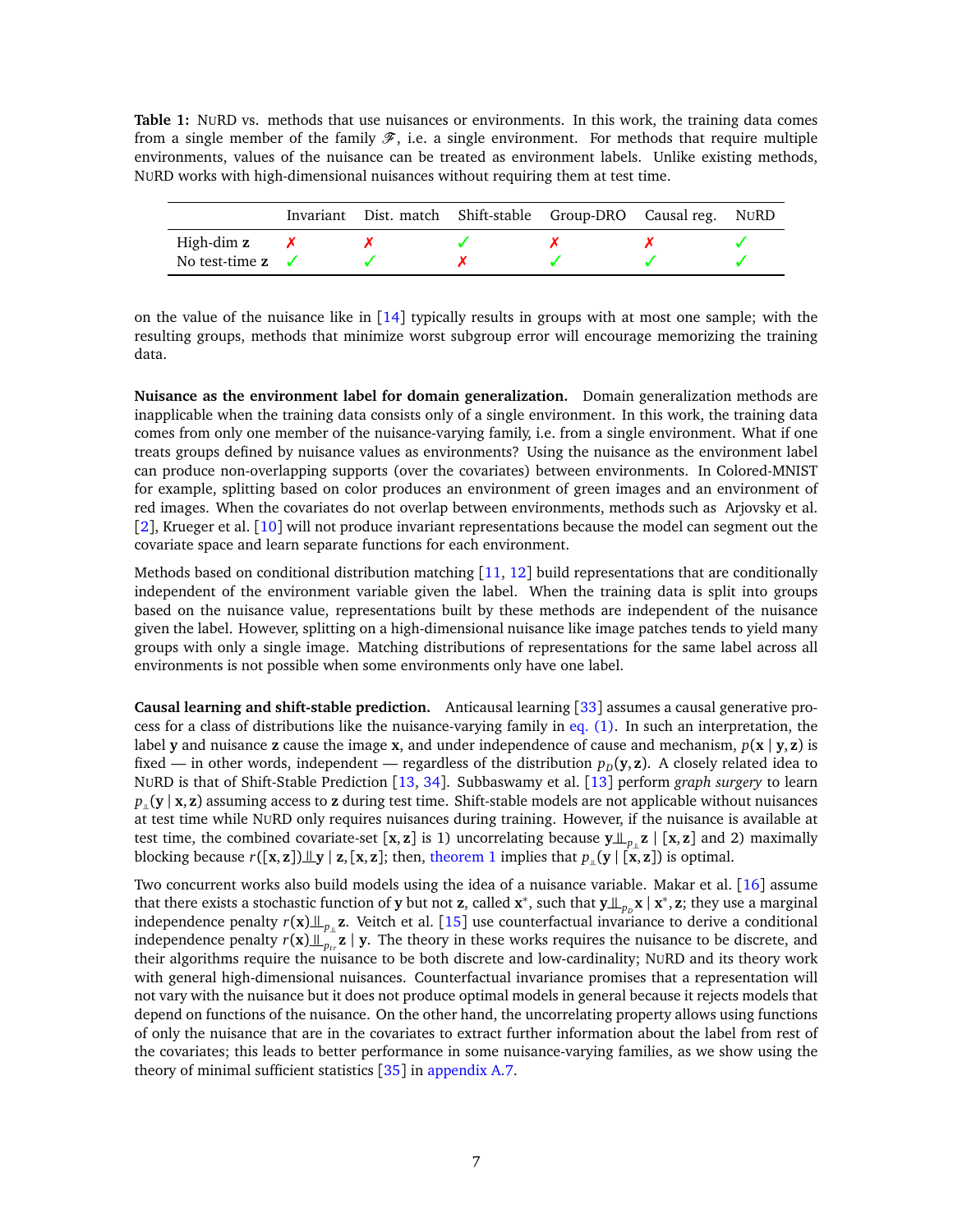## <span id="page-7-1"></span>**5 Experiments**

We evaluate the implementations of NURD on class-conditional Gaussians, Colored-MNIST [[2](#page-10-1)], Waterbirds [[14](#page-11-5)], and chest X-rays [[36,](#page-12-10) [37](#page-12-11)]. See [appendix B](#page-30-0) for implementation details and further evaluations of NURD.

**Model selection, baselines, and metrics.** Models in both steps of NURD are selected using heldout subsets of the training data. We split the training data into training and validation datasets with an  $80 -$ 20 split. For nuisance-randomization, this selection uses standard measures of held-out performance. Selection in the distillation step picks models that give the best value of the distillation objective on a held out subset of the *nuisance-randomized* data from NURD's first step.

We compare against Empirical Risk minimization (ERM) because, as discussed in [section 4,](#page-5-0) existing methods that aim to generalize under spurious correlations require assumptions, such as access to multiple environments or discrete nuisance of small cardinality, that do not hold in the experiments. When possible, we report the oracle accuracy or build gold standard models using data that does not have a nuisance-label relationship to exploit. For every method, we report the average accuracy and standard error across 10 runs each with a different random seed. We report the accuracy of each model for each experiment on the test data  $(p_{te})$  and on heldout subsets of the original training data  $(p_{te})$  and the estimate of the nuisancerandomized distribution ( $\hat{p}_{\parallel}$ ). For all experiments, we use  $\lambda = 1$  and one or two epoch's worth of critic model updates for every predictive model update.

#### **5.1 Class-Conditional Gaussians**

We generate data as follows: with  $\mathscr{B}(0.5)$  as the uniform Bernoulli distribution,  $q_a(\mathbf{y},\mathbf{z},\mathbf{x})$  is

$$
y \sim \mathcal{B}(0.5) \quad z \sim \mathcal{N}(a(2y-1), 1) \quad x = [x_1 \sim \mathcal{N}(y-z, 9), x_2 \sim \mathcal{N}(y+z, 0.01)]. \tag{7}
$$

<span id="page-7-0"></span>The training and test sets consist of 10000 samples from  $p_{tr} = q_{0.5}$  and 2000 samples from  $p_{te} = q_{-0.9}$ respectively. All models in both NURD methods are parameterized with neural networks.

| Method           | Heldout $p_{tr}$ | Heldout $\hat{p}_{\parallel}$ | $p_{t\rho}$  |
|------------------|------------------|-------------------------------|--------------|
| ERM.             | $84 \pm 0\%$     |                               | $39 \pm 0\%$ |
| generative-NURD  | $71 \pm 0\%$     | $67 \pm 0\%$                  | $58 \pm 0\%$ |
| reweighting-NURD | $71 \pm 1\%$     | $66 \pm 0\%$                  | $58 \pm 0\%$ |

**Table 2:** Accuracy of NURD versus ERM on class conditional Gaussians.

**Results.** [Table 2](#page-7-0) reports results. The test accuracy of predicting with the optimal linear uncorrelating representation  $r^*(\mathbf{x}) = \mathbf{x}_1 + \mathbf{x}_2$ , is 62%; [appendix B](#page-30-0) gives the optimality proof. Both generative-NURD and reweighting-NURD achieve close to this accuracy.

#### **5.2 Colored-MNIST**

We construct a colored-MNIST dataset  $[1, 2]$  $[1, 2]$  $[1, 2]$  $[1, 2]$  $[1, 2]$  with images of 0s and 1s. In this dataset, the values in each channel for every pixel are either 0 or 1. We construct two environments and use one as the training distribution and the other as the test. In training, 90% of red images have label 0; 90% of green images have label 1. In test, the relationship is flipped: 90% of the 0s are green, and 90% of the 1s are red. In both training and test, the digit determines the label only 75% of the time, meaning that exploiting the nuisance-label relationship produces better training accuracies. The training and test data consist of 4851 and 4945 samples respectively. We run NURD with the most intense pixel as the nuisance.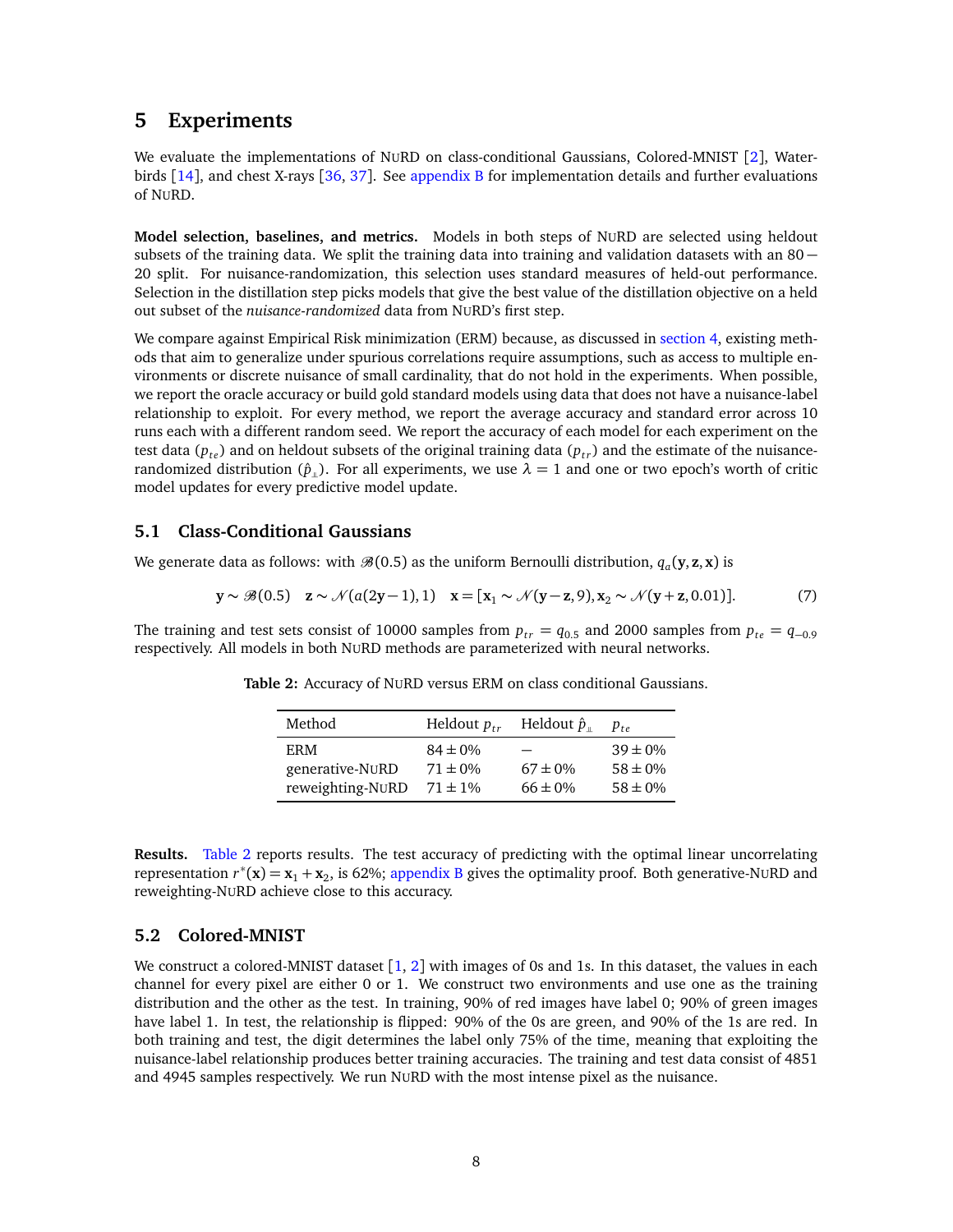| Method                                      | Heldout $p_{tr}$                             | Heldout $\hat{p}_\parallel$  | $p_{t\rho}$                                  |
|---------------------------------------------|----------------------------------------------|------------------------------|----------------------------------------------|
| ERM.<br>generative-NURD<br>reweighting-NURD | $90 \pm 0\%$<br>$73 \pm 1\%$<br>$75 \pm 0\%$ | $80 \pm 1\%$<br>$74 \pm 0\%$ | $10 \pm 0\%$<br>$68 \pm 2\%$<br>$75 \pm 0\%$ |

<span id="page-8-0"></span>**Table 3:** Accuracy of NURD versus ERM on Colored-MNIST. The oracle accuracy is 75%.

**Results.** See [table 3](#page-8-0) for the results. ERM learns to use color, evidenced by the fact that it achieves a test accuracy of only 10%. The oracle accuracy of 75% is the highest achievable by models that do not use color because the digit only predicts the label with 75% accuracy. While generative-NURD has an average accuracy close to the oracle, reweighting-NURD matches the oracle at 75%.

### **5.3 Learning to classify Waterbirds and Landbirds**

Sagawa et al. [[14](#page-11-5)] consider the task of detecting the type of bird (water or land) from images where the background is a nuisance. Unlike Sagawa et al. [[14](#page-11-5)], we do not assume access to validation and test sets with independence between the background and the label. So, we split their [dataset](https://github.com/kohpangwei/group_DRO) differently to create our own training and test datasets with substantially different nuisance-label relationships. The training data has 90% waterbirds on backgrounds with water and 90% landbirds on backgrounds with land. The test data has this relationship flipped. We use the original image size of 224×224×3. The training and test sets consist of 3510 and 400 samples respectively. We ensure that  $p(y = 1) = 0.5$  in training and test data. Thus, predicting the most frequent class achieves an accuracy of 0.5. Cropping out the whole background requires manual segmentation. Instead, we use the pixels outside the central patch of  $196 \times 196$  pixels as a nuisance in NURD. This is a high-dimensional nuisance which impacts many existing methods negatively; see [section 4.](#page-5-0) The covariates are the whole image; see [fig. 1.](#page-8-1)

<span id="page-8-1"></span>

| Method                                                  | $p_{\scriptscriptstyle tr}$ | P t e        |
|---------------------------------------------------------|-----------------------------|--------------|
| <b>ERM</b>                                              | $91 \pm 0\%$ -              | $66 \pm 2\%$ |
| reweighting-NURD $85 \pm 1\%$ $81 \pm 1\%$ $83 \pm 2\%$ |                             |              |

**Figure 1:** Table of results and figure showing an example of the nuisance for Waterbirds. On the left are the accuracies of NURD and ERM on Waterbirds. Gold standard accuracy is 90% (see the results paragraph below). The figure shows an image and the corresponding border nuisance. NURD has both images during training and only the left image at test time.

**Results.** [Figure 1](#page-8-1) reports results. We construct a gold standard model on data where waterbirds and landbirds have equal chances of appearing on backgrounds with water and land; this model achieves a test accuracy of 90%. ERM uses the background to predict the label, as evidenced by its test accuracy of 66%. Reweighting-NURD uses the background patches to adjust for the spurious correlation to achieve an average accuracy close to the gold standard, 83%. We do not report generative-NURD's performance as training on the generated images resulted in classifiers that predict as poorly as chance on real images. This may be due to the small training dataset.

## **5.4 Learning to label pneumonia from X-rays**

In many problems such as classifying cows versus penguins in natural images, the background, which is a nuisance, predicts the label. Medical imaging datasets have a similar property, where factors like the device used to take the measurement are predictive of the label but also leave a signature on the whole image. Here, we construct a dataset by mixing two chest x-ray datasets, CheXpert and MIMIC, that have different factors that affect the whole image, with or without pneumonia. The training data has 90% pneumonia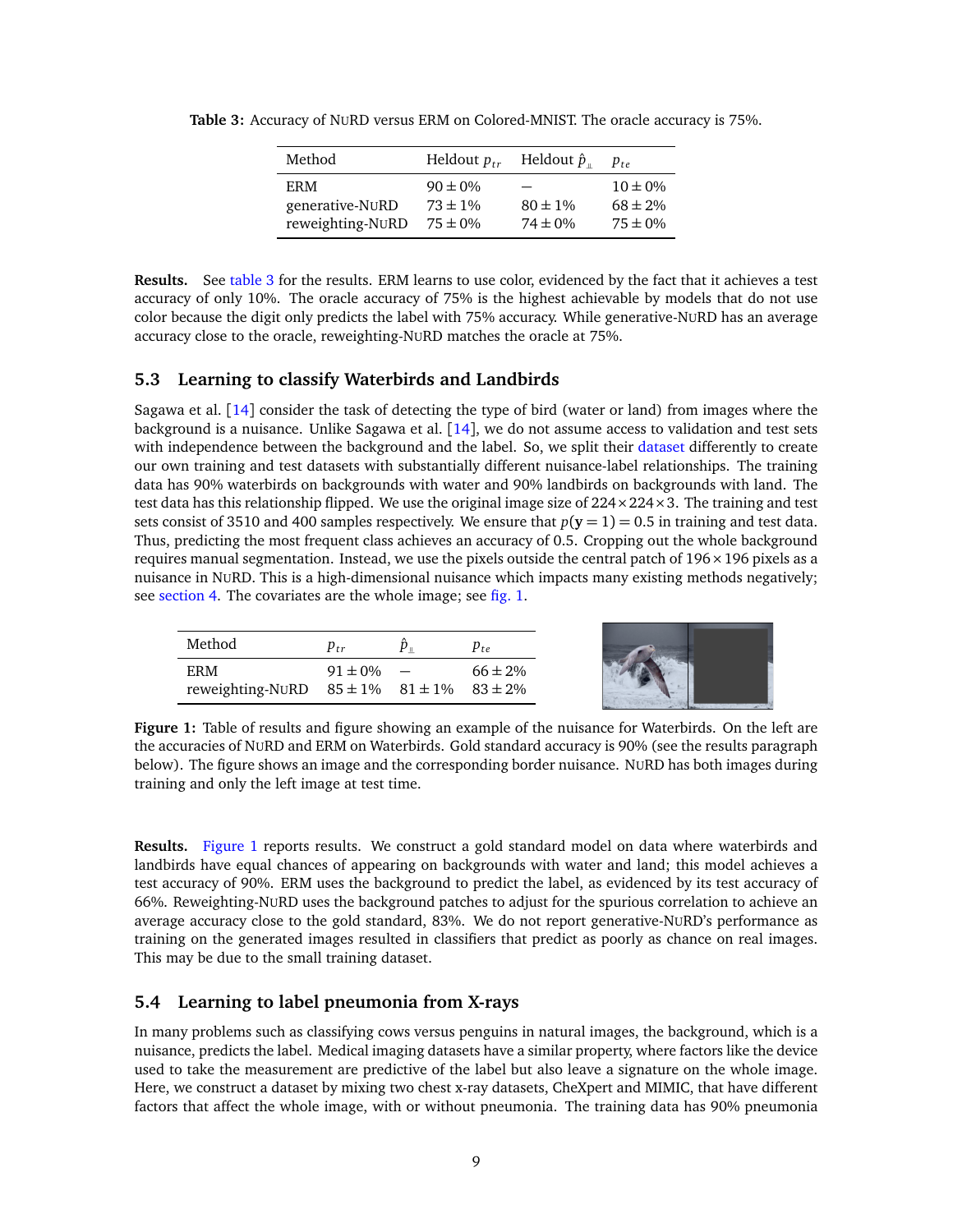| Method           | $p_{tr}$     | $\hat{p}_+$               | $p_{te}$     |
|------------------|--------------|---------------------------|--------------|
| <b>ERM</b>       | $89 \pm 0\%$ |                           | $37 \pm 1\%$ |
| generative-NURD  | $70 \pm 3\%$ | $90 \pm 2$                | $41 \pm 2\%$ |
| reweighting-NURD |              | $75 \pm 1\%$ 68 $\pm 1\%$ | $61 \pm 1\%$ |
|                  |              |                           |              |

<span id="page-9-0"></span>

**Figure 2:** Table of results and figure showing an example of the nuisance for chest X-rays. The figure shows an example of a chest X-ray and the corresponding non-lung patches (right). NURD has both images during training and only the left image at test time.

images from MIMIC and 90% healthy images from CheXpert. The test data has the flipped relationship, with 90% of the pneumonia images from CheXpert and 90% of the healthy images from MIMIC. We resize the X-ray images to  $32 \times 32$ . Healthy cases are downsampled to make sure that in the training and test sets, healthy and pneumonia cases are equally probable. Thus, predicting the most frequent class achieves an accuracy of 0.5. The training and test datasets consist of 12446 and 400 samples respectively.

In chest X-rays, image segmentation cannot remove all the nuisances because nuisances like scanners alter the entire image [[7,](#page-10-6) [8,](#page-10-7) [38](#page-12-12)]. However, non-lung patches, i.e. pixels outside the central patches which contain the lungs, are *a nuisance* because they do not contain physiological signals of pneumonia. We use the non-lung patches (4-pixel border) as a nuisance in NURD. This is a high-dimensional nuisance which impacts existing methods negatively; see [section 4.](#page-5-0) The covariates are the whole image; see [fig. 2.](#page-9-0)

**Results.** [Figure 2](#page-9-0) reports results. Building an oracle model in this experiment requires knowledge of all factors that correlate the label with all the parts of the X-ray. Such factors also exist within each hospital but are not recorded in MIMIC and CheXpert; for example, different departments in the same hospital can have different scanners which correlate the non-lung patches of the X-ray with the label [[7](#page-10-6)]. ERM uses the nuisance to predict pneumonia, as evidenced by its test accuracy of 37%. Reweighting-NURD uses the non-lung patches to adjust for the spurious correlation and achieves an accuracy of 61%, a large improvement over ERM.

Generative-NURD also outperforms ERM's performance on average. Unlike reweighting-NURD which outperforms predicting without covariates, generative-NURD performs similar to predicting without covariates on average. The few poor test accuracies may be due to two ways generative nuisance-randomization can be imperfect: 1) little reliance of **x** on **z** with **y** fixed, 2) insufficient quality of generation which leads to poor generalization from generated to real images.

## **6 Discussion**

We develop an algorithm for OOD generalization in the presence of spurious correlations induced by a nuisance variable. We formalize nuisance-induced spurious correlations in a nuisance-varying family, where changing nuisance-label relationships make predictive models built from samples of one member unsuitable for other members. To identify conditional distributions that have performance guarantees on all members of the nuisance-varying family, we introduce the nuisance-randomized distribution and uncorrelating representations. We characterize one uncorrelating representation that is *simultaneously* optimal for all members. Then, we show that uncorrelating representations most informative of the label under the nuisance-randomized distribution also achieve the same optimal performance. Following this result, we propose to estimate the nuisance-randomized distribution and, under this distribution, construct the uncorrelating representation that is most informative of the label. We develop an algorithm called NURD and show that it outperforms ERM on synthetic and real data by adjusting for nuisance-induced spurious correlations. Our experiments show that NURD can use easy-to-acquire nuisances (like the border of an image) to do this adjustment; therefore, our work suggests that the need for expensive manual segmentation, even if it does help exclude all the nuisances, could be mitigated.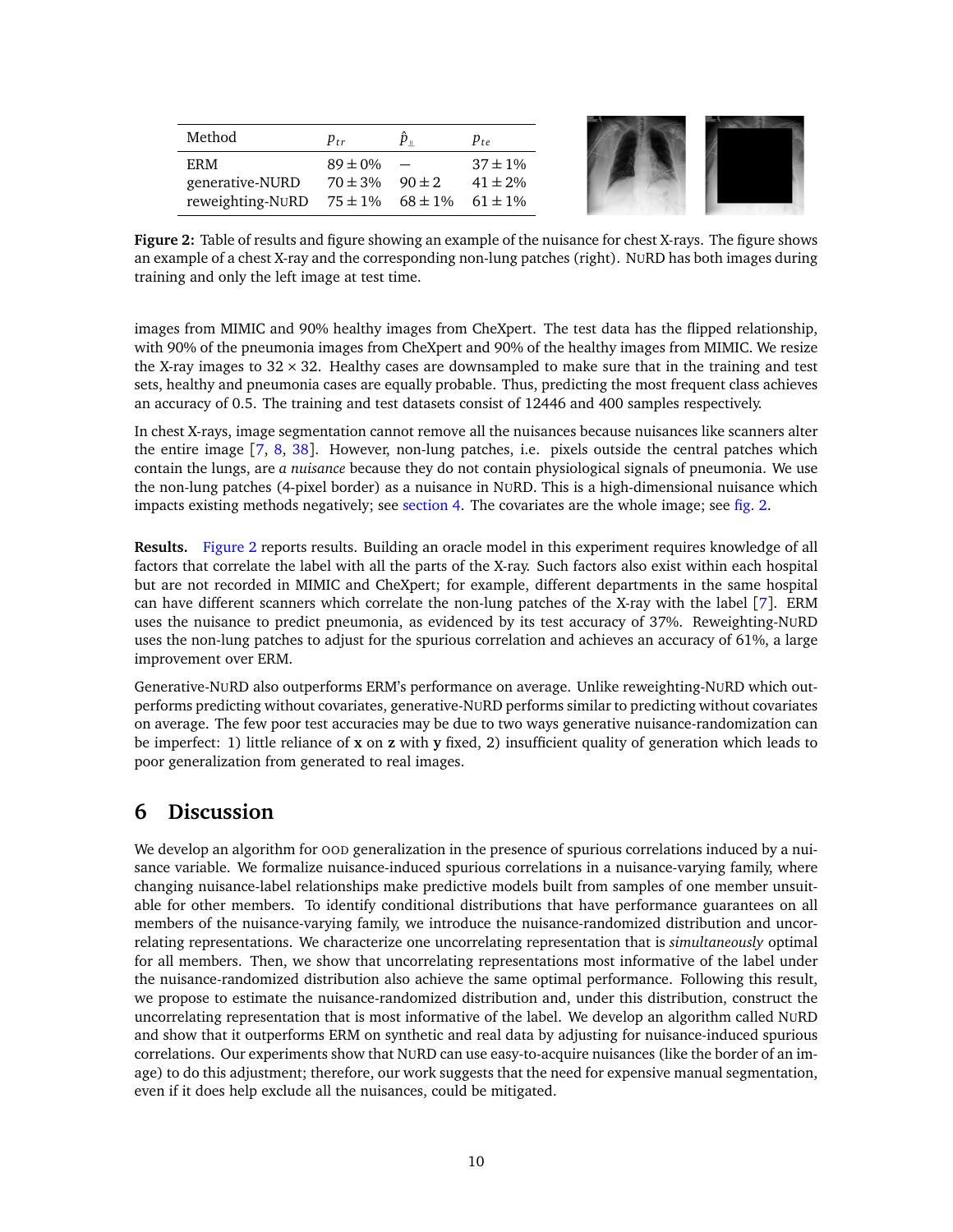**Limitations and the future.** Given groups based on pairs of nuisance-label values, Sagawa et al. [[5](#page-10-4)] suggest that subsampling equally from each group produces models more robust to spurious correlations than reweighting [[14,](#page-11-5) [39](#page-12-13)]; however, subsampling is ineffective when the nuisance is high-dimensional. Instead, as sufficient statistics of the conditional  $p_{tr}(\mathbf{y} | \mathbf{z})$  render  $\mathbf{y}$ ,  $\mathbf{z}$  independent, grouping based on values of sufficient statistics could be promising. The nuisance-randomization steps in generative-NURD and reweighting-NURD model different distributions in the training distribution:  $p_{tr}(\mathbf{x} | \mathbf{y}, \mathbf{z})$  and  $p_{tr}(\mathbf{y} | \mathbf{z})$ respectively. Methods that combine the two approaches to produce better estimates of the nuisancerandomized distribution would be interesting. The first step in reweighting-NURD is to estimate  $p_{tr}(\mathbf{y} | \mathbf{z})$ . As deep networks tend to produce inflated probabilities [[40](#page-12-14)], one must take care to build calibrated models for *p*(**y** | **z**). Adapting either calibration-focused losses [[41,](#page-12-15) [42](#page-12-16)] or ensembling [[43](#page-13-0)] may produce calibrated probabilities.

In our experiments, the training data contains a single environment. Methods for invariant representation learning [[2,](#page-10-1) [10,](#page-11-1) [11,](#page-11-2) [12](#page-11-3)] typically require data from multiple different environments. Nuisance-randomized data has a different nuisance-label relationship from the training data, meaning it is a different environment from the training data. Following this insight, using nuisance-randomization to produce samples from different environments using data from only a single environment would a fruitful direction. The absolute performance for both ERM which exploits spurious correlations and NURD which does not, is too low to be of use in the clinic. Absolute performance could be improved with larger models, more data, using pretrained models, and multi-task learning over multiple lung conditions, all techniques that could be incorporated into learning procedures in general, including NURD.

### **Acknowledgements**

The authors were partly supported by NIH/NHLBI Award R01HL148248, and by NSF Award 1922658 NRT-HDR: FUTURE Foundations, Translation, and Responsibility for Data Science. The authors would like to thank Mark Goldstein for helpful comments.

## **References**

- <span id="page-10-0"></span>[1] Ishaan Gulrajani and David Lopez-Paz. In search of lost domain generalization. *arXiv preprint arXiv:2007.01434*, 2020.
- <span id="page-10-1"></span>[2] Martin Arjovsky, Léon Bottou, Ishaan Gulrajani, and David Lopez-Paz. Invariant risk minimization. *arXiv preprint arXiv:1907.02893*, 2019.
- <span id="page-10-2"></span>[3] Robert Geirhos, Jörn-Henrik Jacobsen, Claudio Michaelis, Richard Zemel, Wieland Brendel, Matthias Bethge, and Felix A. Wichmann. Shortcut learning in deep neural networks, 2020.
- <span id="page-10-3"></span>[4] Ziwei Liu, Ping Luo, Xiaogang Wang, and Xiaoou Tang. Deep learning face attributes in the wild. In *Proceedings of the IEEE international conference on computer vision*, pages 3730–3738, 2015.
- <span id="page-10-4"></span>[5] Shiori Sagawa, Aditi Raghunathan, Pang Wei Koh, and Percy Liang. An investigation of why overparameterization exacerbates spurious correlations. In *International Conference on Machine Learning*, pages 8346–8356. PMLR, 2020.
- <span id="page-10-5"></span>[6] Zhao Wang and Aron Culotta. Identifying spurious correlations for robust text classification. *arXiv preprint arXiv:2010.02458*, 2020.
- <span id="page-10-6"></span>[7] John R Zech, Marcus A Badgeley, Manway Liu, Anthony B Costa, Joseph J Titano, and Eric Karl Oermann. Variable generalization performance of a deep learning model to detect pneumonia in chest radiographs: a cross-sectional study. *PLoS medicine*, 15(11):e1002683, 2018.
- <span id="page-10-7"></span>[8] Marcus A Badgeley, John R Zech, Luke Oakden-Rayner, Benjamin S Glicksberg, Manway Liu, William Gale, Michael V McConnell, Bethany Percha, Thomas M Snyder, and Joel T Dudley. Deep learning predicts hip fracture using confounding patient and healthcare variables. *NPJ digital medicine*, 2(1): 1–10, 2019.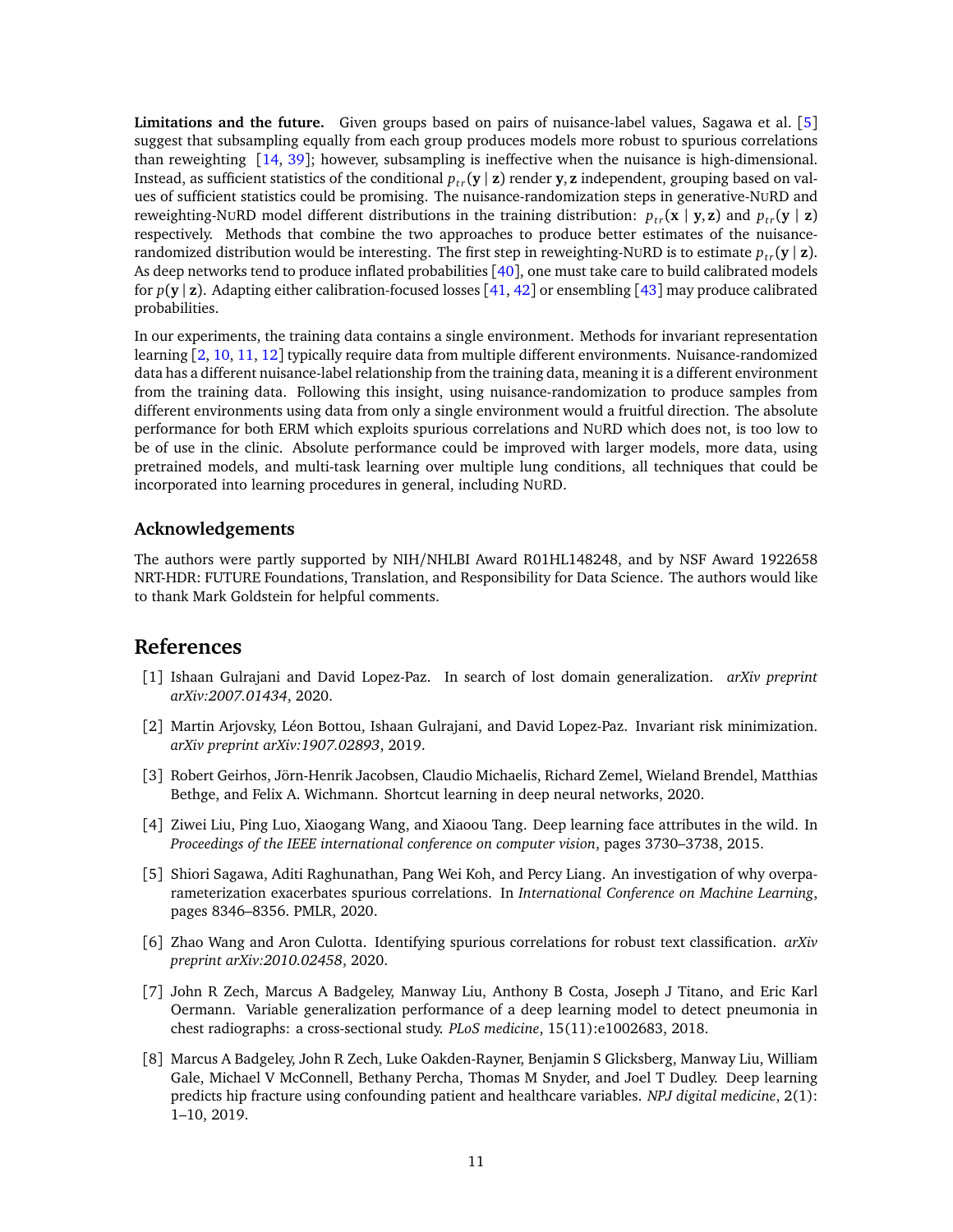- <span id="page-11-0"></span>[9] Masashi Sugiyama, Taiji Suzuki, and Takafumi Kanamori. *Density ratio estimation in machine learning*. Cambridge University Press, 2012.
- <span id="page-11-1"></span>[10] David Krueger, Ethan Caballero, Joern-Henrik Jacobsen, Amy Zhang, Jonathan Binas, Dinghuai Zhang, Remi Le Priol, and Aaron Courville. Out-of-distribution generalization via risk extrapolation (rex). *arXiv preprint arXiv:2003.00688*, 2020.
- <span id="page-11-2"></span>[11] Divyat Mahajan, Shruti Tople, and Amit Sharma. Domain generalization using causal matching. *arXiv preprint arXiv:2006.07500*, 2020.
- <span id="page-11-3"></span>[12] Ruocheng Guo, Pengchuan Zhang, Hao Liu, and Emre Kiciman. Out-of-distribution prediction with invariant risk minimization: The limitation and an effective fix. *arXiv preprint arXiv:2101.07732*, 2021.
- <span id="page-11-4"></span>[13] Adarsh Subbaswamy, Peter Schulam, and Suchi Saria. Preventing failures due to dataset shift: Learning predictive models that transport. In *The 22nd International Conference on Artificial Intelligence and Statistics*, pages 3118–3127. PMLR, 2019.
- <span id="page-11-5"></span>[14] Shiori Sagawa, Pang Wei Koh, Tatsunori B Hashimoto, and Percy Liang. Distributionally robust neural networks for group shifts: On the importance of regularization for worst-case generalization. *arXiv preprint arXiv:1911.08731*, 2019.
- <span id="page-11-6"></span>[15] Victor Veitch, Alexander D'Amour, Steve Yadlowsky, and Jacob Eisenstein. Counterfactual invariance to spurious correlations: Why and how to pass stress tests. *arXiv preprint arXiv:2106.00545*, 2021.
- <span id="page-11-7"></span>[16] Maggie Makar, Ben Packer, Dan Moldovan, Davis Blalock, Yoni Halpern, and Alexander D'Amour. Causally-motivated shortcut removal using auxiliary labels. *arXiv preprint arXiv:2105.06422*, 2021.
- <span id="page-11-8"></span>[17] Da Li, Yongxin Yang, Yi-Zhe Song, and Timothy Hospedales. Learning to generalize: Meta-learning for domain generalization. In *Proceedings of the AAAI Conference on Artificial Intelligence*, volume 32, 2018.
- <span id="page-11-9"></span>[18] Kei Akuzawa, Yusuke Iwasawa, and Yutaka Matsuo. Adversarial invariant feature learning with accuracy constraint for domain generalization. In *Joint European Conference on Machine Learning and Knowledge Discovery in Databases*, pages 315–331. Springer, 2019.
- <span id="page-11-10"></span>[19] Alexis Bellot and Mihaela van der Schaar. Accounting for unobserved confounding in domain generalization. *arXiv preprint arXiv:2007.10653*, 2020.
- <span id="page-11-11"></span>[20] Haoliang Li, Sinno Jialin Pan, Shiqi Wang, and Alex C Kot. Domain generalization with adversarial feature learning. In *Proceedings of the IEEE Conference on Computer Vision and Pattern Recognition*, pages 5400–5409, 2018.
- <span id="page-11-12"></span>[21] Karan Goel, Albert Gu, Yixuan Li, and Christopher Ré. Model patching: Closing the subgroup performance gap with data augmentation. *arXiv preprint arXiv:2008.06775*, 2020.
- <span id="page-11-13"></span>[22] Yoav Wald, Amir Feder, Daniel Greenfeld, and Uri Shalit. On calibration and out-of-domain generalization. *arXiv preprint arXiv:2102.10395*, 2021.
- <span id="page-11-14"></span>[23] Yaroslav Ganin, Evgeniya Ustinova, Hana Ajakan, Pascal Germain, Hugo Larochelle, François Laviolette, Mario Marchand, and Victor Lempitsky. Domain-adversarial training of neural networks. *The journal of machine learning research*, 17(1):2096–2030, 2016.
- <span id="page-11-15"></span>[24] Qizhe Xie, Zihang Dai, Yulun Du, Eduard Hovy, and Graham Neubig. Controllable invariance through adversarial feature learning. *arXiv preprint arXiv:1705.11122*, 2017.
- <span id="page-11-16"></span>[25] Brian Hu Zhang, Blake Lemoine, and Margaret Mitchell. Mitigating unwanted biases with adversarial learning. In *Proceedings of the 2018 AAAI/ACM Conference on AI, Ethics, and Society*, pages 335–340, 2018.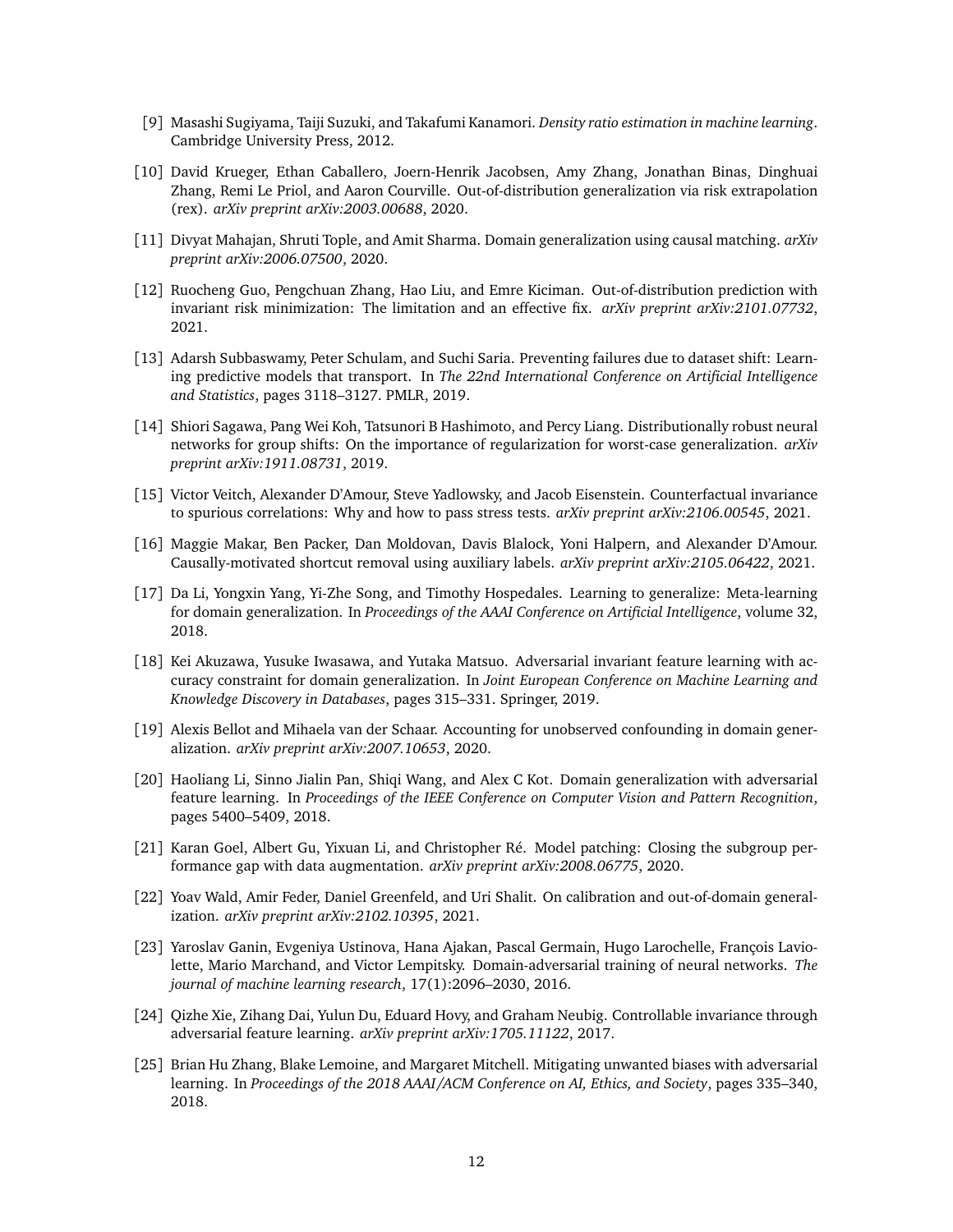- <span id="page-12-0"></span>[26] Sandesh Ghimire, Satyananda Kashyap, Joy T Wu, Alexandros Karargyris, and Mehdi Moradi. Learning invariant feature representation to improve generalization across chest x-ray datasets. In *International Workshop on Machine Learning in Medical Imaging*, pages 644–653. Springer, 2020.
- <span id="page-12-1"></span>[27] Ehsan Adeli, Qingyu Zhao, Adolf Pfefferbaum, Edith V Sullivan, Li Fei-Fei, Juan Carlos Niebles, and Kilian M Pohl. Representation learning with statistical independence to mitigate bias. In *Proceedings of the IEEE/CVF Winter Conference on Applications of Computer Vision*, pages 2513–2523, 2021.
- <span id="page-12-2"></span>[28] Dinghuai Zhang, Kartik Ahuja, Yilun Xu, Yisen Wang, and Aaron Courville. Can subnetwork structure be the key to out-of-distribution generalization? In *International Conference on Machine Learning*, pages 12356–12367. PMLR, 2021.
- <span id="page-12-3"></span>[29] John C Duchi, Peter W Glynn, and Hongseok Namkoong. Statistics of robust optimization: A generalized empirical likelihood approach. *Mathematics of Operations Research*, 2021.
- <span id="page-12-4"></span>[30] Preethi Lahoti, Alex Beutel, Jilin Chen, Kang Lee, Flavien Prost, Nithum Thain, Xuezhi Wang, and Ed H Chi. Fairness without demographics through adversarially reweighted learning. *arXiv preprint arXiv:2006.13114*, 2020.
- <span id="page-12-5"></span>[31] Natalia L Martinez, Martin A Bertran, Afroditi Papadaki, Miguel Rodrigues, and Guillermo Sapiro. Blind pareto fairness and subgroup robustness. In *International Conference on Machine Learning*, pages 7492–7501. PMLR, 2021.
- <span id="page-12-6"></span>[32] Elliot Creager, Jörn-Henrik Jacobsen, and Richard Zemel. Environment inference for invariant learning. In *International Conference on Machine Learning*, pages 2189–2200. PMLR, 2021.
- <span id="page-12-7"></span>[33] Bernhard Schölkopf, Dominik Janzing, Jonas Peters, Eleni Sgouritsa, Kun Zhang, and Joris Mooij. On causal and anticausal learning. *arXiv preprint arXiv:1206.6471*, 2012.
- <span id="page-12-8"></span>[34] Adarsh Subbaswamy, Bryant Chen, and Suchi Saria. A universal hierarchy of shift-stable distributions and the tradeoff between stability and performance. *arXiv preprint arXiv:1905.11374*, 2019.
- <span id="page-12-9"></span>[35] Erich L Lehmann and George Casella. *Theory of point estimation*. Springer Science & Business Media, 2006.
- <span id="page-12-10"></span>[36] Jeremy Irvin, Pranav Rajpurkar, Michael Ko, Yifan Yu, Silviana Ciurea-Ilcus, Chris Chute, Henrik Marklund, Behzad Haghgoo, Robyn Ball, Katie Shpanskaya, et al. Chexpert: A large chest radiograph dataset with uncertainty labels and expert comparison. In *Proceedings of the AAAI Conference on Artificial Intelligence*, volume 33, pages 590–597, 2019.
- <span id="page-12-11"></span>[37] Alistair EW Johnson, Tom J Pollard, Nathaniel R Greenbaum, Matthew P Lungren, Chih-ying Deng, Yifan Peng, Zhiyong Lu, Roger G Mark, Seth J Berkowitz, and Steven Horng. Mimic-cxr-jpg, a large publicly available database of labeled chest radiographs. *arXiv preprint arXiv:1901.07042*, 2019.
- <span id="page-12-12"></span>[38] Eduardo HP Pooch, Pedro L Ballester, and Rodrigo C Barros. Can we trust deep learning models diagnosis? the impact of domain shift in chest radiograph classification. *arXiv preprint arXiv:1909.01940*, 2019.
- <span id="page-12-13"></span>[39] Jonathon Byrd and Zachary Lipton. What is the effect of importance weighting in deep learning? In *International Conference on Machine Learning*, pages 872–881. PMLR, 2019.
- <span id="page-12-14"></span>[40] Chuan Guo, Geoff Pleiss, Yu Sun, and Kilian Q Weinberger. On calibration of modern neural networks. In *International Conference on Machine Learning*, pages 1321–1330. PMLR, 2017.
- <span id="page-12-15"></span>[41] Aviral Kumar, Sunita Sarawagi, and Ujjwal Jain. Trainable calibration measures for neural networks from kernel mean embeddings. In *International Conference on Machine Learning*, pages 2805–2814. PMLR, 2018.
- <span id="page-12-16"></span>[42] Mark Goldstein, Xintian Han, Aahlad Puli, Adler Perotte, and Rajesh Ranganath. X-cal: Explicit calibration for survival analysis. *Advances in Neural Information Processing Systems*, 33, 2020.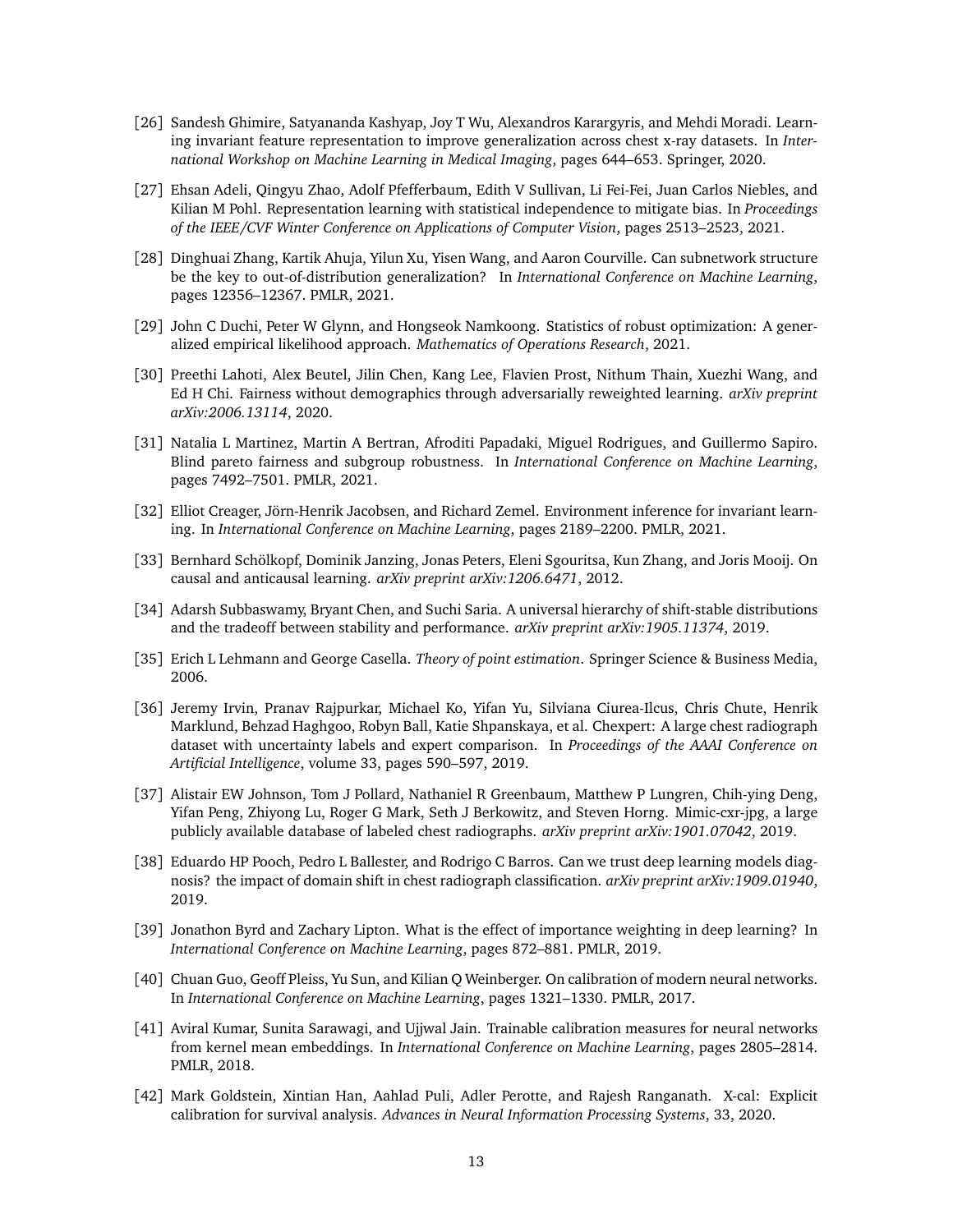- <span id="page-13-0"></span>[43] Balaji Lakshminarayanan, Alexander Pritzel, and Charles Blundell. Simple and scalable predictive uncertainty estimation using deep ensembles. *arXiv preprint arXiv:1612.01474*, 2016.
- <span id="page-13-1"></span>[44] Shiyu Chang, Yang Zhang, Mo Yu, and Tommi Jaakkola. Invariant rationalization. In *International Conference on Machine Learning*, pages 1448–1458. PMLR, 2020.
- <span id="page-13-2"></span>[45] Fan Zhou, Zhuqing Jiang, Changjian Shui, Boyu Wang, and Brahim Chaib-draa. Domain generalization with optimal transport and metric learning. *arXiv preprint arXiv:2007.10573*, 2020.
- <span id="page-13-3"></span>[46] Hal Daumé III. Frustratingly easy domain adaptation. *arXiv preprint arXiv:0907.1815*, 2009.
- <span id="page-13-4"></span>[47] Shai Ben-David, John Blitzer, Koby Crammer, Fernando Pereira, et al. Analysis of representations for domain adaptation. *Advances in neural information processing systems*, 19:137, 2007.
- <span id="page-13-5"></span>[48] Abolfazl Farahani, Sahar Voghoei, Khaled Rasheed, and Hamid R Arabnia. A brief review of domain adaptation. *Advances in Data Science and Information Engineering*, pages 877–894, 2021.
- <span id="page-13-6"></span>[49] Zhao Wang and Aron Culotta. Robustness to spurious correlations in text classification via automatically generated counterfactuals. *arXiv preprint arXiv:2012.10040*, 2020.
- <span id="page-13-7"></span>[50] Diederik P Kingma and Jimmy Ba. Adam: A method for stochastic optimization. *arXiv preprint arXiv:1412.6980*, 2014.
- <span id="page-13-8"></span>[51] Ali Razavi, Aaron van den Oord, and Oriol Vinyals. Generating diverse high-fidelity images with vq-vae-2. *arXiv preprint arXiv:1906.00446*, 2019.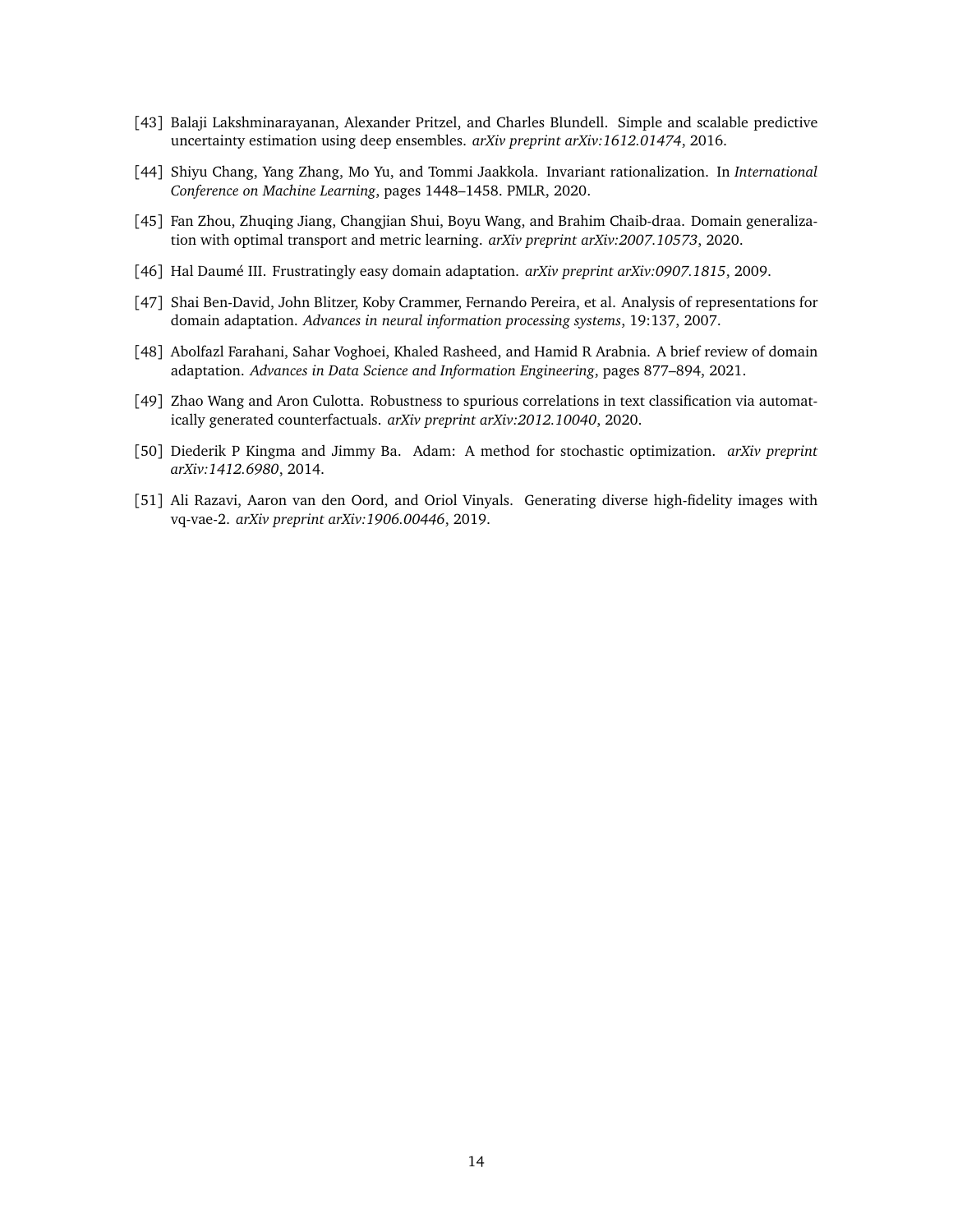## **A Further details about NURD and proofs**

#### <span id="page-14-0"></span>**A.1 Details about NURD**

The algorithm boxes for reweighting-NURD and generative-NURD are given in algorithms [1](#page-15-0) and [2.](#page-16-0)

**Estimating and using the weights in reweighting-NURD.** In learning  $p_{rr}(\mathbf{y} | \mathbf{z})$  for a high-dimensional **z**, flexible models like deep neural networks can have zero training loss when the model memorizes the training data. For a discrete **y**, such a model would output  $\hat{p}_{tr}(\mathbf{y} \mid \mathbf{z}) = 1$  for every sample in the training data. Then, the model's weight estimates on the training data are  $p(y)/\hat{p}_{tr}(y \mid z) = p(y)$ . Weighting the training data with such estimates fails to break the nuisance-label relationship because  $p_{tr}(\mathbf{y}, \mathbf{z}, \mathbf{x}) \frac{p(\mathbf{y})}{\hat{p}_{tr}(\mathbf{y} \mid \mathbf{z})} =$  $p_{tr}(\mathbf{y}, \mathbf{z}, \mathbf{x}) p(\mathbf{y}) \propto p_{tr}(\mathbf{z} | \mathbf{y}) p(\mathbf{x} | \mathbf{y}, \mathbf{z})$ . To avoid such poor weight estimation, we employ a cross-fitting procedure: split the data into *K* disjoint folds, and the weights for each fold are produced by a model trained and validated on the rest of the folds. See algorithm [1](#page-15-0) for details. In estimating loss for each batch under  $\hat{p}_\parallel$  during training, one can either weight the per-sample loss or produce the batches themselves via weighted sampling from the data with replacement.

**Density-ratio trick in Distillation.** The density-ratio trick for estimating mutual information [[9](#page-11-0)] involves Monte Carlo estimating the mutual information using a binary classifier. Let  $\ell = 1$  be the pseudolabel for samples from  $p_{\perp}(\mathbf{y}, r_{\gamma}(\mathbf{x}), \mathbf{z})$ , and  $\ell = 0$  for samples from  $p_{\perp}(\mathbf{y}, r_{\gamma}(\mathbf{x}))p_{\perp}(\mathbf{z})$ . Then,

$$
\mathbf{I}_{\hat{p}_\perp}([\mathit{r}_{\gamma}(\mathbf{x}),\mathbf{y}];\mathbf{z}) = \mathbb{E}_{\hat{p}_\perp(\mathbf{y},\mathbf{z},\mathbf{x})} \log \frac{\hat{p}_\perp(\mathbf{y},\mathit{r}_{\gamma}(\mathbf{x}),\mathbf{z})}{\hat{p}_\perp(\mathbf{y},\mathit{r}_{\gamma}(\mathbf{x}))\hat{p}_\perp(\mathbf{z})} = \mathbb{E}_{\hat{p}_\perp(\mathbf{y},\mathbf{z},\mathbf{x})} \log \frac{p(\ell=1 \mid \mathbf{y},\mathbf{z},\mathit{r}_{\gamma}(\mathbf{x}))}{1 - p(\ell=1 \mid \mathbf{y},\mathbf{z},\mathit{r}_{\gamma}(\mathbf{x}))}.
$$

With parameters  $\phi$ , we estimate the conditional probability with a *critic model*, denoted  $p_{\phi}$ .

**Accounting for shifts in the marginal label distribution.** NURD relies on the assumption in [eq. \(1\)](#page-1-1) that distributions in the nuisance-varying family  $\mathcal{F}$  have the same marginal  $p(\mathbf{y})$ . What happens if  $p_{te}$ comes from a nuisance-varying family with a different marginal? Formally, with  $p_{tr} \in \mathcal{F}$ , let  $p_{te}$  belong to a nuisance-varying family  $\mathscr{F}' = \{p_{te}(y)/p_{tr}(y)p_D(y,z,x) = p_{te}(y)p_D(z \mid y)p(x \mid y,z)\}\$  where  $p_D \in$  $\mathscr{F}$ . Given knowledge of the marginal distribution  $p_{te}(\mathbf{y})$ , note that the weighted training distribution  $p_{tr'} = p_{te}(y)/p_{tr}(y)p_{tr}(y, z, x)$  lives in  $\mathscr{F}'$ . Running NURD on  $p_{tr'}$  produces predictive models that generalize to  $p_{te}$ . To see this, note  $p'_{\perp}(\mathbf{y}, \mathbf{z}, \mathbf{x}) = p'_{tr}(\mathbf{y})p'_{tr}(\mathbf{z})p(\mathbf{x} | \mathbf{y}, \mathbf{z})$  is a nuisance-randomized distribution in  $\mathscr{F}'$ . With  $\mathscr{R}(p'_\parallel)$  as the uncorrelating set of representations defined with respect to  $p'_\parallel$ , i.e.  $r'(\mathbf{x}) \in \mathcal{R}(p'_{\perp}) \implies \mathbf{y} \perp_{p'_{\perp}}^{\perp} \mathbf{z} \mid r'$ , [lemma 1](#page-17-1) and [theorem 1](#page-3-2) hold. It follows that running NURD on samples from  $P_{te}(y)/P_{tr}(y)P_{tr}(y,\mathbf{z},\mathbf{x})$  produces an estimate of  $p'_{\parallel}(y \mid r'(\mathbf{x}))$   $(r'(\mathbf{x}) \in \mathcal{R}(p'_{\parallel}))$  with the maximal performance on every  $p_{te} \in \mathcal{F}'$  if a maximally blocking  $r^*(\mathbf{x}) \in \mathcal{R}(p')$ .

#### <span id="page-14-1"></span>**A.2 Extended related work**

Domain generalization methods aim to build models with the goal of generalizing to unseen test data different from the training data [[1](#page-10-0)]. Recent work uses multiple *sufficiently different* environments to generalize to unseen test data that lies in the support of the given environments or subgroups  $\lceil 2, 10, 11, \rceil$  $\lceil 2, 10, 11, \rceil$  $\lceil 2, 10, 11, \rceil$  $\lceil 2, 10, 11, \rceil$  $\lceil 2, 10, 11, \rceil$  $\lceil 2, 10, 11, \rceil$  $\lceil 2, 10, 11, \rceil$ [17,](#page-11-8) [18,](#page-11-9) [19,](#page-11-10) [20,](#page-11-11) [21,](#page-11-12) [22](#page-11-13)]. Chang et al. [[44](#page-13-1)] develop a multi-environment objective to interpret neural network predictions that are robust to spurious correlations. Similarly, domain-invariant learning and related methods build representations that are independent of the domain [[23,](#page-11-14) [24,](#page-11-15) [25,](#page-11-16) [26,](#page-12-0) [27,](#page-12-1) [45](#page-13-2)].

Due to its focus on nuisances, NURD works with data from a single environment. As in [section 4,](#page-5-0) to split the data into multiple environments, one can split the data into groups based on the value of the nuisance. Then, domain-invariant methods build representations that are independent of the nuisance and under nuisance-induced spurious correlations these representations may ignore semantic features because they are correlated with the nuisance. Domain adaptation [[46,](#page-13-3) [47,](#page-13-4) [48](#page-13-5)] methods assume access to unlabelled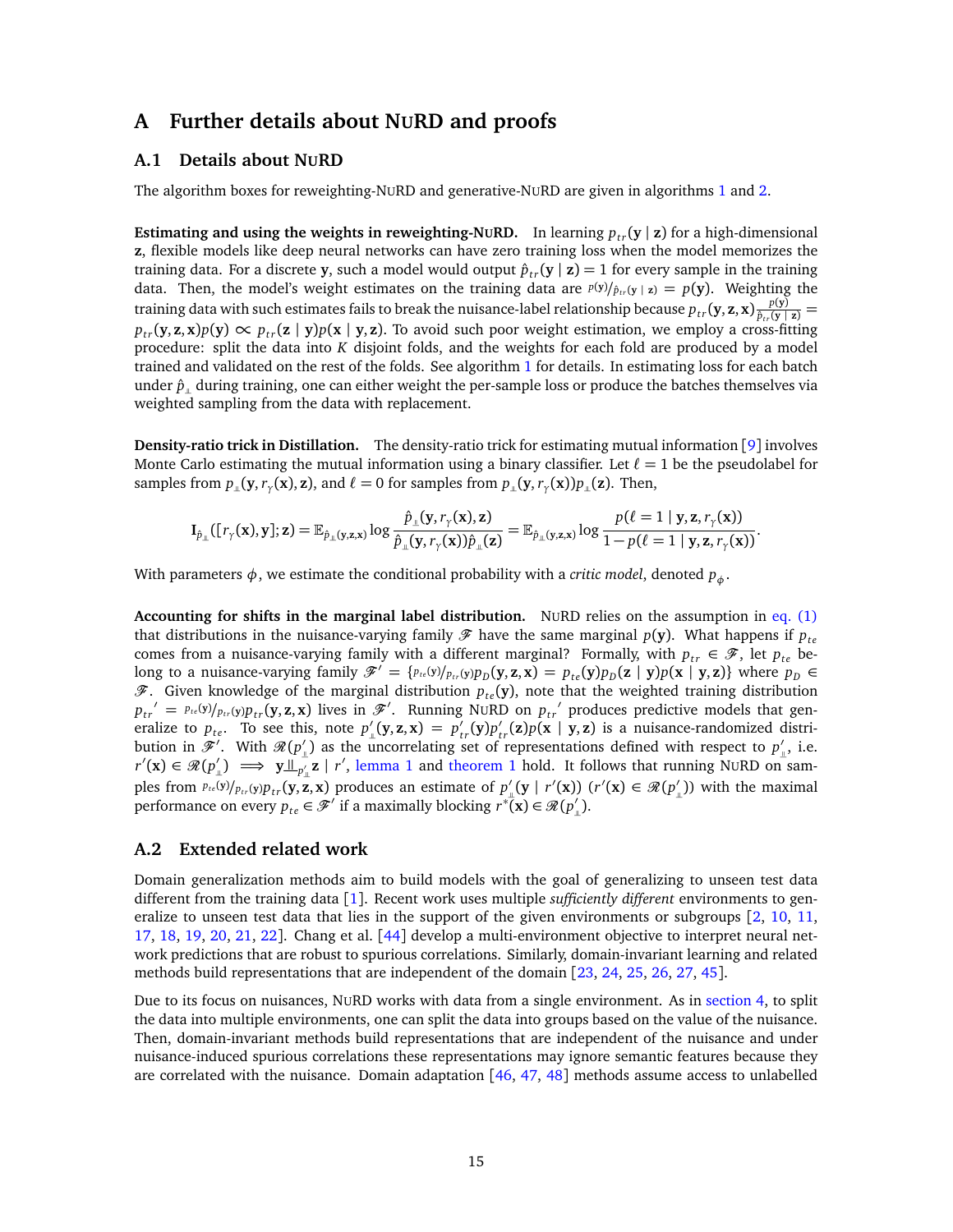test data which NURD does not require. We do not assume access to the test data because nuisance-label relationships can change over time or geography which, in turn, changes the the target distribution.

<span id="page-15-0"></span>**Algorithm 1:** Reweighting-NURD

**Input:** Training data *D*, specification of the weight model  $p_a$ (**y** | **z**) which estimates  $p_{tr}$ (**y** | **z**), representation model  $r_\gamma(\mathbf{x})$ , predictive model  $p_\theta(\mathbf{y} \mid r_\gamma(\mathbf{x}))$  and critic model  $p_\phi(\ell \mid \mathbf{y}, \mathbf{z}, r_\gamma(\mathbf{x}))$ ; regularization coefficient *λ*, number of iterations for the weight model *Nw*, for the predictive model and representation  $N_p$ , and the number of critic model steps  $N_c$ . Number of folds  $K$ . **Result:** Return estimate of  $p_{\perp}(\mathbf{y} \mid r_{\gamma}(\mathbf{x}))$  for  $r_{\gamma} \in \mathcal{R}(p_{\perp})$  with maximal information with **y**. **Nuisance Randomization step**; Estimate the marginal distribution over the label  $\hat{p}(v)$ ; Split data into *K* equal disjoint folds,  $D = {F_i}_{i \leq K}$ , for cross-fitting; **for** each fold  $F_i$ ,  $i \leq K$  **do** // (cross-fitting) Initialize  $p_{\alpha}(\mathbf{y} \mid \mathbf{z})$ ; **for** *N<sup>w</sup> iterations* **do** Sample training batch from the rest of the folds  $(F_{-i})$  :  $B \sim F_{-i}$ ; Compute likelihood  $\sum_{(\mathbf{y}_i, \mathbf{z}_i) \in B} \log p_{\alpha}(\mathbf{y}_i \mid \mathbf{z}_i);$ Update *α* to maximize this likelihood (via Adam for example); **end** Produce weights  $w_i = \frac{\hat{p}(y_i)}{p_a(y_i \mid \mathbf{z}_i)}$  for each  $(\mathbf{y}_i, \mathbf{z}_i, \mathbf{x}_i) \in F_i$ ; **end Distillation step**; Initialize  $r_\gamma, p_\theta, p_\phi;$ **for** *N<sup>p</sup> iterations* **do for** *N<sup>c</sup> iterations* **do** Sample training batch *B* ∼ *D* and sample independent copies of **z** marginally:  $\tilde{z_i}$  ∼ *D*; Construct batch  $\tilde{B} = {\bf y}_i, \tilde{\bf z}_i, {\bf x}_i\};$ Compute likelihood  $\mathbf{\nabla}$ (**y***i* ,**z***i* ,**x***i* )∈*B*  $w_i \log p_{\phi}(\ell = 1 | \mathbf{y}_i, \mathbf{z}_i, r_{\gamma}(\mathbf{x}_i)) + \sum_{i=1}^{N}$  $(y_i, z_i, x_i)$ ∈ $B$  $w_i \log p_{\phi} (\ell = 0 | \mathbf{y}_i, \tilde{\mathbf{z}}_i, r_{\gamma}(\mathbf{x}_i)).$ Update *φ* to maximize likelihood (via Adam for example); **end** Sample training batch *B* ∼ *D*; Compute distillation objective using the density-ratio trick 1 |*B*|  $\mathbf{\nabla}$ (**x***i* ,**y***i* ,**z***i* )∈*B wi* Г  $\log p_{\theta}(\mathbf{y}_i \mid r_{\gamma}(\mathbf{x}_i)) - \lambda \log$  $p_{\phi}(\ell = 1 | \mathbf{y}_i, \mathbf{z}_i, r_{\gamma}(\mathbf{x}_i))$  $\frac{p_{\phi}(\ell=1 | \mathbf{y}_i, \mathbf{z}_i, r_{\gamma}(\mathbf{x}_i))}{1-p_{\phi}(\ell=1 | \mathbf{y}_i, \mathbf{z}_i, r_{\gamma}(\mathbf{x}_i))}$ .

Update *θ*,*γ* to maximize objective (via Adam for example).

**end**

Return  $p_{\theta}(\mathbf{y} | r_{\gamma}(\mathbf{x}))$ .

Taking a distributional robustness [[29](#page-12-3)] approach, Sagawa et al. [[14](#page-11-5)] applied group-DRO to training data where the relative size of certain groups in the training data results in spurious correlations. Given these groups, group-DRO optimizes the worst error across distributions formed by weighted combinations of the groups. With high dimensional **z** as in our experiments, defining groups based on the value of the nuisance typically results in groups with at most one sample; with such groups, group-DRO will encourage memorizing the training data. Other work aims to minimize worst subgroup error with a finite number of fixed but unknown subgroups [[30,](#page-12-4) [31](#page-12-5)]; as subgroups are unknown, they only find an approximate minimizer of the worst subgroup error in general even with infinite data.

In contrast, NURD builds predictive models with performance guarantees across all test distributions (that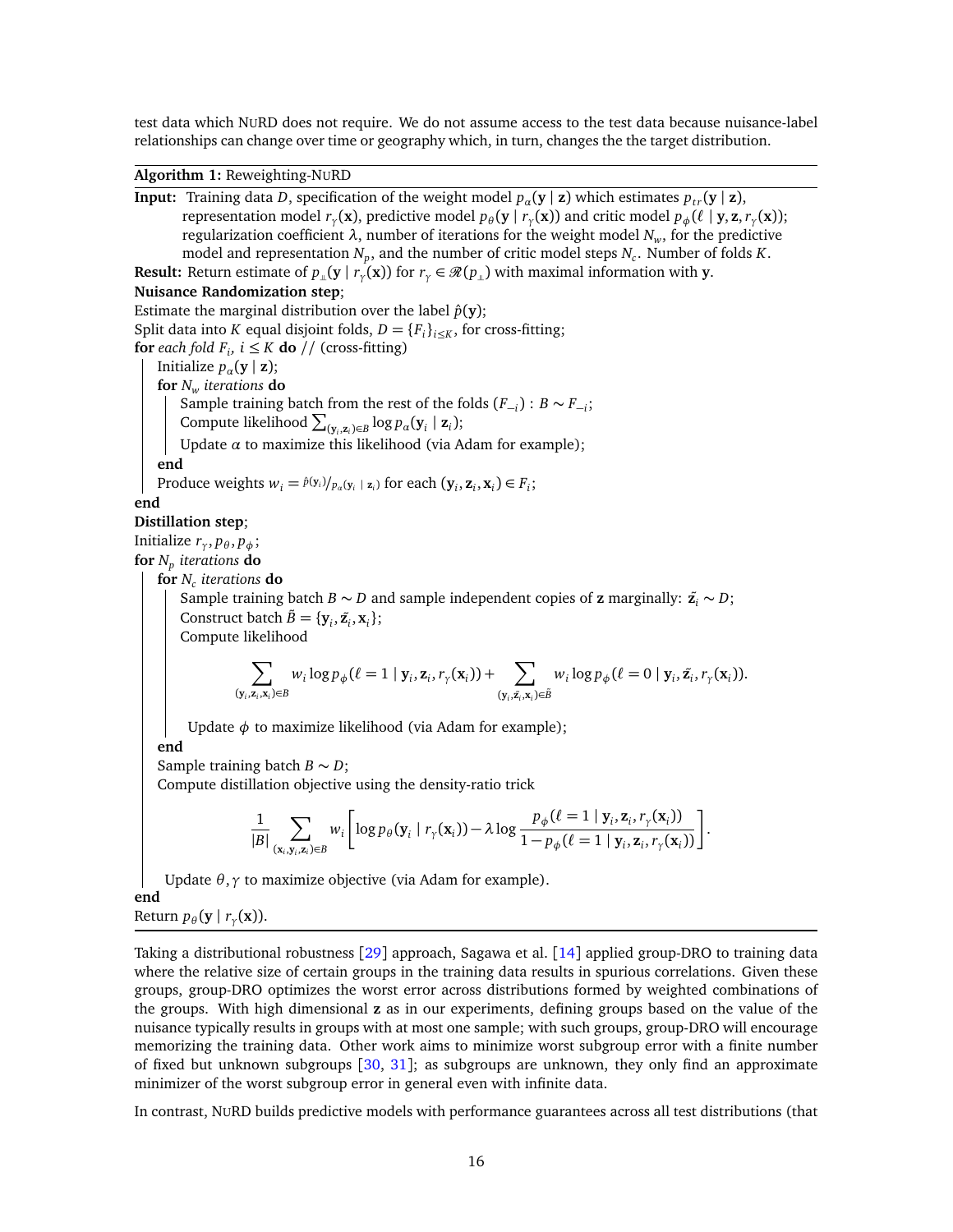factorize as [eq. \(1\)\)](#page-1-1) using knowledge of the nuisance. Given the nuisance, existence of a finite number of subgroups maps to an additional discreteness assumption on the nuisance variable; NURD works with general high-dimensional nuisances. Wang and Culotta [[49](#page-13-6)] focus on sentiment analysis of reviews and build a dataset where the nuisance label relationship is destroyed by swapping words known to be associated with sentiment of the review, with their antonyms. This is equivalent to using domain-specific knowledge to sample from  $p(x | y, z)$  in generative NURD. NURD requires no domain-specific knowledge about the generative model  $p(x | y, z)$ .

#### <span id="page-16-0"></span>**Algorithm 2:** Generative-NURD

**Input:** Training data *D*, specification of the generative model  $p_\beta(\mathbf{x} \mid \mathbf{y}, \mathbf{z})$  that estimates  $p_{tr}(\mathbf{x} \mid \mathbf{y}, \mathbf{z})$ , representation model  $r_\gamma(\mathbf{x})$ , predictive model  $p_\theta(\mathbf{y} | r_\gamma(\mathbf{x}))$ , and critic model  $p_\phi(\ell | \mathbf{y}, \mathbf{z}, r_\gamma(\mathbf{x}))$ ; regularization coefficient *λ*, number of iterations for the weight model *Nw*, number of iterations for the predictive model and representation  $N_p$ , number of critic steps  $N_c$ .

**Result:** Return estimate of  $p_{\perp}(\mathbf{y} \mid r_{\gamma}(\mathbf{x}))$  for  $r_{\gamma} \in \mathscr{R}(p_{\perp})$  with maximal information with **y**.

#### **Nuisance Randomization step**;

**for** *N<sup>w</sup> iterations* **do**

Sample training batch  $B \sim D$ ;

Compute likelihood  $\sum_{(\mathbf{y}_i, \mathbf{z}_i, \mathbf{x}_i) \in B} \log p_{\beta}(\mathbf{x}_i | \mathbf{z}_i, \mathbf{y}_i)$  (or some generative objective);

Update *β* to maximize objective above;

#### **end**

Estimate the marginal distribution over the label  $\hat{p}(\mathbf{y})$ ;

Sample independent label and nuisance  $y_i \sim D$ ,  $z_j \sim D$ , and then sample  $\tilde{\mathbf{x}} \sim p_\beta(\mathbf{x} \mid y_i, \mathbf{z}_j)$ ; Construct dataset  $\hat{D}$  using triples  $\{y_k = y_i, z_k = z_j, x_k = \hat{x}\};$ 

#### **Distillation step**;

Initialize *r<sup>γ</sup>* , *p<sup>θ</sup>* , *pφ*;

**for** *N<sup>p</sup> iterations* **do**

**for** *N<sup>c</sup> iterations* **do**

Sample training batch *B* ∼ *D* and sample independent copies of **z** marginally:  $\tilde{z_i}$  ∼ *D*; Construct batch  $\tilde{B} = {\bf y}_i, \tilde{\bf z}_i, {\bf x}_i$  using *B*;

Compute likelihood

$$
\sum_{(\mathbf{y}_i,\mathbf{z}_i,\mathbf{x}_i)\in B} w_i \log p_{\phi}(\ell=1 \mid \mathbf{y}_i,\mathbf{z}_i,r_{\gamma}(\mathbf{x}_i)) + \sum_{(\mathbf{y}_i,\tilde{\mathbf{z}}_i,\mathbf{x}_i)\in \tilde{B}} w_i \log p_{\phi}(\ell=0 \mid \mathbf{y}_i,\tilde{\mathbf{z}}_i,r_{\gamma}(\mathbf{x}_i)).
$$

Update *φ* to maximize likelihood (via Adam for example);

**end**

Sample batch from generated training data  $B \sim \tilde{D}$ ; Compute distillation objective using the density-ratio trick

$$
\frac{1}{|B|}\sum_{(\mathbf{x}_k,\mathbf{y}_k,\mathbf{z}_k)\in B}\Bigg[\log p_\theta(\mathbf{y}_k\mid r_\gamma(\mathbf{x}_k))-\lambda\log\frac{p_\phi(\ell=1\mid\mathbf{y}_k,\mathbf{z}_k,r_\gamma(\mathbf{x}_k))}{1-p_\phi(\ell=1\mid\mathbf{y}_k,\mathbf{z}_k,r_\gamma(\mathbf{x}_k))}\Bigg];
$$

Update *θ*,*γ* to maximize objective (via Adam for example).

**end**

Return  $p_{\theta}(\mathbf{y} | r_{\gamma}(\mathbf{x}))$ .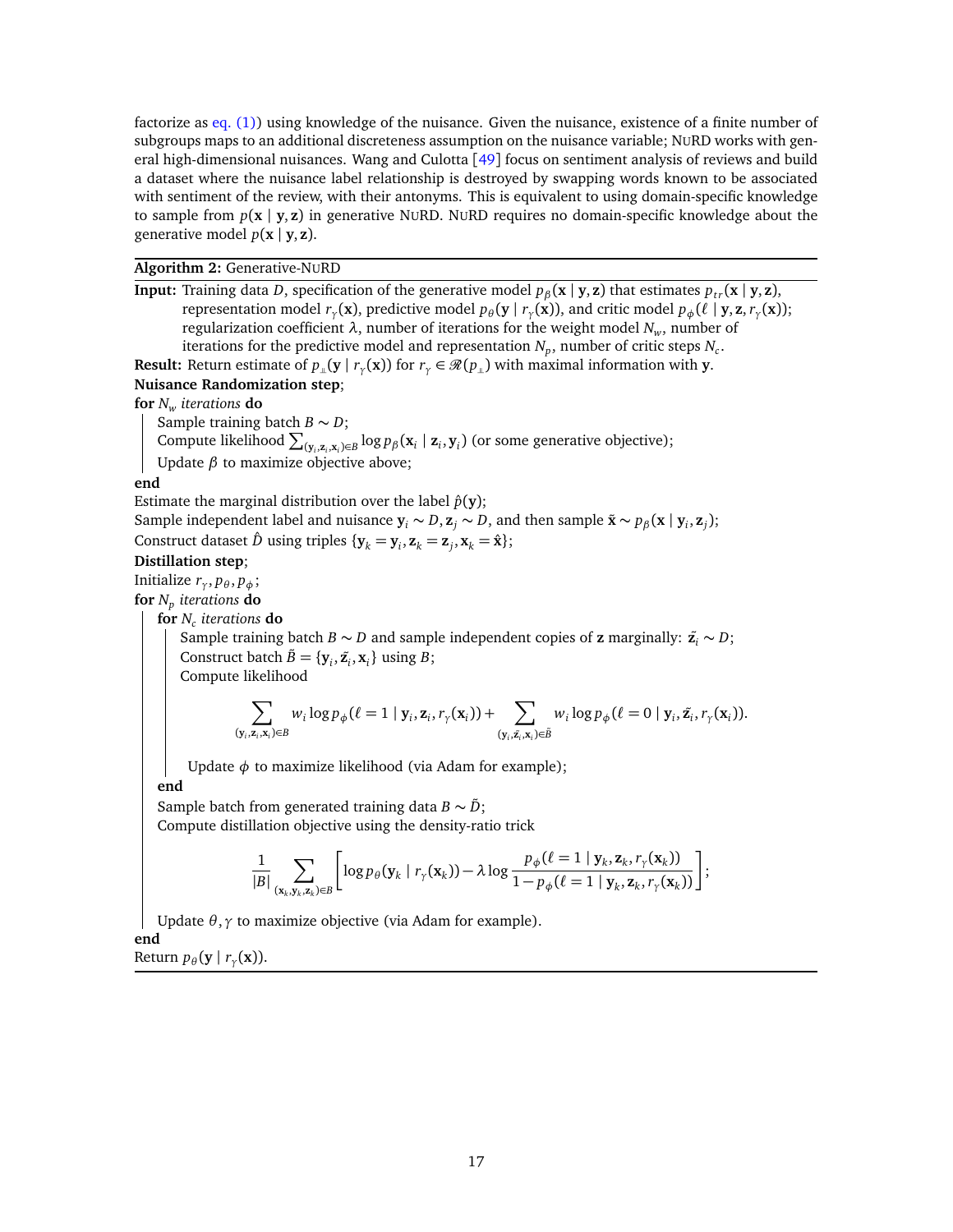## <span id="page-17-0"></span>**A.3** Key lemmas for uncorrelating representations  $r \in \mathcal{R}(p_+)$

In this lemma, we derive the performance of the nuisance-randomized conditional  $p_{\parallel}(\mathbf{y} | r(\mathbf{x}))$  for any *r* ∈  $\mathcal{R}(p_{\perp})$  and show that it is at least as good as predicting without covariates on any  $p_{te} \in \mathcal{F}$ .

<span id="page-17-1"></span>**Lemma 1.** Let  $\mathcal{F}$  be a nuisance-varying family (eq. [\(1\)](#page-1-1)) and  $p_{\perp} = p(y)p_{tr}(\mathbf{z})p(\mathbf{x} \mid \mathbf{y}, \mathbf{z})$  for some  $p_{tr} \in \mathcal{F}$ . Assume  $\forall p_D \in \mathcal{F}$ ,  $p_D(z | y)$  is bounded. If  $r(x) \in \mathcal{R}(p_{\perp})$ , then  $\forall p_{te} \in \mathcal{F}$ , the performance of  $p_{\perp}(y | r(x))$  is

$$
\text{Perf}_{p_{te}}(p_{\perp}(\mathbf{y} \mid r(\mathbf{x}))) = \text{Perf}_{p_{te}}(p(\mathbf{y})) + \mathop{\mathbb{E}}_{p_{te}(\mathbf{y},\mathbf{z})} KL\big[p(r(\mathbf{x}) \mid \mathbf{y},\mathbf{z}) \parallel \mathop{\mathbb{E}}_{p(\mathbf{y})} p(r(\mathbf{x}) \mid \mathbf{y},\mathbf{z})\big]. \tag{8}
$$

As the KL-divergence is non-negative,  $\text{Perf}_{p_{te}}(p_{\perp}(\mathbf{y} \mid r(\mathbf{x}))) \geq \text{Perf}_{p_{te}}(p(\mathbf{y}))$ .

*Proof.* (of [lemma 1\)](#page-17-1) Note that the identity  $\mathbb{E}_{p(x)} g \circ f(x) = \mathbb{E}_{p(f(x))} g \circ f(x)$  implies that

$$
\mathbb{E}_{p_{te}(\mathbf{y}, \mathbf{x})} \log \frac{p_{te}(\mathbf{y})}{p_{\scriptscriptstyle \perp}(\mathbf{y} \mid r(\mathbf{x}))} = \mathbb{E}_{p_{te}(\mathbf{y}, r(\mathbf{x}))} \log \frac{p_{te}(\mathbf{y})}{p_{\scriptscriptstyle \perp}(\mathbf{y} \mid r(\mathbf{x}))}.
$$

As  $p_{\perp}(z | y) = p_{tr}(z) > 0$  on  $z \in S_{\mathcal{F}}$  and y s.t.  $p(y) > 0$  is bounded, [lemma 3](#page-18-1) implies that  $p_{\perp}(y, z, x) > 0 \Leftrightarrow$  $p_{te}$ (y, z, x) > 0. This fact implies the following **KL** terms and expectations of log-ratios are all well-defined:

$$
-Perf_{p_{te}}(p_{\perp}(\mathbf{y} \mid r(\mathbf{x}))) = \mathbb{E}_{p_{te}(x)}KL[p_{te}(\mathbf{y} \mid \mathbf{x}) \parallel p_{\perp}(\mathbf{y} \mid r(\mathbf{x}))]
$$
  
\n
$$
= \mathbb{E}_{p_{te}(y,x)} \log \frac{p_{te}(\mathbf{y} \mid \mathbf{x})p_{te}(\mathbf{y})}{p_{\perp}(\mathbf{y} \mid r(\mathbf{x}))p_{te}(\mathbf{y})}
$$
  
\n
$$
= \mathbb{E}_{p_{te}(y,x)} \log \frac{p_{te}(\mathbf{y} \mid \mathbf{x})}{p_{te}(\mathbf{y})} + \mathbb{E}_{p_{te}(y,x)} \log \frac{p_{te}(\mathbf{y})}{p_{\perp}(\mathbf{y} \mid r(\mathbf{x}))}
$$
  
\n
$$
= \mathbb{E}_{p_{te}(y,x)} \log \frac{p_{te}(\mathbf{y} \mid \mathbf{x})}{p_{te}(\mathbf{y})} + \mathbb{E}_{p_{te}(y,x)(x)} \log \frac{p(\mathbf{y})}{p_{\perp}(\mathbf{y} \mid r(\mathbf{x}))}
$$
  
\n
$$
= \mathbb{E}_{p_{te}(x)}KL[p_{te}(\mathbf{y} \mid \mathbf{x}) \parallel p_{\perp}(\mathbf{y})] + \mathbb{E}_{p_{te}(y,z,r(\mathbf{x}))} \log \frac{p(\mathbf{y})}{p_{\perp}(\mathbf{y} \mid r(\mathbf{x}))}
$$
  
\n
$$
= \mathbb{E}_{p_{te}(x)}KL[p_{te}(\mathbf{y} \mid \mathbf{x}) \parallel p_{\perp}(\mathbf{y})] + \mathbb{E}_{p_{te}(y,z)} \mathbb{E}_{p_{\perp}(r(\mathbf{x} \mid y,z)} \log \frac{p_{\perp}(\mathbf{y} \mid \mathbf{x})}{p_{\perp}(\mathbf{y} \mid r(\mathbf{x}))}
$$
  
\n
$$
= \mathbb{E}_{p_{te}(x)}KL[p_{te}(\mathbf{y} \mid \mathbf{x}) \parallel p_{\perp}(\mathbf{y})] + \mathbb{E}_{p_{te}(y,z)} \mathbb{E}_{p_{\perp}(r(\mathbf{x} \mid y,z)} \log \frac{p_{\perp}(\mathbf{y} \mid \mathbf
$$

Here,  $p_{\parallel}(r(\mathbf{x}) \mid \mathbf{y}, \mathbf{z}) = p(r(\mathbf{x}) \mid \mathbf{y}, \mathbf{z})$  as  $p_{\parallel}(\mathbf{x} \mid \mathbf{y}, \mathbf{z}) = p(\mathbf{x} \mid \mathbf{y}, \mathbf{z})$  by definition of the nuisance-varying family. The proof follows by noting that the gap in performance of  $p_{\perp}(y | r(x))$  and  $p(y)$  equals an expected **KL** term:

$$
-Perf_{p_{te}}(p(\mathbf{y})) + Perf_{p_{te}}(p_{\perp}(\mathbf{y} \mid r(\mathbf{x}))) = \mathbb{E}_{p_{te}(\mathbf{y},\mathbf{z})}KL[p_{\perp}(r(\mathbf{x}) \mid \mathbf{y},\mathbf{z}) \parallel p_{\perp}(r(\mathbf{x}) \mid \mathbf{z})]
$$
  
=  $\mathbb{E}_{p_{te}(\mathbf{y},\mathbf{z})}KL[p(r(\mathbf{x}) \mid \mathbf{y},\mathbf{z}) \parallel \mathbb{E}_{p(\mathbf{y})}p(r(\mathbf{x}) \mid \mathbf{y},\mathbf{z})].$  (9)

Rearranging these terms completes the proof.

 $\Box$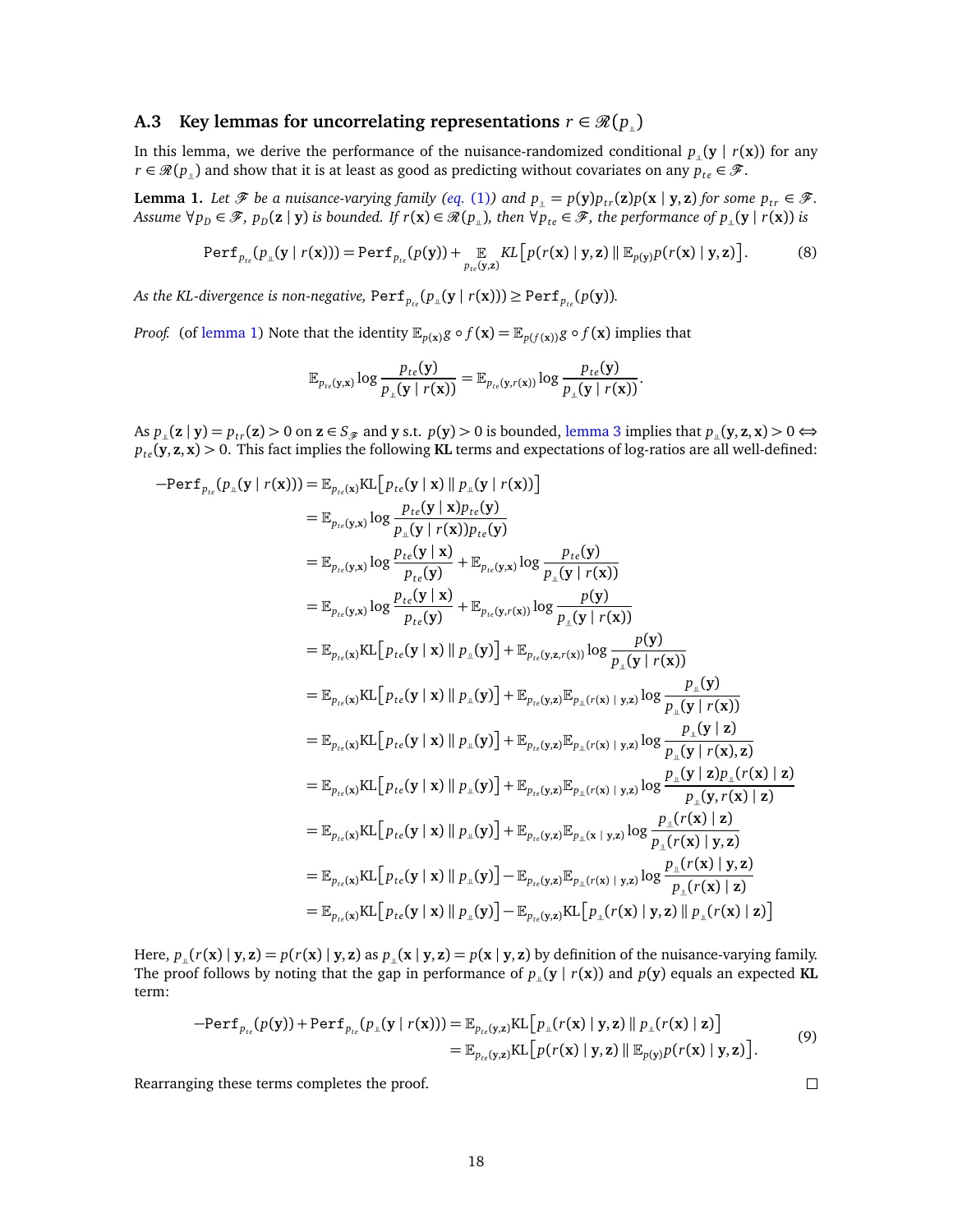[Lemma 2](#page-18-0) shows that uncorrelating sets are the same for any nuisance-randomized distribution and that the conditional distribution of the label given an uncorrelating representations is the same for all nuisancerandomized distributions.

<span id="page-18-0"></span>**Lemma 2.** Let  $\mathcal{F}$  be a nuisance-varying family with  $p(y)$  and  $p(x | y, z)$  and nuisance space  $S_{\mathcal{F}}$ . Consider distributions  $p_{\perp,1}(\mathbf{y},\mathbf{z},\mathbf{x}) = p(\mathbf{y})p_{\perp,1}(\mathbf{z})p(\mathbf{x} | \mathbf{y},\mathbf{z})$  and  $p_{\perp,2}(\mathbf{y},\mathbf{z},\mathbf{x}) = p(\mathbf{y})p_{\perp,2}(\mathbf{z})p(\mathbf{x} | \mathbf{y},\mathbf{z})$  such that  $p_{\perp,1}(\mathbf{z})$  $0, p_{\perp,2}(z) > 0$  for  $z \in S_{\mathcal{F}}$ , and  $p_{\perp,1}(y, z, x) > 0 \Longleftrightarrow p_{\perp,2}(y, z, x) > 0$ . Then, the uncorrelating sets are equal  $\mathcal{R}(p_{\perp,1}) = \mathcal{R}(p_{\perp,2})$  *and for any r*(**x**)  $\in \mathcal{R}(p_{\perp,1})$ *,* 

$$
p_{\perp,1}(\mathbf{y} \mid r(\mathbf{x})) = p_{\perp,2}(\mathbf{y} \mid r(\mathbf{x})).
$$

*Proof.* By the assumption that  $p_{\perp,1}(\mathbf{y},\mathbf{z},\mathbf{x})>0 \Leftrightarrow p_{\perp,2}(\mathbf{y},\mathbf{z},\mathbf{x})>0$ , there exist some z such that  $p_{\perp,1}(\mathbf{z} | r(\mathbf{x}))>0$ 0 and  $p_{\perp,2}(\mathbf{z} \mid r(\mathbf{x})) > 0$ . With such **z**, for any  $r \in \mathcal{R}(p_{\perp,1}),$ 

$$
p_{\perp,1}(\mathbf{y} \mid r(\mathbf{x})) = p_{\perp,1}(\mathbf{y} \mid r(\mathbf{x}), \mathbf{z})
$$
  
\n
$$
= p(\mathbf{y}) \frac{p(r(\mathbf{x}) \mid \mathbf{y}, \mathbf{z})}{p_{\perp,1}(r(\mathbf{x}) \mid \mathbf{z})}
$$
  
\n
$$
= p(\mathbf{y}) \frac{p(r(\mathbf{x}) \mid \mathbf{y}, \mathbf{z})}{\mathbb{E}_{p_{\perp,1}(\mathbf{y} \mid \mathbf{z})}[p_{\perp,1}(r(\mathbf{x}) \mid \mathbf{z}, \mathbf{y})]}
$$
  
\n
$$
= p(\mathbf{y}) \frac{p(r(\mathbf{x}) \mid \mathbf{y}, \mathbf{z})}{\mathbb{E}_{p(\mathbf{y})}p(r(\mathbf{x}) \mid \mathbf{z}, \mathbf{y})}
$$
  
\n
$$
= p(\mathbf{y}) \frac{p(r(\mathbf{x}) \mid \mathbf{y}, \mathbf{z})}{\mathbb{E}_{p_{\perp,2}(\mathbf{y} \mid \mathbf{z})}p(r(\mathbf{x}) \mid \mathbf{z}, \mathbf{y})}
$$
  
\n
$$
= p(\mathbf{y}) \frac{p(r(\mathbf{x}) \mid \mathbf{y}, \mathbf{z})}{p_{\perp,2}(r(\mathbf{x}) \mid \mathbf{z})}
$$
  
\n
$$
= p_{\perp,2}(\mathbf{y} \mid r(\mathbf{x}), \mathbf{z})
$$

Taking expectation on both sides with respect to  $p_{\perp,2}(\mathbf{z} \mid r(\mathbf{x})),$ 

$$
\mathbb{E}_{p_{\perp,2}(\mathbf{z} \;|\; r(\mathbf{x}))} p_{\perp,1}(\mathbf{y} \;|\; r(\mathbf{x})) = \mathbb{E}_{p_{\perp,2}(\mathbf{z} \;|\; r(\mathbf{x}))} p_{\perp,2}(\mathbf{y} \;|\; r(\mathbf{x}), \mathbf{z}) = p_{\perp,2}(\mathbf{y} \;|\; r(\mathbf{x})). \tag{10}
$$

Note that  $\mathbb{E}_{p_{\perp,2}(\mathbf{z} \mid r(\mathbf{x}))} p_{\perp,1}(\mathbf{y} \mid r(\mathbf{x})) = p_{\perp,1}(\mathbf{y} \mid r(\mathbf{x}))$ , which implies

$$
p_{\perp,1}(\mathbf{y} \mid r(\mathbf{x})) = p_{\perp,1}(\mathbf{y} \mid r(\mathbf{x}), \mathbf{z}) = p_{\perp,2}(\mathbf{y} \mid r(\mathbf{x}), \mathbf{z}) = p_{\perp,2}(\mathbf{y} \mid r(\mathbf{x})),
$$

completing one part of the proof,  $p_{\perp,1}(\mathbf{y} | r(\mathbf{x})) = p_{\perp,2}(\mathbf{y} | r(\mathbf{x})).$ 

Further, we showed  $\mathbf{y} \perp_{p_{\perp,1}} \mathbf{z} \mid r(\mathbf{x}) \implies \mathbf{y} \perp_{p_{\perp,2}} \mathbf{z} \mid r(\mathbf{x})$  which means  $r(\mathbf{x}) \in \mathcal{R}(p_{\perp,2})$ . As the above proof holds with  $p_{\perp,1}, p_{\perp,2}$  swapped with each other,  $r(\mathbf{x}) \in \mathcal{R}(p_{\perp,1}) \Longleftrightarrow r(\mathbf{x}) \in \mathcal{R}(p_{\perp,2})$ .

 $\Box$ 

The next lemma shows that every member of the nuisance-varying family is positive over the same set of **y**, **z**, **x** and is used in [proposition 1](#page-21-1) and [lemma 1.](#page-17-1)

<span id="page-18-1"></span>**Lemma 3.** Let the nuisance-varying family  $\mathcal F$  be defined with  $p(y), p(x | y, z)$  and nuisance space  $S_{\mathcal F}$ . Let *distributions*  $p_D = p(\mathbf{y})p_D(\mathbf{z} | \mathbf{y})p(\mathbf{x} | \mathbf{z}, \mathbf{y})$  and  $p'_D = p(\mathbf{y})p'_D$  $\frac{D}{D}$  (**z** | **y**) $p$  (**x** | **z**, **y**) *be such that p<sub>D</sub>* (**z** | **y**),  $p'_1$  $D_D'(z | y) > 0$ *for all* **y** such that  $p(y) > 0$  and  $z \in S_{\mathscr{F}}$ . Further assume  $p_D(z \mid y), p'_D(z \mid z)$  $D_D$ ( $z \mid y$ ) are bounded. Then,  $p_D$ ( $y, z, x$ ) >  $0 \Leftrightarrow p_1'$  $D_D'(y, z, x) > 0.$ 

*Proof.* For any  $z \in S_{\mathcal{F}}$  and any **y** such that  $p(y) > 0$ ,  $p_D(z | y) > 0$  and  $\frac{p'_D(z | y)}{p_D(z | y)} > 0$ ,

$$
p'_D(\mathbf{y}, \mathbf{z}, \mathbf{x}) = p(\mathbf{x} \mid \mathbf{y}, \mathbf{z}) p'_D(\mathbf{z} \mid \mathbf{y}) p(\mathbf{y}) = p(\mathbf{x} \mid \mathbf{y}, \mathbf{z}) p_D(\mathbf{z} \mid \mathbf{y}) p(\mathbf{y}) \frac{p'_D(\mathbf{z} \mid \mathbf{y})}{p_D(\mathbf{z} \mid \mathbf{y})} = p_D(\mathbf{y}, \mathbf{z}, \mathbf{x}) \frac{p'_D(\mathbf{z} \mid \mathbf{y})}{p_D(\mathbf{z} \mid \mathbf{y})}. \tag{11}
$$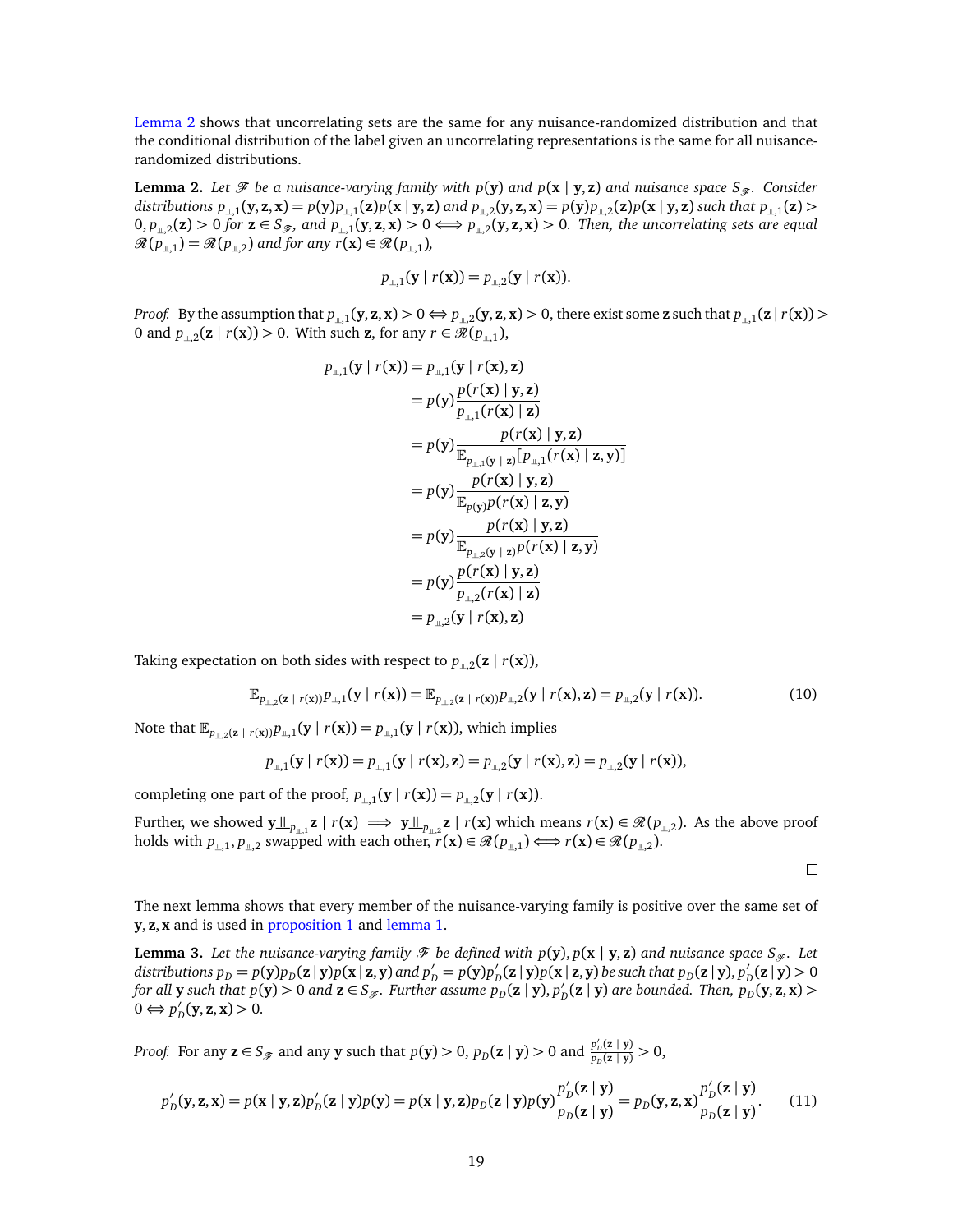Thus, for all **z** in the nuisance space  $S$ <sub> $\mathcal{F}$ </sub> and any **y** such that  $p(y) > 0$ ,

$$
p'_D(\mathbf{y}, \mathbf{z}, \mathbf{x}) > 0 \Longleftrightarrow p_D(\mathbf{y}, \mathbf{z}, \mathbf{x}) > 0.
$$

As **z** only takes values in the nuisance space  $S_{\mathcal{F}}$ , when  $p(\mathbf{y}) = 0$ ,

$$
p'_D(\mathbf{y}, \mathbf{z}, \mathbf{x}) = p_D(\mathbf{y}, \mathbf{z}, \mathbf{x}) = 0.
$$

Together, the two statements above imply

$$
p_D(\mathbf{y}, \mathbf{z}, \mathbf{x}) > 0 \Longleftrightarrow p'_D(\mathbf{y}, \mathbf{z}, \mathbf{x}) > 0.
$$

## <span id="page-19-0"></span>**A.4 Optimal uncorrelating representations**

**Theorem 1.** *Let*  $r^* \in \mathcal{R}(p_+)$  *be maximally blocking*:

$$
\forall r \in \mathcal{R}(p_{\perp}), \quad \underline{\mathbf{y}} \underline{\mathbf{u}}_{p_{\perp}} r(\mathbf{x}) \mid \mathbf{z}, r^*(\mathbf{x}).
$$

*Then,*

- *1.* (*Simultaneous optimality*)  $\forall p_{te} \in \mathcal{F}, \forall r \in \mathcal{R}(p_⊥)$ , Perf<sub>*pte*</sub>( $r^*(\mathbf{x})$ ) ≥ Perf<sub>*p<sub>te</sub>*( $r(\mathbf{x})$ ).</sub>
- 2.  $\left($ *Information maximality* $\right) \forall r(\mathbf{x}) \in \mathcal{R}(p_{\perp}), \quad \mathbf{I}_{p_{\perp}}(\mathbf{y}; r^{*}(\mathbf{x})) \geq \mathbf{I}_{p_{\perp}}(\mathbf{y}; r(\mathbf{x})).$
- 3. (Information maximality implies simultaneous optimality)  $\forall r' \in \mathcal{R}(p_{\perp})$ ,

$$
\mathbf{I}_{p_{\perp}}(\mathbf{y};r'(\mathbf{x})) = \mathbf{I}_{p_{\perp}}(\mathbf{y};r^*(\mathbf{x})) \quad \Longrightarrow \quad \forall p_{te} \in \mathscr{F}, \quad \text{Perf}_{p_{te}}(r^*(\mathbf{x})) = \text{Perf}_{p_{te}}(r'(\mathbf{x})).
$$

*Proof.* (proof for [theorem 1\)](#page-3-2)

We first prove that for any pair  $r, r_2 \in \mathcal{R}(p_{\perp})$  such that  $r_2$  blocks  $r, r(\mathbf{x}) \perp\!\!\!\perp_{p_{\perp}} \mathbf{y} \mid \mathbf{z}, r_2(\mathbf{x}), r_2$  dominates the performance of *r* on every  $p_{te} \in \mathcal{F}$ . The simultaneously optimality of the maximally blocking representation will follow. For readability, let  $\ell(r_2) = \mathbb{E}_{p_{te}(\mathbf{x})} \text{KL}\big[p_{te}(\mathbf{y} \mid \mathbf{x}) \mathbin\Vert p_{\perp}(\mathbf{y} \mid r_2(\mathbf{x}))\big].$  We will show that

$$
\mathbb{E}_{p_{te}(\mathbf{x})} \text{KL}\big[p_{te}(\mathbf{y} \mid \mathbf{x}) \parallel p_{\perp}(\mathbf{y} \mid r(\mathbf{x}))\big] \ge \ell(r_2).
$$

We will use the following identity which follows from the fact that *p*(**x** | **y**, **z**) does not change between distributions in the data generating process [eq. \(1\):](#page-1-1)

(**x**),*r*(**x**) | **y**, **z**)

$$
p_D(r_2(\mathbf{x}) \mid \mathbf{y}, \mathbf{z}, r(\mathbf{x})) = \frac{p_D(r_2(\mathbf{x}), r(\mathbf{x}) \mid \mathbf{y}, \mathbf{z})}{p_D(r(\mathbf{x}) \mid \mathbf{y}, \mathbf{z})}
$$
  
= 
$$
\frac{p(r_2(\mathbf{x}), r(\mathbf{x}) \mid \mathbf{y}, \mathbf{z})}{p(r(\mathbf{x}) \mid \mathbf{y}, \mathbf{z})}
$$
  
= 
$$
p(r_2(\mathbf{x}) \mid \mathbf{y}, \mathbf{z}, r(\mathbf{x})).
$$

Next, we will show that

$$
\mathbb{E}_{p_{te}(\mathbf{x})}KL[p_{te}(\mathbf{y} \mid \mathbf{x}) \parallel p_{\perp}(\mathbf{y} \mid r(\mathbf{x}))]
$$
  
=  $\ell(r_2) + \mathbb{E}_{p_{te}(\mathbf{y}, \mathbf{z}, r(\mathbf{x}))}KL[p_{\perp}(r_2(\mathbf{x}) \mid \mathbf{y}, \mathbf{z}, r(\mathbf{x})) \parallel p_{\perp}(r_2(\mathbf{x}) \mid r(\mathbf{x}), \mathbf{z})].$ 

The steps are similar to [lemma 1'](#page-17-1)s proof

$$
\mathbb{E}_{p_{te}(\mathbf{x})}KL\left[p_{te}(\mathbf{y} \mid \mathbf{x}) \mid p_{\perp}(\mathbf{y} \mid r(\mathbf{x}))\right] = \mathbb{E}_{p_{te}(\mathbf{y}, \mathbf{x})}log \ \frac{p_{te}(\mathbf{y} \mid \mathbf{x})}{p_{\perp}(\mathbf{y} \mid r_{2}(\mathbf{x}))} + \mathbb{E}_{p_{te}(\mathbf{y}, \mathbf{x})}log \ \frac{p_{\perp}(\mathbf{y} \mid r_{2}(\mathbf{x}))}{p_{\perp}(\mathbf{y} \mid r(\mathbf{x}))}
$$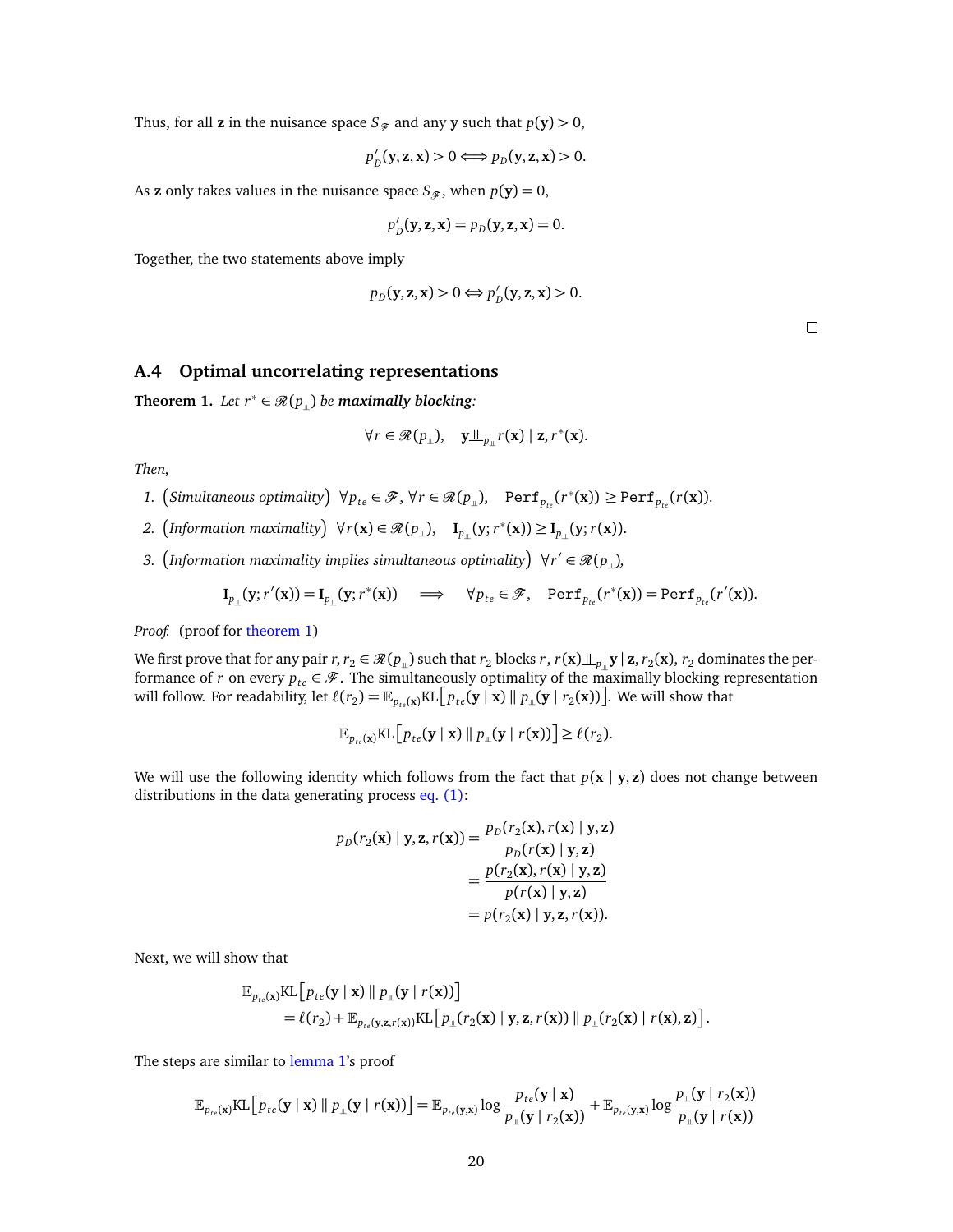$$
= \ell(r_2) + \mathbb{E}_{p_{te}(y,r(x),r_2(x))} \log \frac{p_{\perp}(y \mid r_2(x))}{p_{\perp}(y \mid r(x))}
$$
  
\n
$$
= \ell(r_2) + \mathbb{E}_{p_{te}(y,z,r(x),r_2(x))} \log \frac{p_{\perp}(y \mid r_2(x), z)}{p_{\perp}(y \mid r(x), z)} \qquad \{as \ r, r_2 \in \mathcal{R}(p_{\perp})\}
$$
  
\n
$$
= \ell(r_2) + \mathbb{E}_{p_{te}(y,z,r(x),r_2(x))} \log \frac{p_{\perp}(y \mid r_2(x), r(x), z)}{p_{\perp}(y \mid r(x), z)} \qquad \{y \perp_{p_{\perp}} r(x) \mid z, r_2(x)\}
$$
  
\n
$$
= \ell(r_2) + \mathbb{E}_{p_{te}(y,z,r(x),r_2(x))} \log \frac{p_{\perp}(y \mid r(x), z)}{p_{\perp}(y \mid r(x), z)p_{\perp}(r_2(x) \mid r(x), z)}
$$
  
\n
$$
= \ell(r_2) + \mathbb{E}_{p_{te}(y,z,r(x),r_2(x))} \log \frac{p_{\perp}(r_2(x) \mid y, r(x), z)}{p_{\perp}(r_2(x) \mid r(x), z)}
$$
  
\n
$$
= \ell(r_2) + \mathbb{E}_{p_{te}(y,z,r(x))} \mathbb{E}_{p_{te}(r_2(x) \mid y,z,r(x))} \log \frac{p_{\perp}(r_2(x) \mid y, r(x), z)}{p_{\perp}(r_2(x) \mid r(x), z)}
$$
  
\n
$$
= \ell(r_2) + \mathbb{E}_{p_{te}(y,z,r(x))} \mathbb{K}[\rho_{\perp}(r_2(x) \mid y, z, r(x)) \parallel p_{\perp}(r_2(x) \mid r(x), z)]
$$

Noting that **KL** is non-negative and that Perf is negative-**KL** proves the theorem:

<span id="page-20-0"></span>
$$
\mathbb{E}_{p_{te}(\mathbf{x})} \text{KL}\left[p_{te}(\mathbf{y} \mid \mathbf{x}) \parallel p_{\perp}(\mathbf{y} \mid r_{2}(\mathbf{x}))\right] \leq \mathbb{E}_{p_{te}(\mathbf{x})} \text{KL}\left[p_{te}(\mathbf{y} \mid \mathbf{x}) \parallel p_{\perp}(\mathbf{y} \mid r(\mathbf{x}))\right].
$$
\n(12)

It follows that for a maximally blocking *r* ∗

$$
\forall r \in \mathcal{R}(p_{\perp}) \quad \mathbb{E}_{p_{te}(\mathbf{x})}KL\Big[p_{te}(\mathbf{y} \mid \mathbf{x}) \parallel p_{\perp}(\mathbf{y} \mid r^*(\mathbf{x}))\Big] \leq \mathbb{E}_{p_{te}(\mathbf{x})}KL\Big[p_{te}(\mathbf{y} \mid \mathbf{x}) \parallel p_{\perp}(\mathbf{y} \mid r(\mathbf{x}))\Big].
$$

As performance is negative **KL**, the proof follows that *r* <sup>∗</sup> dominates *r* in performance. This concludes the first part of the proof.

For the second part, we prove information maximality of a maximally blocking  $r^*(\mathbf{x}) \in \mathcal{R}(p_{\perp})$ . The proof above shows that the model  $p_{\perp}(\mathbf{y} | r^*(\mathbf{x}))$  performs at least as well as  $p_{\perp}(\mathbf{y} | r(\mathbf{x}))$  for any  $r(\mathbf{x}) \in \mathcal{R}(p_{\perp})$ on any  $p_{te} \in \mathcal{F}$ . We characterize the gap in performance between  $p_{\perp}(\mathbf{y} \mid r^*(\mathbf{x}))$  and  $p_{\perp}(\mathbf{y} \mid r(\mathbf{x}))$  for any *r*(**x**) ∈  $\mathcal{R}(p_{\perp})$  as the following conditional mutual information term:

$$
\mathbb{E}_{p_{\perp}(\mathbf{y},\mathbf{z},r(\mathbf{x}))}\mathrm{KL}\Big[p_{\perp}(r^*(\mathbf{x})\mid\mathbf{y},\mathbf{z},r(\mathbf{x}))\parallel p_{\perp}(r^*(\mathbf{x})\mid r(\mathbf{x}),\mathbf{z})\Big]=\mathrm{I}_{p_{\perp}}(r^*(\mathbf{x});\mathbf{y}\mid\mathbf{z},r(\mathbf{x})).
$$

The entropy decomposition of conditional mutual information (with  $H_q(\cdot)$  as the entropy under a distribution *q*) gives two mutual information terms.

$$
\mathbb{E}_{p_{\perp}(\mathbf{y},\mathbf{z},r(\mathbf{x}))} \text{KL}\big[p_{\perp}(r^*(\mathbf{x}) \mid \mathbf{y},\mathbf{z},r(\mathbf{x})) \parallel p_{\perp}(r^*(\mathbf{x}) \mid r(\mathbf{x}),\mathbf{z})\big] = \mathbf{I}_{p_{\perp}}(r^*(\mathbf{x});\mathbf{y} \mid \mathbf{z},r(\mathbf{x})),
$$
\n
$$
= \mathbf{H}_{p_{\perp}}(\mathbf{y} \mid \mathbf{z},r(\mathbf{x})) - \mathbf{H}_{p_{\perp}}(\mathbf{y} \mid \mathbf{z},r(\mathbf{x}),r^*(\mathbf{x}))
$$
\n
$$
= \mathbf{H}_{p_{\perp}}(\mathbf{y} \mid \mathbf{z},r(\mathbf{x})) - \mathbf{H}_{p_{\perp}}(\mathbf{y} \mid \mathbf{z},r^*(\mathbf{x})) \qquad \{\mathbf{y} \perp_{p_{\perp}} r(\mathbf{x}) \mid \mathbf{z},r^*(\mathbf{x})\}
$$
\n
$$
= \mathbf{H}_{p_{\perp}}(\mathbf{y} \mid r(\mathbf{x})) - \mathbf{H}_{p_{\perp}}(\mathbf{y} \mid r^*(\mathbf{x})) \qquad \{r, r^* \in \mathcal{R}(p_{\perp})\}
$$
\n
$$
= \mathbf{H}_{p_{\perp}}(\mathbf{y} \mid r(\mathbf{x})) - \mathbf{H}_{p_{\perp}}(\mathbf{y}) + \mathbf{H}_{p_{\perp}}(\mathbf{y}) - \mathbf{H}_{p_{\perp}}(\mathbf{y} \mid r^*(\mathbf{x}))
$$
\n
$$
= \mathbf{I}_{p_{\perp}}(\mathbf{y}; r^*(\mathbf{x})) - \mathbf{I}_{p_{\perp}}(\mathbf{y},r(\mathbf{x})).
$$

This difference is non-negative for any  $r \in \mathcal{R}(p_+)$  which proves the second part of the theorem:

$$
\mathbf{I}_{p_{\perp}}(\mathbf{y};r^*(\mathbf{x})) - \mathbf{I}_{p_{\perp}}(\mathbf{y},r(\mathbf{x})) = \mathbf{I}_{p_{\perp}}(r^*(\mathbf{x}); \mathbf{y} \mid \mathbf{z},r(\mathbf{x})) \geq 0.
$$

For the third part, note that any representation  $r'$  which satisfies  $I_{p_+}(y;r^*(x)) = I_{p_+}(y,r'(x))$  (informationequivalence) also satisfies

$$
\mathbf{I}_{p_{\perp}}(\mathbf{y};r^*(\mathbf{x})\mid \mathbf{z},r'(\mathbf{x}))=0 \implies \mathbf{y}\perp_{p_{\perp}}r^*(\mathbf{x})\mid \mathbf{z},r'(\mathbf{x}).
$$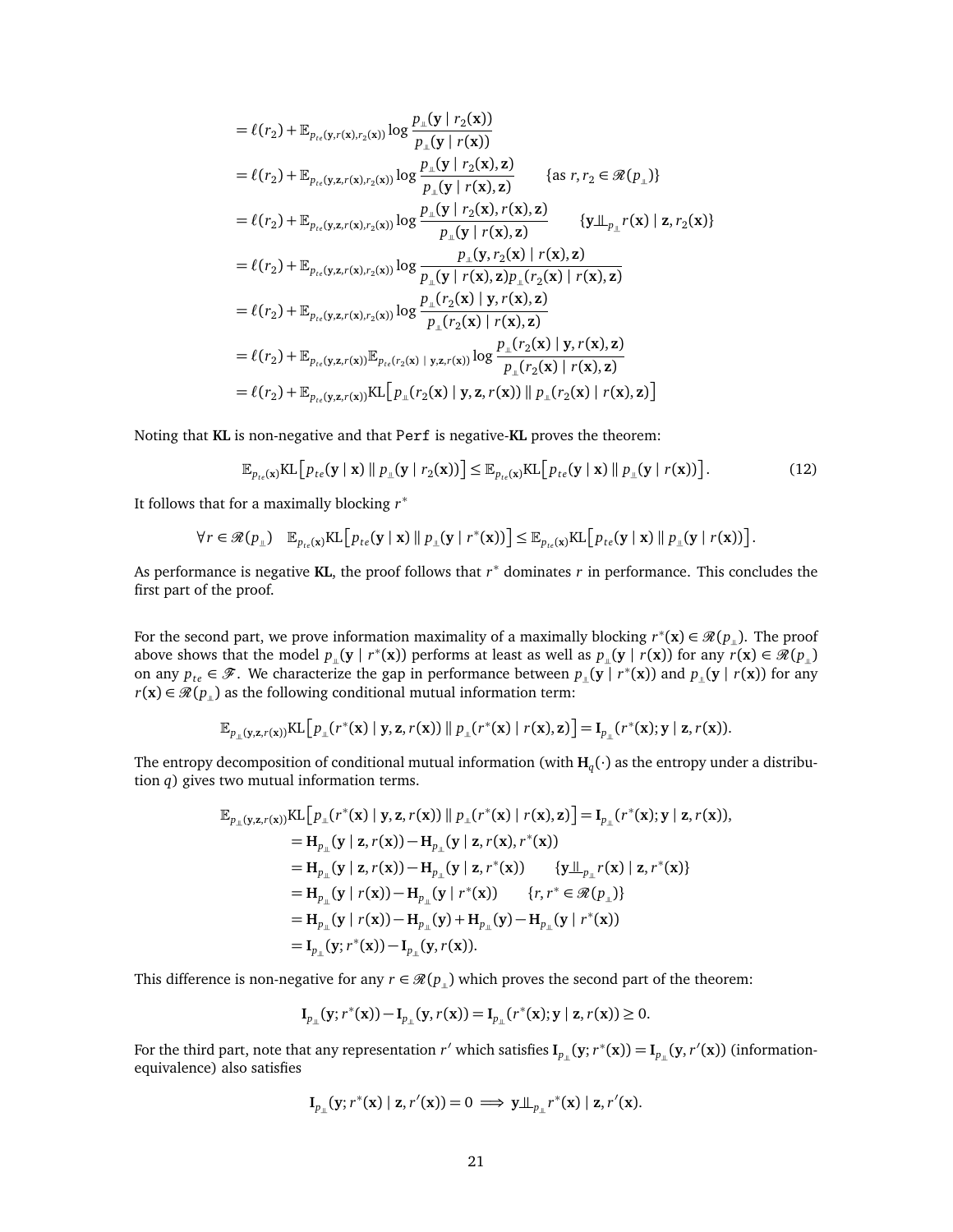Under this condition, [eq. \(12\)](#page-20-0) implies

$$
\mathbb{E}_{p_{te}(\mathbf{x})}KL[p_{te}(\mathbf{y} \mid \mathbf{x}) \parallel p_{\perp}(\mathbf{y} \mid r^*(\mathbf{x}))] \geq \mathbb{E}_{p_{te}(\mathbf{x})}KL[p_{te}(\mathbf{y} \mid \mathbf{x}) \parallel p_{\perp}(\mathbf{y} \mid r'(\mathbf{x}))].
$$

However, as  $r' \in \mathcal{R}(p_{\perp})$  and that  $r^*(\mathbf{x})$  is maximally blocking, which (by the proof above) implies

$$
\mathbb{E}_{p_{te}(\mathbf{x})}\text{KL}\big[p_{te}(\mathbf{y} \mid \mathbf{x}) \parallel p_{\perp}(\mathbf{y} \mid r^*(\mathbf{x}))\big] \leq \mathbb{E}_{p_{te}(\mathbf{x})}\text{KL}\big[p_{te}(\mathbf{y} \mid \mathbf{x}) \parallel p_{\perp}(\mathbf{y} \mid r'(\mathbf{x}))\big].
$$

The only way both these conditions hold is if

$$
\mathbb{E}_{p_{te}(\mathbf{x})}KL[p_{te}(\mathbf{y} \mid \mathbf{x}) \parallel p_{\perp}(\mathbf{y} \mid r^*(\mathbf{x}))] = \mathbb{E}_{p_{te}(\mathbf{x})}KL[p_{te}(\mathbf{y} \mid \mathbf{x}) \parallel p_{\perp}(\mathbf{y} \mid r'(\mathbf{x}))].
$$

This completes the proof that for any  $r' \in \mathcal{R}(p_{\perp})$  that is information-equivalent to  $r^*(\mathbf{x})$  under  $p_{\perp}$ , the model  $p_{\perp}(\mathbf{y} | r'(\mathbf{x}))$  has the same performance as  $p_{\perp}(\mathbf{y} | r^*(\mathbf{x}))$  for every  $p_{te} \in \mathcal{F}$ , and consequently, *r'* is also optimal.

# <span id="page-21-3"></span> $\Box$

#### <span id="page-21-0"></span>**A.5 Minimax optimality**

<span id="page-21-1"></span>**Proposition 1.** *Consider a nuisance-varying family*  $\mathcal{F}$  (eq. [\(1\)](#page-1-1)) such that for some  $p_{tr} \in \mathcal{F}$  there exists a distribution  $p_{\perp} \in \mathcal{F}$  such that  $p_{\perp} = p(y)p_{tr}(\mathbf{z})p(\mathbf{x} \mid \mathbf{y}, \mathbf{z}) \in \mathcal{F}$ . Let  $\mathcal{F}$  satisfy

$$
\mathbf{y} \mathbf{\perp}_{p_D} \mathbf{z} \implies \exists p'_D \in \mathcal{F} s.t. \left[ \mathbb{E}_{p'_D(\mathbf{x})} KL \left[ p'_D(\mathbf{y} \mid \mathbf{x}) \parallel p_D(\mathbf{y} \mid \mathbf{x}) \right] - \mathbf{I}_{p'_D}(\mathbf{x}; \mathbf{y}) \right] > 0. \tag{13}
$$

*If*  $\mathbf{y} \perp \mathbf{y}$ <sub>*p*<sup>*n*</sup></sup>**z** | **x***, then*  $p$ *<sub><i>n*</sub>( $\mathbf{y}$  | **x**) *is minimax optimal :*</sub>

$$
p_{\scriptscriptstyle \perp}(\mathbf{y} \mid \mathbf{x}) = \operatorname*{arg\,min}_{p_D(\mathbf{y} \mid \mathbf{x}); p_D \in \mathscr{F}} \max_{p'_D \in \mathscr{F}} \mathbb{E}_{p'_D(\mathbf{x})} KL\big[p'_D(\mathbf{y} \mid \mathbf{x}) \mid\mid p_D(\mathbf{y} \mid \mathbf{x})\big].
$$

*Proof.* (of [proposition 1\)](#page-21-1) By [lemma 3,](#page-18-1) as  $p_D(y, z, x) > 0 \Leftrightarrow p'_D(z)$  $D_D$ (**y**, **z**, **x**)  $> 0$ , performance is well defined for any  $p_D(y | x)$  on any  $p'_D$  $p'_D \in \mathscr{F}$ . First, [lemma 1](#page-17-1) with  $p_{te} = p'_D$  $p'_D$  and  $r(\mathbf{x}) = \mathbf{x}$  gives

$$
I_{p'_{D}}(\mathbf{x}; \mathbf{y}) - \mathbb{E}_{p'_{D}(\mathbf{x})}KL[p'_{D}(\mathbf{y} \mid \mathbf{x}) \parallel p_{\perp}(\mathbf{y} \mid \mathbf{x})]
$$
  
\n
$$
= \mathbb{E}_{p'_{D}(\mathbf{x})}KL[p'_{D}(\mathbf{y} \mid \mathbf{x}) \parallel p_{\perp}(\mathbf{y})] - \mathbb{E}_{p'_{D}(\mathbf{x})}KL[p'_{D}(\mathbf{y} \mid \mathbf{x}) \parallel p_{\perp}(\mathbf{y} \mid \mathbf{x})]
$$
  
\n
$$
= \mathbb{E}_{p'_{D}(\mathbf{y}, \mathbf{z})}KL[p(\mathbf{x} \mid \mathbf{y}, \mathbf{z}) \parallel \mathbb{E}_{p(\mathbf{y})}p(\mathbf{x} \mid \mathbf{y}, \mathbf{z})].
$$
  
\n
$$
= \mathbb{E}_{p'_{D}(\mathbf{y}, \mathbf{z})}KL[p_{\perp}(\mathbf{x} \mid \mathbf{y}, \mathbf{z}) \parallel p_{\perp}(\mathbf{x} \mid \mathbf{z})] \ge 0.
$$
 (14)

Thus, unlike any  $p_D \in \mathcal{F}$  such that  $\mathbf{y}\mathbf{\perp}_{p_D}\mathbf{z}$ ,

$$
\max_{p'_D \in \mathcal{F}} \left[ \mathbb{E}_{p'_D(\mathbf{x})} \text{KL}\left[p'_D(\mathbf{y} \mid \mathbf{x}) \parallel p_{\perp}(\mathbf{y} \mid \mathbf{x})\right] - \mathbf{I}_{p'_D}(\mathbf{x}; \mathbf{y}) \right] \le 0. \tag{15}
$$

For any  $p_D$  such that  $\mathbf{y}\mathbf{\perp}_{p_D}\mathbf{z}$ , let  $p'_D$ be such that  $\mathbb{E}_{p'_D(\mathbf{x})}\text{KL}\left[p'_D\right]$  $D_D$  (**y** | **x**) ||  $p_D$  (**y** | **x**) ]  $-I_{p'_D}$  (**x**; **y**) > 0. As [eq. \(15\)](#page-21-2) implies  $\mathbb{E}_{p'_{D}(\mathbf{x})}$ KL  $\left[p'_{D}\right]$  $D_{D}^{'}(y \mid x) \parallel p_{\perp}(y \mid x) \rrbracket - I_{p'_{D}}(x, y) \leq 0$ , it follows that  $\forall p_{D}$  such that  $y \not\perp_{p_{D}} z$ ,

$$
\max_{p'_D \in \mathscr{F}} \mathbb{E}_{p'_D(\mathbf{x})} \text{KL}\big[p'_D(\mathbf{y} \mid \mathbf{x}) \parallel p_D(\mathbf{y} \mid \mathbf{x})\big] > \max_{p'_D \in \mathscr{F}} \mathbb{E}_{p'_D(\mathbf{x})} \text{KL}\big[p'_D(\mathbf{y} \mid \mathbf{x}) \parallel p_{\perp}(\mathbf{y} \mid \mathbf{x})\big].
$$

By [lemma 3,](#page-18-1) any  $p_D \in \mathcal{F}$  is positive over the same set of **y**, **z**, **x** and if  $\mathbf{y} \perp_{p_D} \mathbf{z}$ , then  $p_D(\mathbf{y} \mid \mathbf{x}) = p_{\perp}(\mathbf{y} \mid \mathbf{x})$ (see [lemma 2](#page-18-0) for proof with instantiation  $r(x) = x$ ). This means

$$
p_{\perp}(\mathbf{y} \mid \mathbf{x}) = \underset{p_{D} \in \mathscr{F}}{\arg \min} \max_{p'_{D} \in \mathscr{F}} \mathbb{E}_{p'_{D}(\mathbf{x})} \text{KL}\big[p'_{D}(\mathbf{y} \mid \mathbf{x}) \mid p_{D}(\mathbf{y} \mid \mathbf{x})\big].
$$

<span id="page-21-2"></span> $\Box$ 

See [proposition 3](#page-27-0) for an example nuisance-varying family where the information criterion in [eq. \(13\)](#page-21-3) holds.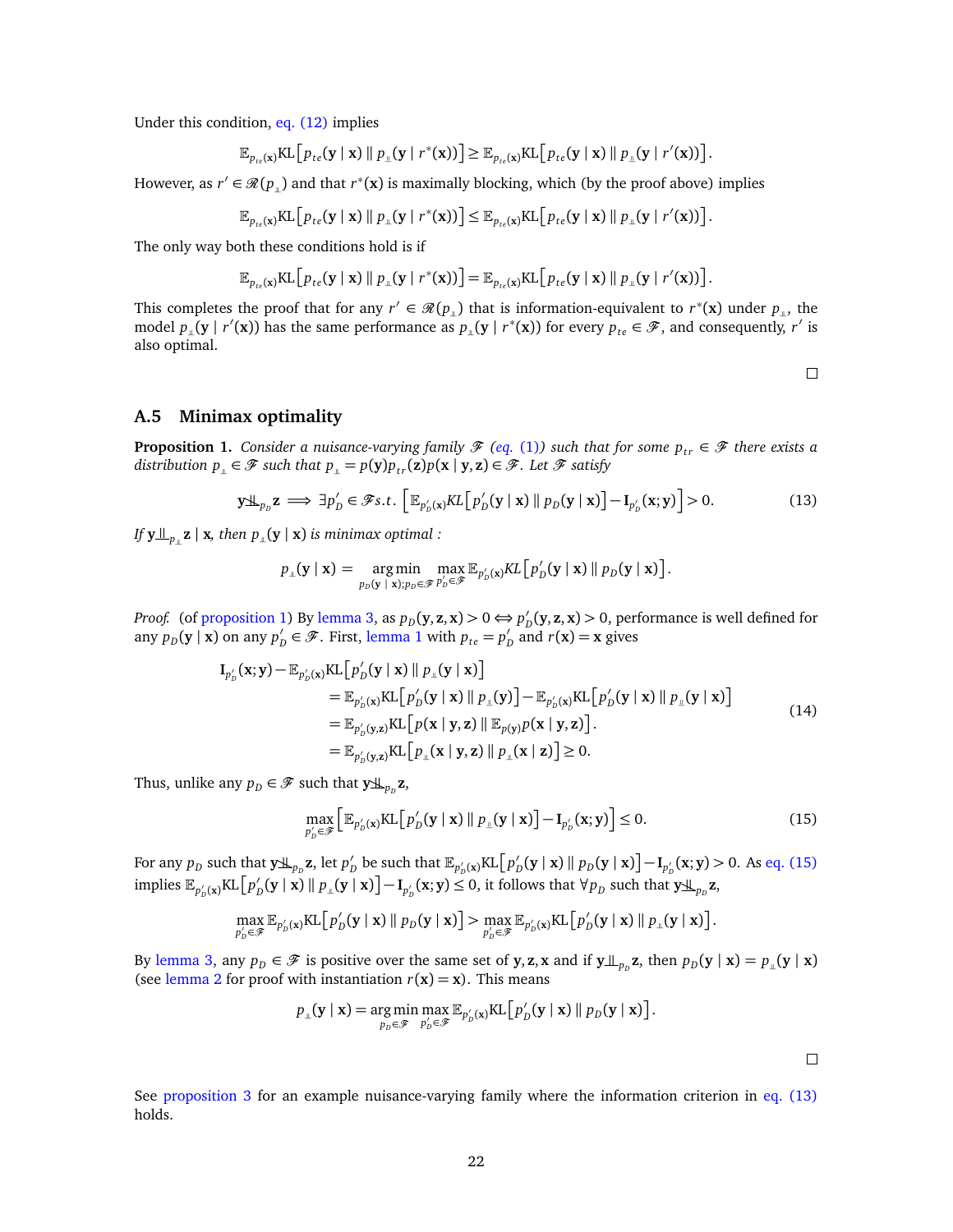<span id="page-22-2"></span>

**Figure 3:** Landscape of the objective in [eq. \(5\)](#page-4-1) for the example in [eq. \(2\)](#page-2-2) for linear representations  $r_{u,v}(\mathbf{x})$  = *u***x**<sup>1</sup> + *v***x**<sup>2</sup> . Local maxima correspond to representations *r*<sup>−</sup>*u*,*<sup>u</sup>* and global maxima to representations *ru*,*<sup>u</sup>* .

## <span id="page-22-0"></span>**A.6 Distillation details and a local optima example for [eq. \(5\)](#page-4-1)**

The objective in [eq. \(5\)](#page-4-1) can have local optima when the representation is a function of the nuisance and the exogenous noise in the generation of the covariates given the nuisance and the label. Formally, let the exogenous noise  $\epsilon$  satisfy  $(\epsilon, \mathbf{z}) \perp \mathbf{z}_p$ ,  $\mathbf{y}$ . Then,

$$
(\epsilon, \mathbf{z}) \perp \perp_{p_{\perp}} \mathbf{y} \Longrightarrow (f(\epsilon, \mathbf{z}), \mathbf{z}) \perp \perp_{p_{\perp}} \mathbf{y} \Longrightarrow \mathbf{z} \perp \perp_{p_{\perp}} \mathbf{y} | f(\mathbf{z}, \epsilon).
$$

Such a representation  $r(\mathbf{x}) = f(\epsilon, \mathbf{z})$  is both in the uncorrelating set and independent of the label **y** under the nuisance-randomized distribution  $p_{\parallel}$  meaning it does not predict the label.

**Local optima example for conditional information regularization [eq. \(5\).](#page-4-1)** [Figure 3](#page-22-2) plots the value of the objective in [eq. \(5\)](#page-4-1) computed analytically for  $\lambda = 20$ , over the class of linear representations indexed by  $u, v \in \mathbf{R}$ ,  $r_{u,v}(\mathbf{x}) = u\mathbf{x}_1 + v\mathbf{x}_2$ , under the data generating process in [eq. \(2\).](#page-2-2) Representations of the kind  $r_{-\mu,\mu}(\mathbf{x}) = u(\mathbf{x}_2 - \mathbf{x}_1)$  are functions of **z** and some noise independent of the label and, as [fig. 3](#page-22-2) shows, are local maxima on the landscape of the maximization objective in [eq. \(5\).](#page-4-1) Global maxima correspond to representations *ru*,*<sup>u</sup>* .

#### <span id="page-22-1"></span>**Performance characterization for jointly independent representations**

**Lemma 4.** Let  $\mathcal{F}$  be a nuisance varying family. For any jointly independent representation r, i.e.  $[r(\mathbf{x}), \mathbf{y}] \perp_{p} \mathbf{z}$ ,

$$
\forall p_{te} \in \mathscr{F} \qquad \text{Perf}_{p_{te}}(p_{\perp}(\mathbf{y} \mid r(\mathbf{x}))) = C_{p_{te}} + \mathbf{I}_{p_{\perp}}(r(\mathbf{x}); \mathbf{y}),
$$

*where C<sup>p</sup>te is a pte-dependent constant that does not vary with r*(**x**)*.*

NURD *maximizes the information term* **I***<sup>p</sup>* |<sup>=</sup>(**y**;*r<sup>γ</sup>* (**x**)) *and, therefore, maximizes performance on every member of* F *simultaneously. It follows that within the set of jointly independent representations,* NURD*, at optimality, produces a representation that is simultaneously optimal on every*  $p_{te} \in \mathcal{F}$ *.* 

*Proof.* [Lemma 1](#page-17-1) says that for any uncorrelating representation  $r \in \mathcal{R}(p_{\perp})$  and  $\forall p_{te} \in \mathcal{F}$ ,

$$
\text{Perf}_{p_{te}}(p_{\perp}(\mathbf{y} \mid r(\mathbf{x}))) = \text{Perf}_{p_{te}}(p(\mathbf{y})) + \mathop{\mathbb{E}}_{p_{te}(\mathbf{y},\mathbf{z})} \text{KL}\big[p(r(\mathbf{x}) \mid \mathbf{y},\mathbf{z}) \mid \mathop{\mathbb{E}}_{p(\mathbf{y})} p(r(\mathbf{x}) \mid \mathbf{y},\mathbf{z})\big].
$$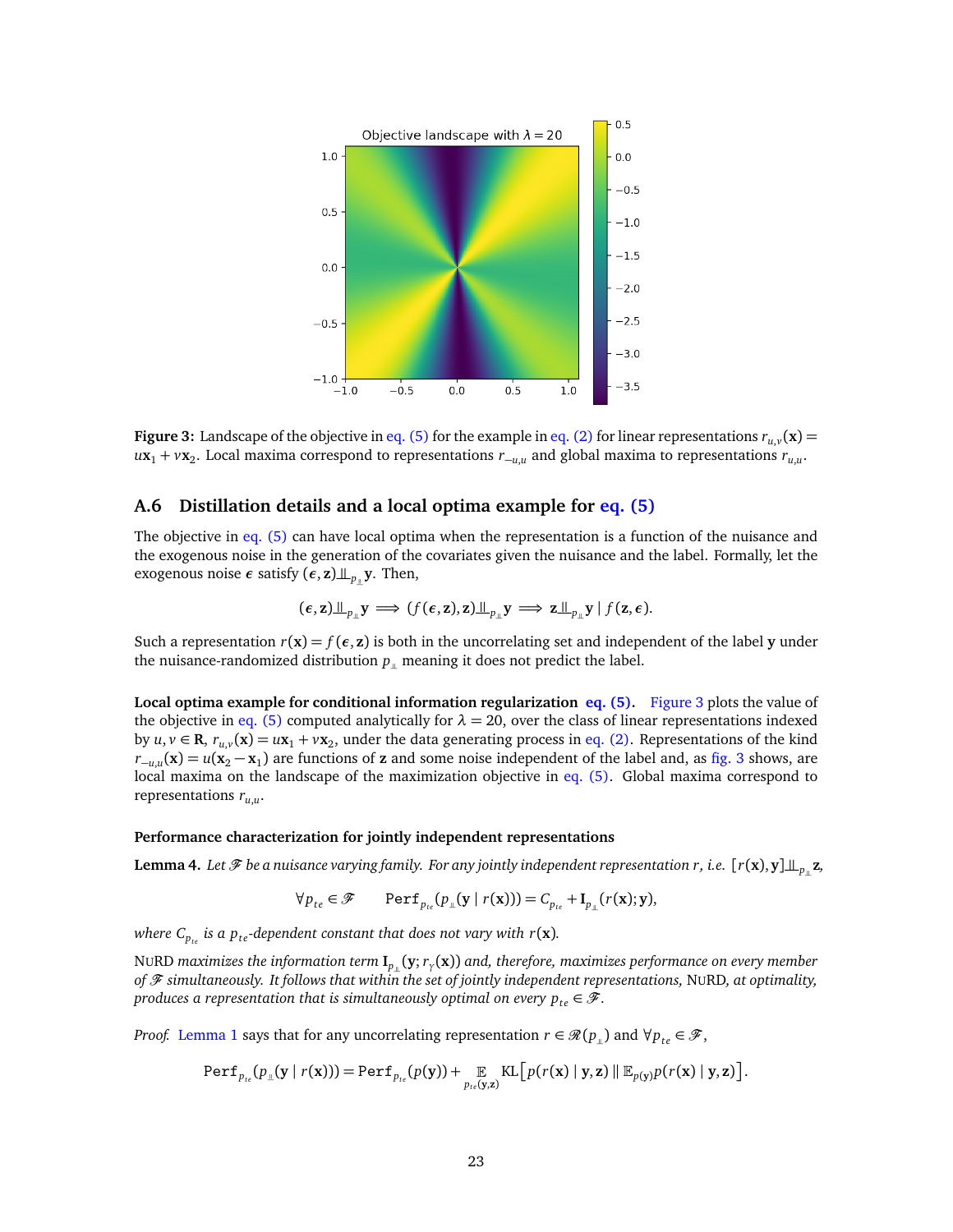However, as the joint independence  $[r(\mathbf{x}), \mathbf{y}] \perp_{p_{\mathbf{x}}} \mathbf{z}$  implies both the uncorrelating property and  $r(\mathbf{x}) \perp_{p_{\mathbf{x}}} \mathbf{z}$  | **y**, the second term in the RHS above can be expressed as  $\mathbf{I}_{p_{\parallel}}(r(\mathbf{x}); \mathbf{y})$ :

$$
\mathbb{E} \operatorname{KL} \left[ p(r(\mathbf{x}) \mid \mathbf{y}, \mathbf{z}) \parallel \mathbb{E}_{p(\mathbf{y})} p(r(\mathbf{x}) \mid \mathbf{y}, \mathbf{z}) \right] \n= \mathbb{E} \operatorname{KL} \left[ p_{\perp}(r(\mathbf{x}) \mid \mathbf{y}, \mathbf{z}) \parallel \mathbb{E}_{p_{\perp}(\mathbf{y})} p_{\perp}(r(\mathbf{x}) \mid \mathbf{y}, \mathbf{z}) \right] \n= \mathbb{E} \operatorname{KL} \left[ p_{\perp}(r(\mathbf{x}) \mid \mathbf{y}) \parallel \mathbb{E}_{p_{\perp}(\mathbf{y})} p_{\perp}(r(\mathbf{x}) \mid \mathbf{y}) \right] \n= \mathbb{E} \operatorname{KL} \left[ p_{\perp}(r(\mathbf{x}) \mid \mathbf{y}) \parallel p_{\perp}(r(\mathbf{x})) \right] \n= \mathbb{E} \operatorname{KL} \left[ p_{\perp}(r(\mathbf{x}) \mid \mathbf{y}) \parallel p_{\perp}(r(\mathbf{x})) \right] \n= \mathbb{E} \operatorname{KL} \left[ p_{\perp}(r(\mathbf{x}) \mid \mathbf{y}) \parallel p_{\perp}(r(\mathbf{x})) \right] \n= \mathbb{E} \operatorname{KL} \left[ p_{\perp}(r(\mathbf{x}) \mid \mathbf{y}) \parallel p_{\perp}(r(\mathbf{x})) \right] \n= \mathbb{E} \operatorname{KL} \left[ p_{\perp}(r(\mathbf{x}) \mid \mathbf{y}) \parallel p_{\perp}(r(\mathbf{x})) \right] \n= \mathbf{I}_{p_{\perp}}(r(\mathbf{x}); \mathbf{y}).
$$

Noting  $C_{p_{te}} = \text{Perf}_{p_{te}}(p(\mathbf{y}))$  does not vary with  $r(\mathbf{x})$  completes the proof.

 $\Box$ 

**Performance gaps between jointly independent representations and uncorrelating representations.** The joint independence  $[r(\mathbf{x}), \mathbf{y}] \perp_{p}$  z implies the uncorrelating property but uncorrelating representations only satisfy this joint independence when they are independent of the nuisance. Thus, representations that satisfy joint independence form a subset of uncorrelating representations. This begs a question: is there a loss in performance by restricting NURD to representations that satisfy said joint independence? In [appendix A.7.1,](#page-23-1) we use the theory of minimal sufficient statistics [[35](#page-12-9)] to show that there exists a nuisancevarying family where the best uncorrelating representation dominates every representation that satisfies joint independence on every member distribution, and is strictly better in at least one.

#### <span id="page-23-0"></span>**A.7 Counterfactual invariance vs. the uncorrelating property**

We A) show that counterfactually invariant representations are a subset of uncorrelating representations by reducing counterfactual invariance to the joint independence  $[r(x), y] \perp_{p} z$  and B) give an example nuisance-varying family  $\mathcal F$  where the best uncorrelating representation strictly dominates every jointly independent representation in performance on every test distribution  $p_{te} \in \mathcal{F}$ : at least as good on all  $p_{te} \in \mathcal{F}$  and strictly better on at least one.

We show A by proving counterfactually invariant representations satisfy joint independence  $[r(\mathbf{x}), \mathbf{y}] \perp_{p_{\parallel}} \mathbf{z}$ which implies the uncorrelating property, but not vice versa. Counterfactual invariance implies that for all  $p_D \in \mathscr{F}$ , the conditional independence  $r(\mathbf{x}) \perp\!\!\!\perp_{p_D} \mathbf{z} \mid \mathbf{y}$  holds by theorem 3.2 in [[15](#page-11-6)]. As  $\mathbf{y} \perp\!\!\!\perp_{p_{\perp}} \mathbf{z}$ , it follows that  $[r(\mathbf{x}), \mathbf{y}] \perp_{p_{\perp}} \mathbf{z}$ ; this joint independence implies the uncorrelating property,  $\mathbf{y} \perp_{p_{\perp}} \mathbf{z} | r(\mathbf{x})$ . But, uncorrelating representations only satisfy the said joint independence when they are independent of the nuisance.

We show B in [appendix A.7.1](#page-23-1) by constructing a nuisance-varying family where the optimal performance is achieved by an uncorrelating representation that is *dependent* on the nuisance.

#### <span id="page-23-1"></span>**A.7.1 Joint independence vs. the uncorrelating property**

Here, we discuss the performance gap between representations that are uncorrelating  $(y \perp z) = z$   $r(x)$  and those that satisfy the joint independence  $(y, r(x)) \perp p_{\parallel} z$ . We construct a data generating process where optimal performance on every member of  $\mathcal F$  is achieved only by uncorrelating representations that do not satisfy joint independence.

**Theorem 2.** Define a nuisance-varying family  $\mathcal{F} = \{p_D(y, z, x) = p(y)p_D(z \mid y)p(x \mid y, z)\}\$ . Let  $\mathcal{R}_J =$  $\{r(x)$ ;  $[r(x), y] \perp \!\!\!\perp_{p_{\parallel}} z\}$  and  $\mathcal{R}_C = \{r(x); y \perp \!\!\!\perp_{p_{\parallel}} z \mid r(x)\}$  be the set of representations that, under the nuisance*randomized distribution, satisfy joint independence and conditional independence respectively. Then there*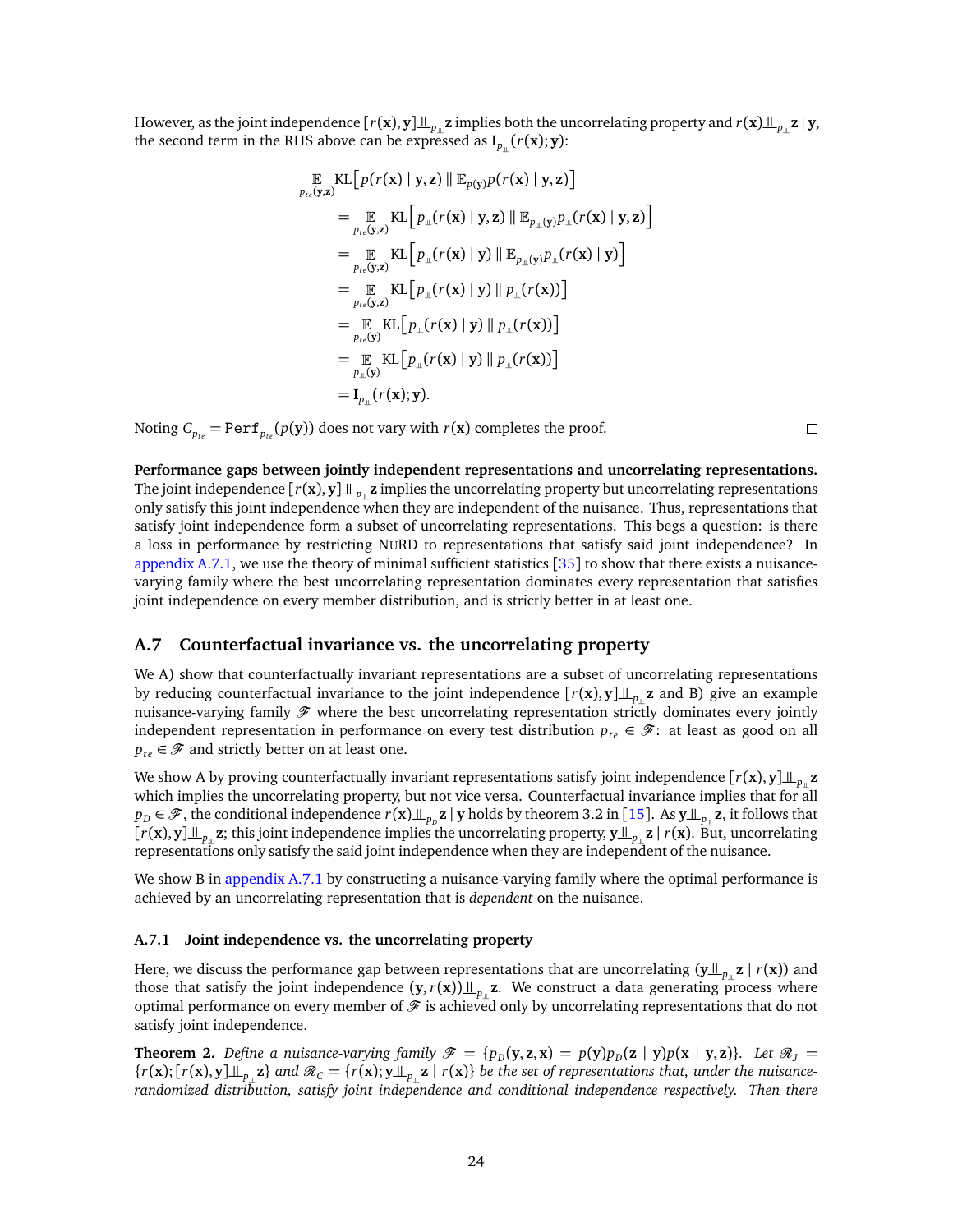*exists a nuisance-varying family*  $\mathscr F$  *such that* 

$$
\forall p_{te} \in \mathscr{F} \qquad \max_{r \in \mathscr{R}_{J}} \text{Perf}_{p_{te}}(r(\mathbf{x})) \le \max_{r \in \mathscr{R}_{C}} \text{Perf}_{p_{te}}(r(\mathbf{x})),\tag{16}
$$

*and*  $∃p_{te} ∈ *F*$  *for which the inequality is strict* 

$$
\max_{r \in \mathcal{R}_J} \text{Perf}_{p_{te}}(r(\mathbf{x})) < \max_{r \in \mathcal{R}_C} \text{Perf}_{p_{te}}(r(\mathbf{x})),\tag{17}
$$

*Proof.* In this proof we will build a nuisance-varying family  $\mathscr{F}$  such that  $p_{\perp} \in \mathscr{F}$  and  $\mathsf{y} \perp_{p_{\perp}} \mathsf{z}$  | **x**. This makes **x** a maximally blocking uncorrelating representation because  $r(\mathbf{x})\perp_{p} \mathbf{y} | \mathbf{x}, \mathbf{z}$ . Thus it has optimal performance on every  $p_{te} \in \mathscr{F}$  within the class of uncorrelating representations. We let **y** be binary,  $p_\perp \in \mathscr{F}$ . The structure of the rest of the proof is as follows:

- 1. The representation  $f(\mathbf{x}) = p_{\perp}(\mathbf{y} = 1 | \mathbf{x})$  is optimal in that it performs exactly as well as **x** on every member of the family  $\mathscr{F}$ .
- 2. Any representation  $T(\mathbf{x})$  that matches the performance of **x** on every  $p_{te} \in \mathcal{F}$  satisfies  $\mathbf{y} \perp_{p} \mathbf{x} | T(\mathbf{x})$ .
- 3. All functions  $T(\mathbf{x})$  such that  $\mathbf{y} \perp_{p} \mathbf{x} | T(\mathbf{x})$  determine  $f(\mathbf{x})$ . This is shown in [lemma 5.](#page-26-0)
- 4. We construct a family where  $f(\mathbf{x})\mathbf{\perp}_{p}$  **z** which, by the point above, means that every optimal representation  $T(\mathbf{x})$  is dependent on  $\mathbf{z}: T(\mathbf{x}) \perp\!\!\!\perp_{p_{\perp}} \mathbf{z}$ . But every representation  $r \in \mathscr{R}_J$  satisfies  $r(\mathbf{x}) \perp\!\!\!\perp_{p_{\perp}} \mathbf{z}$ and, therefore, is strictly worse in performance than  $f(\mathbf{x})$  on  $p_{\perp}$ , meaning that they perform also strictly worse than **x** (because  $\text{Perf}_{p_{te}}(f(\mathbf{x})) = \text{Perf}_{p_{te}}(\mathbf{x})$ ). Noting  $\mathbf{x} \in \mathcal{R}_C$  completes the proof.

For 1, let  $f(\mathbf{x}) = p_{\perp}(\mathbf{y} = 1 | \mathbf{x})$ . However, we show here that  $p_{\perp}(\mathbf{y} | f(\mathbf{x})) = p_{\perp}(\mathbf{y} | \mathbf{x})$ .

$$
p_{\mathbb{I}}(\mathbf{y}=1 \mid f(\mathbf{x})) = \mathbb{E}_{p_{\mathbb{I}}(\mathbf{x} \mid f(\mathbf{x}))} p_{\mathbb{I}}(\mathbf{y}=1 \mid \mathbf{x}, f(\mathbf{x}))
$$
  
\n
$$
= \mathbb{E}_{p_{\mathbb{I}}(\mathbf{x} \mid f(\mathbf{x}))} p_{\mathbb{I}}(\mathbf{y}=1 \mid \mathbf{x})
$$
  
\n
$$
= \mathbb{E}_{p_{\mathbb{I}}(\mathbf{x} \mid f(\mathbf{x}))} f(\mathbf{x})
$$
  
\n
$$
= f(\mathbf{x})
$$
  
\n
$$
= p_{\mathbb{I}}(\mathbf{y}=1 \mid \mathbf{x}) \quad (= p_{\mathbb{I}}(\mathbf{y} \mid \mathbf{x}, f(\mathbf{x})))
$$

This means *f* (**x**) performs exactly as well as **x** on every  $p_{te} \in \mathcal{F}$  and  $\mathbf{x} \perp p_{\parallel} \mathbf{y} | f(\mathbf{x})$ .

For 2, recall  $\text{Perf}_{p_{te}}(r(\mathbf{x})) = -\mathbb{E}_{p_{te}(\mathbf{x})}\text{KL}\big[p_{te}(\mathbf{y} \mid \mathbf{x}) \mathbin\Vert p_{\perp}(\mathbf{y} \mid r(\mathbf{x}))\big]$  and note that 1 implies

$$
Perf_{p_{\parallel}}(\mathbf{x}) = Perf_{p_{\parallel}}(f(\mathbf{x})) = 0.
$$

Let *T*(**x**) be any function that performs as well as  $f(\mathbf{x})$  on every  $p_{te} \in \mathcal{F}$ . As  $p_{\perp} \in \mathcal{F}$ ,

$$
0 = \text{Perf}_{p_{\perp}}(f(\mathbf{x})) = \text{Perf}_{p_{\perp}}(T(\mathbf{x}))
$$
  
\n
$$
= -\mathbb{E}_{p_{\perp}(\mathbf{x})} \text{KL}\big[p_{\perp}(\mathbf{y} \mid \mathbf{x}) \parallel p_{\perp}(\mathbf{y} \mid T(\mathbf{x})\big]
$$
  
\n
$$
= -\mathbb{E}_{p_{\perp}(\mathbf{x})} \text{KL}\big[p_{\perp}(\mathbf{y} \mid \mathbf{x}, T(\mathbf{x})) \parallel p_{\perp}(\mathbf{y} \mid T(\mathbf{x})\big]
$$
  
\n
$$
= -\mathbf{I}_{p_{\perp}}(\mathbf{y}; \mathbf{x} \mid T(\mathbf{x}))
$$
  
\n
$$
\implies \mathbf{y} \perp_{p_{\perp}} \mathbf{x} \mid T(\mathbf{x}).
$$

We leave 3 to [lemma 5](#page-26-0) and show 4 here.

**The example data generating process.** We give a data generating process where  $f(\mathbf{x}) = p(\mathbf{y} = 1 | \mathbf{x})$ is dependent on  $z : f(x) \perp\!\!\!\perp_{p} z$ . We assume  $p_{\perp} \in \mathscr{F}$ . With a binary y and a normal  $z$ , let  $p_{\perp}(y, z, x) =$  $p(y)p(z)p(x | y, z)$  be generated as follows: with  $\rho: \{0, 1\} \times \{0, 1\} \rightarrow (0, 1)$ , let

$$
p(y = 1) = 0.5
$$
,  $z \sim \mathcal{N}(0, 1)$ ,  $p(b = 1 | y = y, z = z) = \rho(y, 1[z \ge 0])$ ,  $x = [b, 1[z \ge 0]]$ .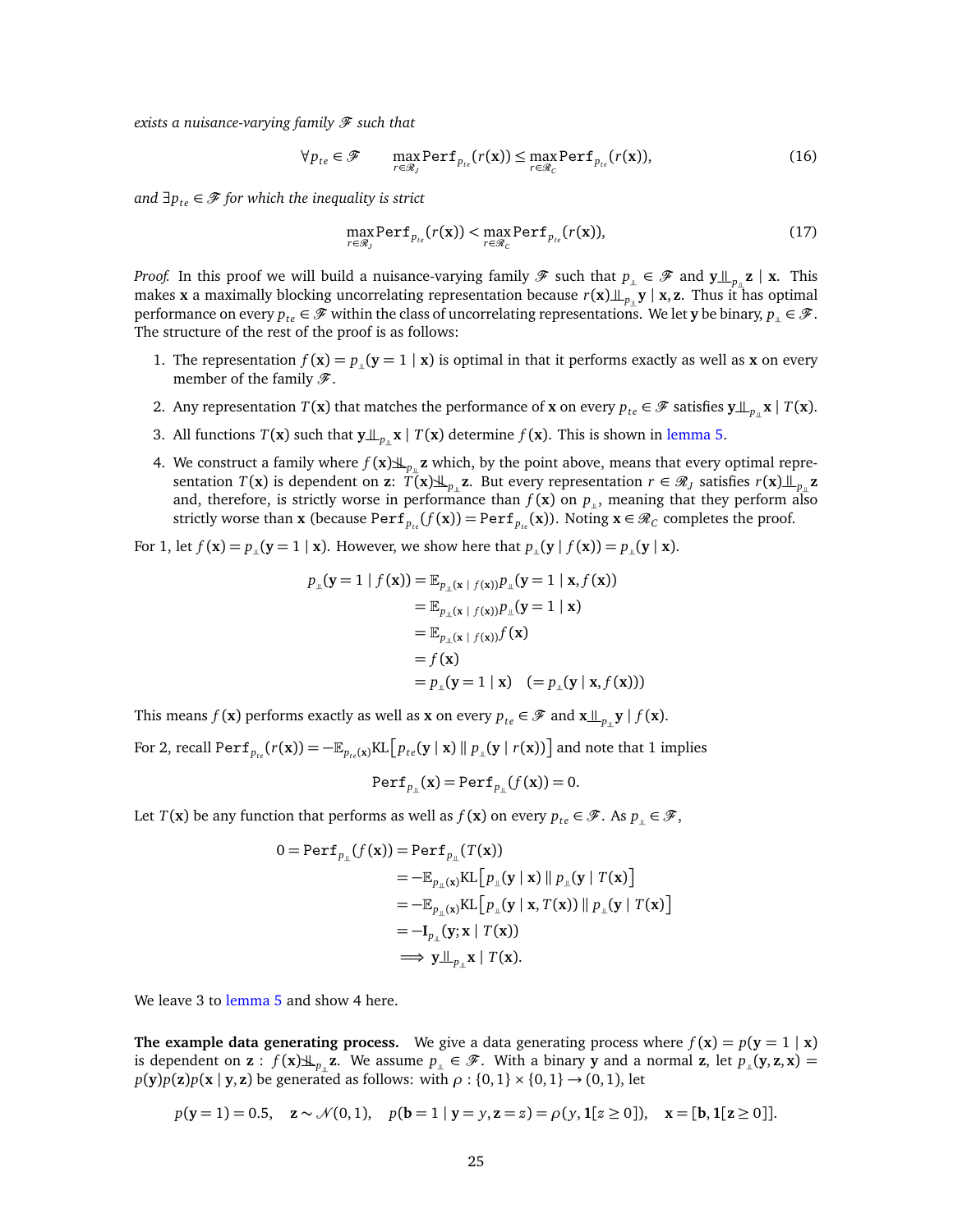We will drop the subscript in  $\mathop{\perp\!\!\!\perp}_p$  for readability next. Throughout the next part, we use a key property of independence:  $[a, b] \perp c \Longleftrightarrow b \perp c \mid a, a \perp c$ .

As **z** is a standard normal random variable  $1[z \ge 0] \perp |z| | y$ , meaning we can write  $(y, 1[z \ge 0]) \perp |z|$ because **z** is generated independently of **y**. Thus, as the distribution of **b** only depends on  $1[z \ge 0]$  and **y** due to the data generating process, it holds that  $(b, y, 1[z \ge 0]) \perp z$ . Then

$$
(b,y,1[z\geq 0])\hskip 2pt \bot \hskip -5pt \bot |z|\implies y\hskip 2pt \bot \hskip -5pt \bot |z|\mid b,1[z\geq 0]\implies y\hskip 2pt \bot \hskip -5pt \bot z\mid b,1[z\geq 0]\implies y\hskip 2pt \bot \hskip -5pt \bot z\mid x
$$

As **x** only depends on  $1[z \ge 0]$  and **b**, for readability, we define  $a = 1[z \ge 0]$ . Then  $p_{\parallel}(y, a, b) =$  $p_{\parallel}(y)p_{\parallel}(a)p(b|y,a)$ , where  $p(b=1 | y = y, a = a) = \rho(y,a)$  and  $x = [b, a]$ .

We overload the notation for  $f$ : expanding  $x = [b, a]$ , we let  $f(x) = f(b, a) = p(y = 1 | x = [b, a])$ . We write  $f(b, a)$  for different values of  $b$  here,

$$
f(1, a) = p(y = 1 | x = [1, a]) = p(y = 1 | b = 1, a = a)
$$
  
\n
$$
= \frac{p(b = 1, y = 1 | a = a)}{p(b = 1 | a = a)}
$$
  
\n
$$
= \frac{p(y = 1)p(b = 1 | y = 1, a = a)}{\sum_{y \in \{0,1\}} p(y = y)p(b = 1 | y = y, a = a)}
$$
  
\n
$$
= \frac{0.5p(b = 1 | y = 1, a = a)}{0.5\sum_{y \in \{0,1\}} (p(b = 1 | y = y, a = a))}
$$
  
\n
$$
= \frac{p(1, a)}{p(0, a) + p(1, a)}.
$$
  
\n
$$
f(0, a) = p(y = 1 | x = [0, a]) = p(y = 1 | b = 0, a = a)
$$
  
\n
$$
= \frac{p(b = 0, y = 1 | a = a)}{p(b = 0 | a = a)}
$$
  
\n
$$
= \frac{p(y = 1)p(b = 0 | y = 1, a = a)}{\sum_{y \in \{0,1\}} p(y = y)p(b = 0 | y = y, a = a)}
$$
  
\n
$$
= \frac{0.5(1 - p(b = 1 | y = 1, a = a))}{0.5(\sum_{y \in \{0,1\}} 1 - p(b = 1 | y = y, a = a))}
$$
  
\n
$$
= \frac{1 - \rho(1, a)}{2 - \rho(0, a) - \rho(1, a)}.
$$

We let  $\rho(y, 1) = 0.5$  for  $y \in \{0, 1\}, \rho(0, 0) = 0.1$ , and  $\rho(1, 0) = 0.9$ . Then, with  $a = 1$ ,

$$
f(1,a) = \frac{\rho(1,1)}{\rho(0,1) + \rho(1,1)} = \frac{0.5}{0.5 + 0.5} = 0.5,
$$
\n(18)

$$
f(0,a) = \frac{1 - \rho(1,1)}{2 - \rho(0,1) - \rho(1,a)} = \frac{1 - 0.5}{2 - 0.5 - 0.5} = 0.5,
$$
\n(19)

and with  $a = 0$ ,

$$
f(1,a) = \frac{\rho(1,0)}{\rho(0,0) + \rho(1,0)} = \frac{0.9}{0.1 + 0.9} = 0.9,
$$
\n(20)

$$
f(0,a) = \frac{1 - \rho(1,0)}{2 - \rho(0,0) - \rho(1,0)} = \frac{1 - 0.9}{2 - 0.1 - 0.9} = 0.1.
$$
 (21)

Thus, the distribution  $f(\mathbf{x}) | \mathbf{a} = a$  changes with *a* meaning that  $f(\mathbf{x}) \perp a$  which implies  $f(\mathbf{x}) \perp a$  as  $\mathbf{a} = a$  $1[z \ge a]$  is a function of **z**.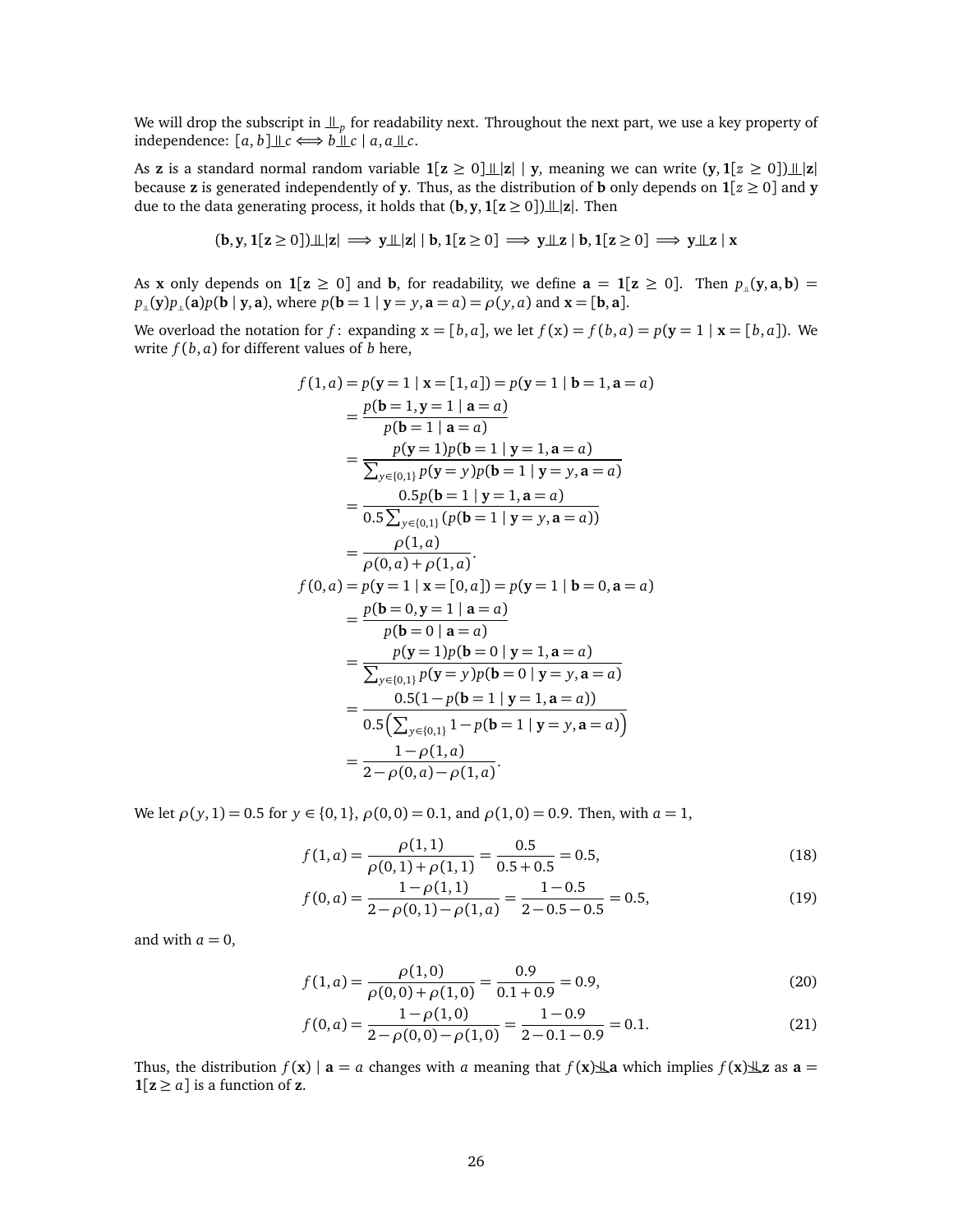Note that  $f(\mathbf{x}) \perp z$ , then  $f(\mathbf{x}) \notin \mathcal{R}_I$  as  $f(\mathbf{x}) \perp z$  is an implication of joint independence. Any function  $T(\mathbf{x})$ that achieves the same performance as  $p_{\parallel}(\mathbf{y} | f(\mathbf{x}))$  (by 3 and [lemma 5\)](#page-26-0), determines  $f(\mathbf{x})$ . It follows that, *T*(**x**) ∉  $\mathcal{R}_I$  because

$$
f(\mathbf{x})\underline{\mathcal{H}}_{p_{\parallel}}\mathbf{z} \implies T(\mathbf{x})\underline{\mathcal{H}}_{p_{\parallel}}\mathbf{z}.
$$

So every  $r \in \mathcal{R}_I$  must perform worse than  $f(\mathbf{x})$ , and consequently **x**, on  $p_{\parallel}$ . Finally, the independence **x** $\mathbf{L}_{p_{\perp}}$ **z** implies **x** ∉  $\mathcal{R}_J$  but **y**  $\perp_{p_{\perp}}$ **z** | **x** and so **x** ∈  $\mathcal{R}_C$ . In this example we constructed, **x** is the maximally blocking uncorrelating representation which means that it is optimal in  $\mathscr{R}_C$  on every  $p_{te} \in \mathscr{F}$ . As  $\mathscr{R}_J$  is a subset, any  $r \in \mathcal{R}_J$  can at best match the performance of **x** and we already showed that every  $r \in \mathcal{R}_J$  is worse than  $f(\mathbf{x})$  and consequently **x** on  $p_{\perp}$ . This completes the proof.

$$
\Box
$$

<span id="page-26-0"></span>**Lemma 5.** *Consider a joint distribution*  $p(\mathbf{v}, \mathbf{x})$  *<i>with binary* **y**. Assume that  $p(\mathbf{x} | \mathbf{v} = y)$  has the same support *for*  $y \in \{0, 1\}$ *. Then, for any function*  $T(x)$  *such that*  $y \perp x \mid T(x)$ *, the function*  $f(x) = p(y = 1 | x)$  *is*  $T(\mathbf{x})$ -measurable  $(T(\mathbf{x}))$  determines  $f(\mathbf{x})$ ).

*Proof.* We use the notion of sufficient statistics from estimation theory, which are defined for a family of distributions, to define the set of functions  $T(\mathbf{x})$  for the joint distribution  $p(\mathbf{y}, \mathbf{x})$ .

**Sufficient statistics in estimation theory.** Consider a family of distributions  $\mathcal{P} = \{p_\theta(\mathbf{x}); \theta \in \Omega\}$ . Assume  $\theta$  is discrete and that  $\Omega$  is finite. A function  $T(\mathbf{x})$  is a sufficient statistic of a family of distributions  $\mathcal{P}$  if the conditional distribution  $p_{\theta}(\mathbf{x} | T(\mathbf{x}) = t)$  does not vary with  $\theta$  for (almost) any value of *t*. A minimal sufficient statistic is a sufficient statistic  $M(x)$  such that for any sufficient statistic  $T(X)$  $T(x) = T(x') \implies M(x) = M(x')$ . Any bijective transform of  $M(x)$  is also a minimal sufficient statistic.

The rest of the proof will follow from relying on theorem 6.12 from [[35](#page-12-9)] which constructs a minimal sufficient statistic for a finite family of distributions  $\mathcal{P} = \{p_i; i \in \{0, K-1\}\}\$  as

$$
M(\mathbf{x}) = \left\{ \frac{p_1(\mathbf{x})}{p_0(\mathbf{x})}, \frac{p_2(\mathbf{x})}{p_0(\mathbf{x})}, \cdots, \frac{p_{K-1}(\mathbf{x})}{p_0(\mathbf{x})} \right\}
$$

**Defining the family with conditionals.** Now let the family  $\mathcal{P} = \{p_y(\mathbf{x})\}; y \in \{0, 1\}\}\$  where  $p_y(\mathbf{x}) =$  $p(x | y = y)$  which are conditionals of the joint distribution  $p(x, y)$  we were given in the theorem statement. Next, we show that the set of functions  $T(\mathbf{x})$  such that  $\mathbf{y} \perp_{p} \mathbf{x} \mid T(\mathbf{x})$  is exactly the set of the sufficient statistics for the family  $\{p(x | y = y); y \in \{0, 1\}\}.$ 

By definition of sufficiency where  $p_y(\mathbf{x} \mid T(\mathbf{x}) = t)$  does not vary with *y* for any value of *t*,

$$
\forall t, \quad p_1(\mathbf{x} \mid T(\mathbf{x}) = t) = p_0(\mathbf{x} \mid T(\mathbf{x}) = t) \Longleftrightarrow \forall t, \quad p(\mathbf{x} \mid T(\mathbf{x}) = t, \mathbf{y} = 1) = p(\mathbf{x} \mid T(\mathbf{x}) = t, \mathbf{y} = 0),
$$

where the last statement is equivalent to the conditional independence  $\mathbf{x} \perp \mathbf{y}$  |  $T(\mathbf{x})$ .

**Minimality of**  $p(y = 1 | x)$ . By definition  $p_y(x) = p(x | y = y)$ . As this family contains only two elements, the minimal sufficient statistic is

$$
M(\mathbf{x}) = \frac{p_1(\mathbf{x})}{p_0(\mathbf{x})} = \frac{p(\mathbf{x} \mid \mathbf{y} = 1)}{p(\mathbf{x} \mid \mathbf{y} = 0)} = \frac{p(\mathbf{y} = 0)}{p(\mathbf{y} = 1)} \frac{p(\mathbf{y} = 1 \mid \mathbf{x})}{1 - p(\mathbf{y} = 1 \mid \mathbf{x})}.
$$

Thus,  $M(x)$  is a bijective transformation of the function  $p(y = 1 | x)$  (when  $p(y = 1 | x) \in (0, 1)$ ) which in turn implies that  $p(y = 1 | x)$  is a minimal sufficient statistic for the family  $\mathcal{P}$ .

**Conclusion.** We showed that the set of functions that satisfy  $y \perp x$  |  $T(x)$  are sufficient statistics for the family  $\mathcal{P}$ . In turn, because only sufficient statistics  $T(\mathbf{x})$  of the family  $\mathcal{P}$  satisfy  $\mathbf{y} \perp_{p} \mathbf{x}$  |  $T(\mathbf{x})$ , it follows by definition that  $p(y = 1 | x)$  is determined by every  $T(x)$ , completing the proof.

 $\Box$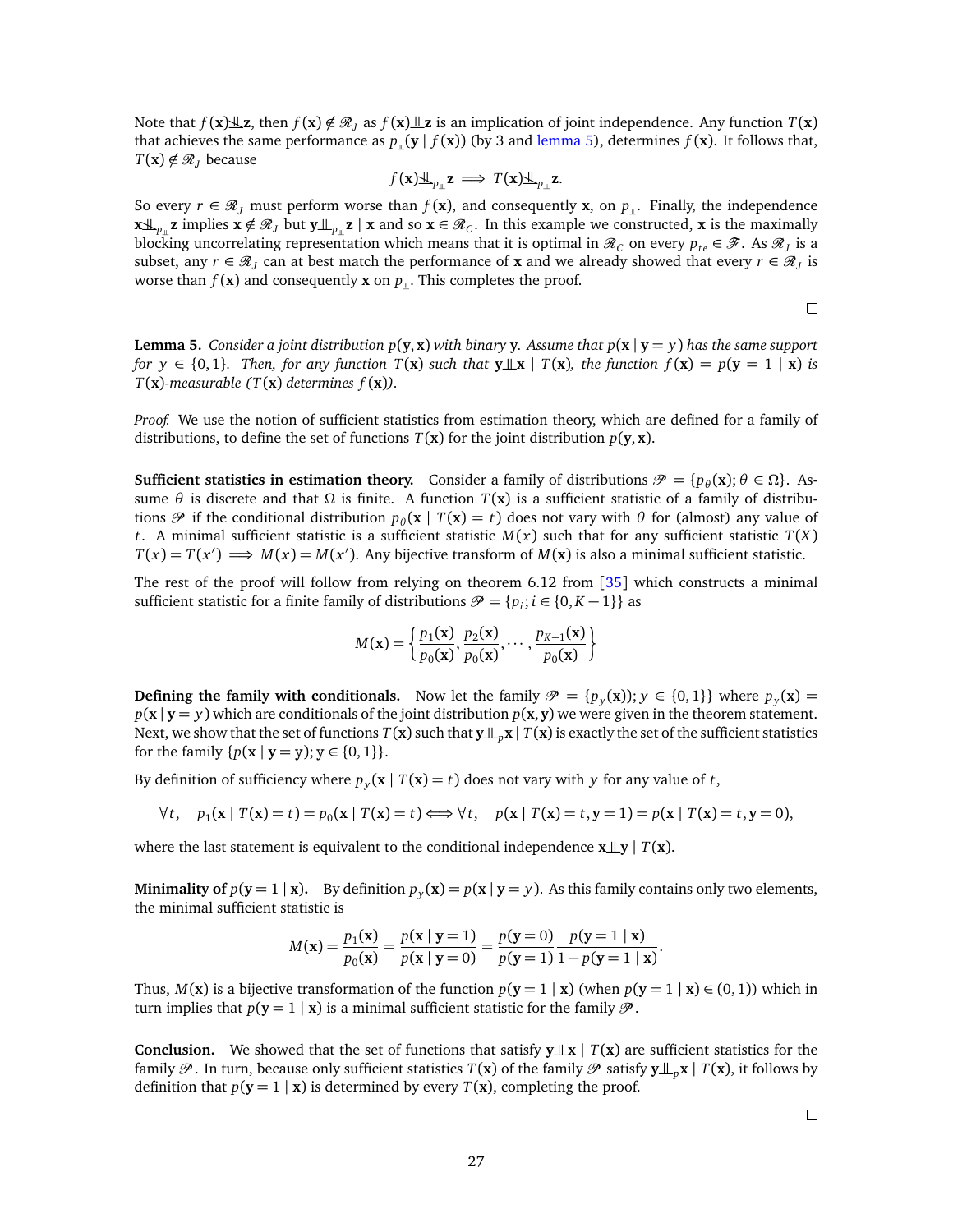#### **A.8 Gaussian example of the information criterion**

<span id="page-27-0"></span>**Proposition 3.** *Consider the following family of distributions*  $q_a$  *indexed by*  $a \in \mathbb{R}$ *,* 

$$
\epsilon_y, \epsilon_z \sim \mathcal{N}(0, 1)
$$
  $\mathbf{y} \sim \mathcal{N}(0, 1)$   $\mathbf{z} \sim \mathcal{N}(a\mathbf{y}, 1/2)$   $\mathbf{x} = [\mathbf{y} + \epsilon_y, \mathbf{z} + \sqrt{1/2} \epsilon_z]$ 

In this family, for any  $p_D = q_b(\mathbf{y} \mid \mathbf{z})$  where  $\mathbf{y} \underline{\mathbf{\downarrow}}_{p_D} \mathbf{z}$ , there exists a  $p'_D = q_a(\mathbf{y} \mid \mathbf{z})$  such that

$$
\left[\mathbb{E}_{p'_{D}}(\mathbf{x})KL\left[p'_{D}(\mathbf{y} \mid \mathbf{x}) \parallel p_{D}(\mathbf{y} \mid \mathbf{x})\right] - \mathbf{I}_{p'_{D}}(\mathbf{x}; \mathbf{y})\right] > 0.
$$

*Proof.* (of [proposition 3\)](#page-27-0) First, write  $\mathbf{z} = a\mathbf{y} + \sqrt{1/2} \delta$  where  $\delta \sim \mathcal{N}(0, 1)$ . Let  $\epsilon = \sqrt{1/2} (\delta + \epsilon_z)$ ; this is a normal variable with mean 0 and variance 1. Then, write  $\mathbf{x} = [\mathbf{y}+\mathbf{\epsilon}_y,\mathbf{a}\mathbf{y}+\mathbf{\epsilon}]$  where  $\mathbf{\epsilon}_y,\mathbf{\epsilon}$  are Gaussian random variables with joint distribution *q*(*ε<sup>y</sup>* )*q*(*ε*). Therefore, *q<sup>a</sup>* (**y**, **x**) is a multivariate Gaussian distribution, with the following covariance matrix (over  $y, x_1, x_2$ ):

$$
\Sigma = \begin{pmatrix} 1 & 1 & a \\ 1 & 2 & a \\ a & a & a^2 + 1 \end{pmatrix} \implies \Sigma_{1,2} = [1, a], \quad \Sigma_{2,2,3}^{-1} = \frac{1}{a^2 + 2} \begin{pmatrix} a^2 + 1 & -a \\ -a & 2 \end{pmatrix},
$$

The conditional mean and variance are:

$$
\mathbb{E}_{q_a}[\mathbf{y} \mid \mathbf{x} = \mathbf{x}] = \Sigma_{1,2} \Sigma_{2,2}^{-1} \mathbf{x} = \frac{1}{a^2 + 2} [1, a] \mathbf{x}
$$

$$
\sigma_{q_a}^2(\mathbf{y} \mid \mathbf{x}) = \Sigma_{1,1} - \Sigma_{1,2} \Sigma_{2,2}^{-1} \Sigma_{2,1} = 1 - \frac{a^2 + 1}{a^2 + 2} = \frac{1}{a^2 + 2}.
$$

Rewrite the quantity in the theorem statement as a single expression:

$$
\mathbb{E}_{q_a(\mathbf{x})}\text{KL}[q_a(\mathbf{y} \mid \mathbf{x}) \parallel q_b(\mathbf{y} \mid \mathbf{x})] - \mathbf{I}_{q_a}(\mathbf{x}; \mathbf{y})
$$
\n
$$
= \mathbb{E}_{q_a(\mathbf{x})}\text{KL}[q_a(\mathbf{y} \mid \mathbf{x}) \parallel q_b(\mathbf{y} \mid \mathbf{x})] - \mathbb{E}_{q_a(\mathbf{x})}\text{KL}[q_a(\mathbf{y} \mid \mathbf{x}) \parallel q(\mathbf{y})].
$$
\n
$$
= \mathbb{E}_{q_a(\mathbf{x}, \mathbf{y})} \log \frac{q_a(\mathbf{y} \mid \mathbf{x})}{q_b(\mathbf{y} \mid \mathbf{x})} - \mathbb{E}_{q_a(\mathbf{x}, \mathbf{y})} \log \frac{q_a(\mathbf{y} \mid \mathbf{x})}{q(\mathbf{y})}.
$$
\n
$$
= \mathbb{E}_{q_a(\mathbf{x}, \mathbf{y})} (\log q(\mathbf{y}) - \log q_b(\mathbf{y} \mid \mathbf{x})).
$$
\n(22)

Expand  $(\log q(y) - \log q_b(y \mid x))$  in terms of quantities that vary with **y**, **x** and those that do not:

$$
\log q(\mathbf{y} = \mathbf{y}) - \log q_b(\mathbf{y} = \mathbf{y} \mid \mathbf{x}) = -\frac{y^2}{2} - \log \sqrt{2\pi} + \frac{\left(\mathbf{y} - \mathbb{E}_{q_b}[\mathbf{y} \mid \mathbf{x}]\right)^2}{2\sigma_{q_b}^2(\mathbf{y} \mid \mathbf{x})} + \log \sqrt{2\pi \sigma_{q_b}^2(\mathbf{y} \mid \mathbf{x})}
$$
  

$$
= -\frac{y^2}{2} - \log \sqrt{2\pi} + (b^2 + 2)\frac{\left(\mathbf{y} - \frac{1}{b^2 + 2}[\mathbf{1}, b]\mathbf{x}\right)^2}{2} + \log \sqrt{\frac{2\pi}{b^2 + 2}}
$$
  

$$
= -\frac{y^2}{2} + (b^2 + 2)\frac{\left(\mathbf{y} - \frac{1}{b^2 + 2}[\mathbf{1}, b]\mathbf{x}\right)^2}{2} + \log \sqrt{\frac{1}{b^2 + 2}}
$$

As only the first two terms vary with **y**, **x**, compute the expectations  $\mathbb{E}_{q_a}$  over these:

$$
\mathbb{E}_{q_a(\mathbf{x})q_a(\mathbf{y} \mid \mathbf{x})}\left(-\frac{\mathbf{y}^2}{2} + (b^2 + 2)\frac{(\mathbf{y} - \frac{1}{b^2 + 2}[1, b]\mathbf{x})^2}{2}\right) = \mathbb{E}_{q(\mathbf{y})}\left(-\frac{\mathbf{y}^2}{2}\right) + (b^2 + 2)\mathbb{E}_{q(\mathbf{y})q_a(\mathbf{x} \mid \mathbf{y})}\frac{(\mathbf{y} - \frac{1}{b^2 + 2}[1, b]\mathbf{x})^2}{2}
$$

$$
= -\frac{1}{2} + (b^2 + 2)\mathbb{E}_{q(\mathbf{y})q_a(\mathbf{x} \mid \mathbf{y})}\frac{((b^2 + 2)\mathbf{y} - [1, b]\mathbf{x})^2}{2(b^2 + 2)^2}
$$

$$
= -\frac{1}{2} + \mathbb{E}_{q(\mathbf{y})q_a(\mathbf{x} \mid \mathbf{y})}\frac{((b^2 + 2)\mathbf{y} - [1, b]\mathbf{x})^2}{2(b^2 + 2)}
$$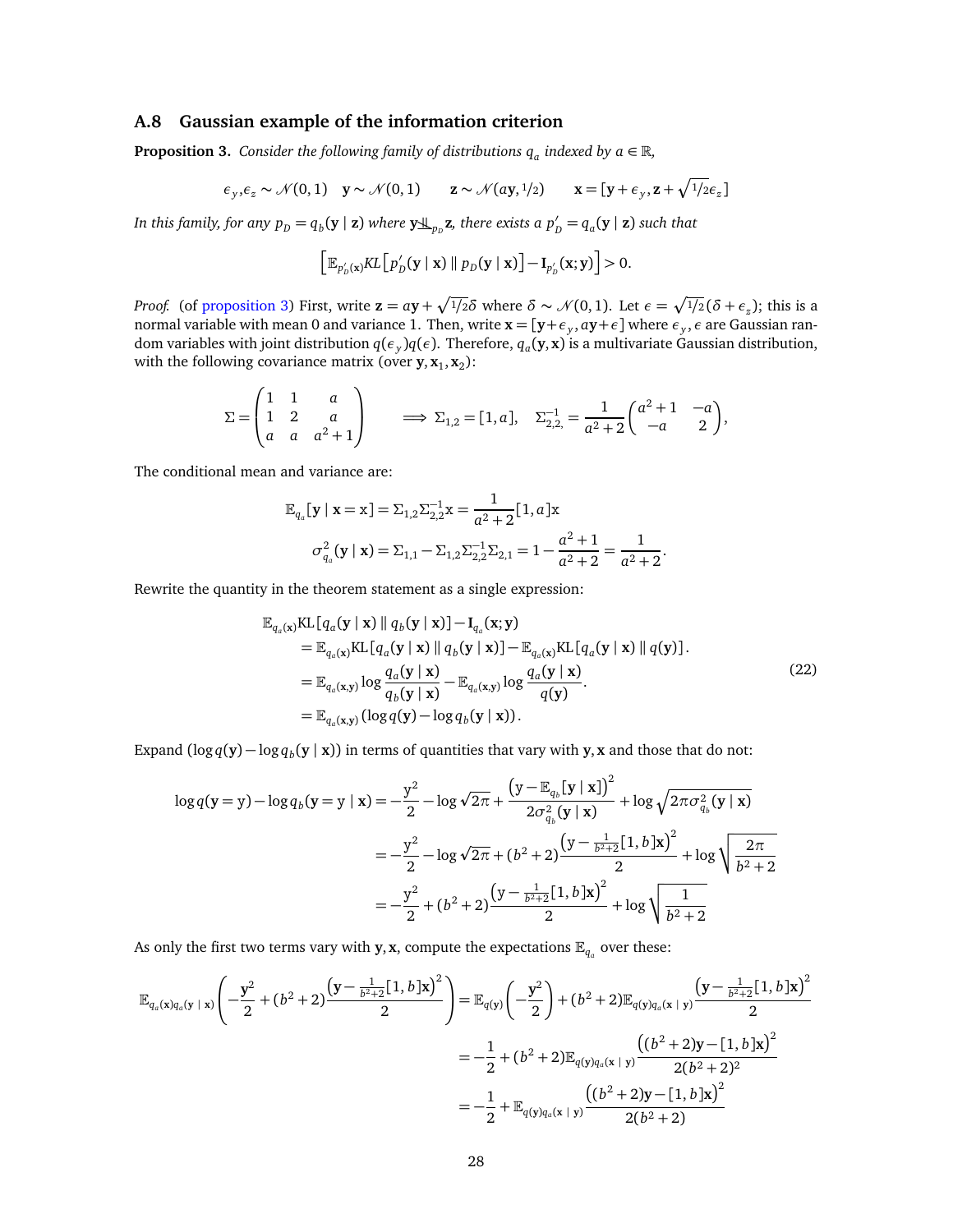$$
= -\frac{1}{2} + \mathbb{E}_{q(y)q(\epsilon_{y})q(\epsilon)} \frac{((b^{2} + 2)y - y - \epsilon_{y} - aby - b\epsilon)^{2}}{2(b^{2} + 2)}
$$
  
\n
$$
= -\frac{1}{2} + \mathbb{E}_{q(y)q(\epsilon_{y})q(\epsilon)} \frac{((b^{2} + 1 - ab)y - \epsilon_{y} - b\epsilon)^{2}}{2(b^{2} + 2)}
$$
  
\n
$$
= -\frac{1}{2} + \frac{\text{var}((b^{2} + 1 - ab)y) + \text{var}(\epsilon_{y}) + \text{var}(b\epsilon)}{2(b^{2} + 2)}
$$
  
\n
$$
= -\frac{1}{2} + \frac{(b^{2} + 1 - ab)^{2}\text{var}(y) + \text{var}(\epsilon_{y}) + b^{2}\text{var}(\epsilon)}{2(b^{2} + 2)}
$$
  
\n
$$
= -\frac{1}{2} + \frac{(b^{2} + 1 - ab)^{2} + 1 + b^{2}}{2(b^{2} + 2)}
$$
  
\n
$$
= \frac{(b^{2} + 1 - ab)^{2} - 1}{2(b^{2} + 2)}
$$

 $\Box$ 

The proof follows for any *a* such that

$$
\frac{(b^2+1-ab)^2-1}{2(b^2+2)} + \log \sqrt{\frac{1}{b^2+2}} = \frac{(b^2+1-ab)^2-1}{2(b^2+2)} - \frac{1}{2}\log(b^2+2) > 0
$$

Let  $a = b + \frac{1+v}{b}$  for some scalar *ν*. Then, if  $|v| > 1 + (b^2 + 2) \log(b^2 + 2)$ ,

$$
\frac{(b^2+1-ab)^2-1}{2(b^2+2)}-\frac{1}{2}\log(b^2+2)=\frac{v^2-1}{2(b^2+2)}-\frac{1}{2}\log(b^2+2)>0.
$$

## <span id="page-28-0"></span>**A.9** Example where  $p_{tr}(\mathbf{y} | \mathbf{x}), p_{\parallel}(\mathbf{y} | \mathbf{x})$  perform worse than  $p(\mathbf{y})$  under  $p_{te}$

In this section, we motivate nuisance-randomization and the uncorrelating property. Consider the following data generating process for a family  $\{q_a\}_{a\in\mathbb{R}}$  and fixed positive scalar  $\sigma^{\bar{2}}$ :

$$
\mathbf{y} \sim \mathcal{N}(0,1) \quad \mathbf{z} \sim \mathcal{N}(a\mathbf{y},0.5) \quad \mathbf{x} = [\mathbf{x}_1 \sim \mathcal{N}(\mathbf{y}-\mathbf{z},\sigma^2-0.5), \mathbf{x}_2 \sim \mathcal{N}(\mathbf{y}+\mathbf{z},0.5)]. \tag{23}
$$

Letting  $\sigma^2 = 2$  recovers the example in [eq. \(2\).](#page-2-2) We keep  $\sigma^2$  for ease of readability. We first derive the performance of  $p(y) = q_b(y) = q(y)$  relative to  $q_b(y | x)$  under  $q_a$ .

**Performance of**  $q(\mathbf{y})$  **relative to**  $q_b(\mathbf{y} \mid \mathbf{x})$  **under**  $q_a$  Rewrite  $\mathbf{x} = [(1-a)*\mathbf{y} +$ p  $\overline{\sigma^2} \epsilon_1$ ,  $(1 + a) * y + \epsilon_2$ ), where  $\epsilon_1, \epsilon_2 \sim \mathcal{N}(0, 1)$ . Let the joint distribution over  $y, \epsilon_1, \epsilon_2$  be  $q(y)q(\epsilon_1)q(\epsilon_2)$ . Then,  $q_a(y, x)$  is a multivariate Gaussian distribution with the following covariance matrix (over  $\mathbf{y}, \mathbf{x}_1, \mathbf{x}_2$ ):

$$
\Sigma = \begin{pmatrix} 1 & (1-a) & (1+a) \\ (1-a) & (1-a)^2 + \sigma^2 & (1-a^2) \\ (1+a) & (1-a^2) & (1+a)^2 + 1 \end{pmatrix},
$$
  
\n
$$
\implies \Sigma_{1,2} = [1-a, 1+a], \quad \Sigma_{2,2}^{-1} = \frac{1}{\sigma^2 (1+a)^2 + (1-a)^2 + \sigma^2} \begin{pmatrix} (1+a)^2 + 1 & -(1-a^2) \\ -(1-a^2) & (1-a)^2 + \sigma^2 \end{pmatrix},
$$
  
\n
$$
\implies \mathbb{E}_{q_a}[y | x = x] = \Sigma_{1,2} \Sigma_{2,2}^{-1} x = \frac{1}{\sigma^2 (1+a)^2 + (1-a)^2 + \sigma^2} [(1-a), \sigma^2 (1+a)] x
$$
  
\n
$$
\implies \sigma_{q_a}^2 (y | x) = \Sigma_{1,1} - \Sigma_{1,2} \Sigma_{2,2}^{-1} \Sigma_{2,1} = 1 - \frac{\sigma^2 (1+a)^2 + (1-a)^2}{\sigma^2 (1+a)^2 + (1-a)^2 + \sigma^2} = \frac{\sigma^2}{\sigma^2 (1+a)^2 + (1-a)^2 + \sigma^2}.
$$

The performance of  $q(\mathbf{y})$  (recall Perf is negative <mark>KL</mark>) relative to  $q_b(\mathbf{y}|\mathbf{x})$  on  $q_a(\mathbf{y},\mathbf{x})$  can be written as

$$
\mathbb{E}_{q_a(\mathbf{x})}\mathrm{KL}\left[q_a(\mathbf{y} \mid \mathbf{x}) \mid q_b(\mathbf{y} \mid \mathbf{x})\right] - \mathbb{E}_{q_a(\mathbf{x})}\mathrm{KL}\left[q_a(\mathbf{y} \mid \mathbf{x}) \mid q(\mathbf{y})\right] = \mathbb{E}_{q_a(\mathbf{x},\mathbf{y})}\left(\log q(\mathbf{y}) - \log q_b(\mathbf{y} \mid \mathbf{x})\right).
$$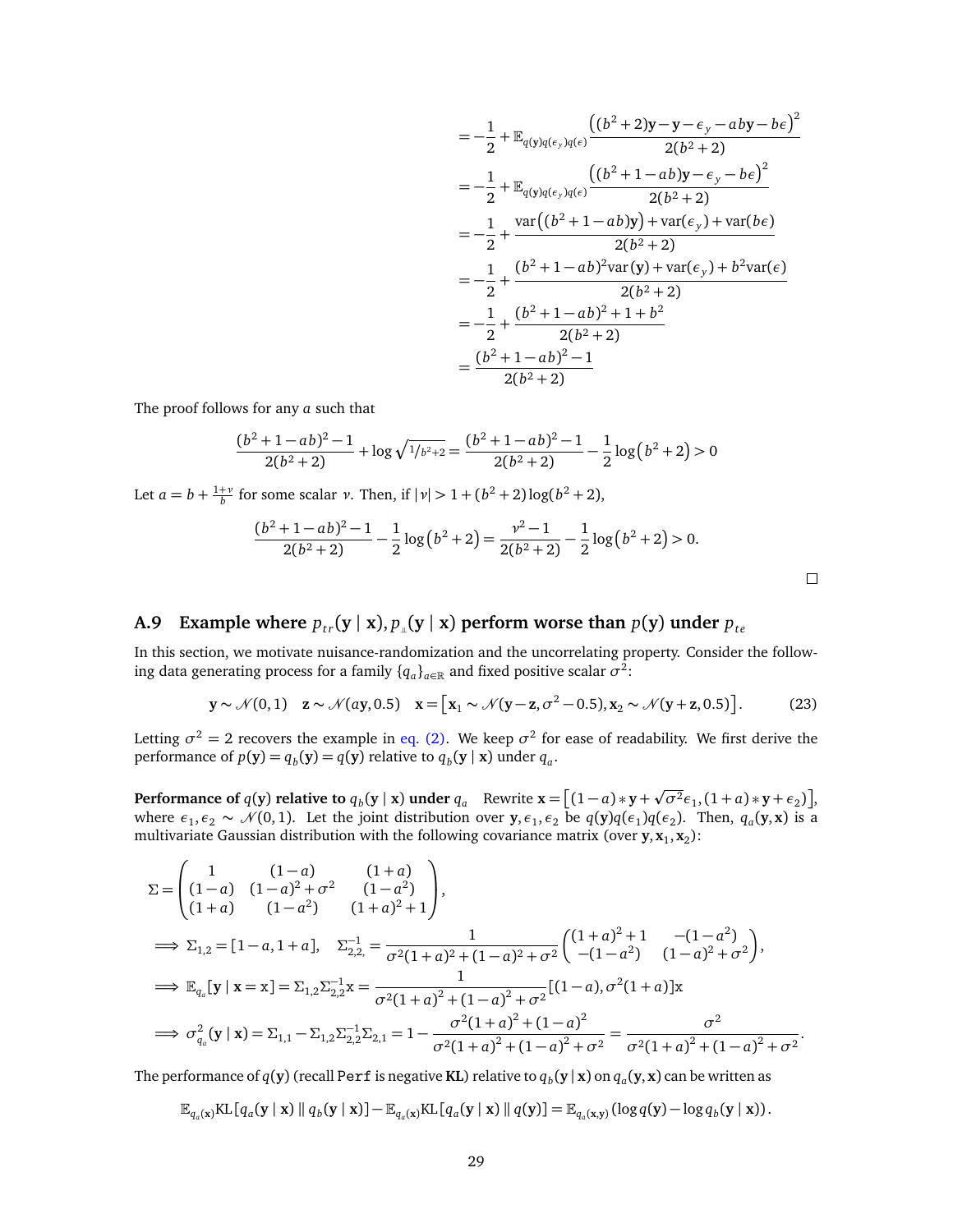Expand  $(\log q(y) - \log q_b(y \mid x))$  in terms that vary with y, x and those that do not:

$$
\log q(\mathbf{y} = \mathbf{y}) - \log q_b(\mathbf{y} = \mathbf{y} \mid \mathbf{x})
$$
\n
$$
= -\frac{y^2}{2} - \log \sqrt{2\pi} + \frac{(\mathbf{y} - \mathbb{E}_{q_b}[\mathbf{y} \mid \mathbf{x}])^2}{2\sigma_{q_b}^2(\mathbf{y} \mid \mathbf{x})} + \log \sqrt{2\pi \sigma_{q_b}^2(\mathbf{y} \mid \mathbf{x})}
$$
\n
$$
= -\frac{y^2}{2} - \log \sqrt{2\pi} + (\sigma^2 (1 + b)^2 + (1 - b)^2 + \sigma^2) \frac{(\mathbf{y} - \frac{[(1 - b), \sigma^2 (1 + b)]\mathbf{x}}{\sigma^2 (1 + b)^2 + (1 - b)^2 + \sigma^2})^2}{2\sigma^2} + \log \sqrt{2\pi \sigma_{q_b}^2(\mathbf{y} \mid \mathbf{x})}
$$
\n
$$
= -\frac{y^2}{2} + (\sigma^2 (1 + b)^2 + (1 - b)^2 + \sigma^2) \frac{(\mathbf{y} - \frac{[(1 - b), \sigma^2 (1 + b)]\mathbf{x}}{\sigma^2 (1 + b)^2 + (1 - b)^2 + \sigma^2})^2}{2\sigma^2} + \log \sqrt{\sigma_{q_b}^2(\mathbf{y} \mid \mathbf{x})}
$$

As  $\sigma_{q_b}^2(\mathbf{y} \mid \mathbf{x})$  does not vary with  $\mathbf{x}, \mathbf{y}$ , we will compute the expectation over the first two terms:

$$
\mathbb{E}_{q_a(x,y)}(\log q(y) - \log q_b(y|x))
$$
\n
$$
= \mathbb{E}_{q_a(x)q_a(y|x)}\left(-\frac{y^2}{2} + (\sigma^2(1+b)^2 + (1-b)^2 + \sigma^2)\frac{(y - \frac{1}{\sigma^2(1+b)^2 + (1-b)^2 + \sigma^2}[(1-b), \sigma^2(1+b)]x)^2}{2\sigma^2}\right)
$$
\n
$$
= \mathbb{E}_{q(y)}\left(-\frac{y^2}{2}\right) + (\sigma^2(1+b)^2 + (1-b)^2 + \sigma^2)\mathbb{E}_{q(y)q_a(x|x)}\frac{(y - \frac{1}{\sigma^2(1+b)^2 + (1-b)^2 + \sigma^2}{2\sigma^2})(1-b), \sigma^2(1+b)|x)^2}{2\sigma^2}
$$
\n
$$
= -\frac{1}{2} + (\sigma^2(1+b)^2 + (1-b)^2 + \sigma^2)\mathbb{E}_{q(y)q_a(x|x)}\frac{((\sigma^2(1+b)^2 + (1-b)^2 + \sigma^2)y - [(1-b), \sigma^2(1+b)]x)^2}{2\sigma^2(\sigma^2(1+b)^2 + (1-b)^2 + \sigma^2)^2}
$$
\n
$$
= -\frac{1}{2} + \mathbb{E}_{q(y)q_a(x|x)}\frac{((\sigma^2(1+b)^2 + (1-b)^2 + \sigma^2)y - [(1-b), \sigma^2(1+b)]x)^2}{2\sigma^2(\sigma^2(1+b)^2 + (1-b)^2 + \sigma^2)}
$$
\n
$$
= -\frac{1}{2} + \mathbb{E}_{q(y)q_a(x|x)}\frac{((\sigma^2(1+b)^2 + (1-b)^2 + \sigma^2)y - [(1-b), \sigma^2(1+b)|x)^2}{2\sigma^2(\sigma^2(1+b)^2 + (1-b)^2 + \sigma^2)}
$$
\n
$$
= -\frac{1}{2} + \mathbb{E}_{q(y)q(c,y)(c)}\frac{((\sigma^2(1+b)^2 + (1-b)^2 - \sigma^2(a+b+ab) - (1-a)(1-b)y - \sigma^2(1+a)(1+b)y - \sigma^2(1+b)\epsilon_2)^2}{2\sigma^2(\sigma^2(1+b)^2 + (1-b)^2 + \sigma^2)}
$$
\n
$$
= -\frac{1}{2} + \mathbb{E}_{q(y)q(c,y)(c)}\frac{((\sigma^2(1+b)^2
$$

Note that  $\log \sqrt{\sigma_{q_b}^2(y \mid \mathbf{x})} - \log \sqrt{\frac{2}{\sigma^2(1+b)^2+(1-b)^2+\sigma^2}} = \frac{1}{2} \log \frac{(\sigma^2(1+b)^2+(1-b)^2+\sigma^2)}{\sigma^2}$ . With this, we have the ability to bound the performance of  $q(\mathbf{y})$  relative to  $q_b(\mathbf{y} \mid \mathbf{x})$  under  $q_a$ .

**The conditional**  $q_1(y | x)$  **performs worse than**  $q_1(y) = p(y)$  **on**  $q_{-1}$ . We show here that  $p_{tr}(y | x) =$  $q_1$ (**y** | **x**) does worse than  $q_1$ (**y**) =  $p$ (**y**) on  $p_{te} = q_{-1}$ . Letting  $a = -1 \implies (1 + a) = 0, (1 - a) = 2$  and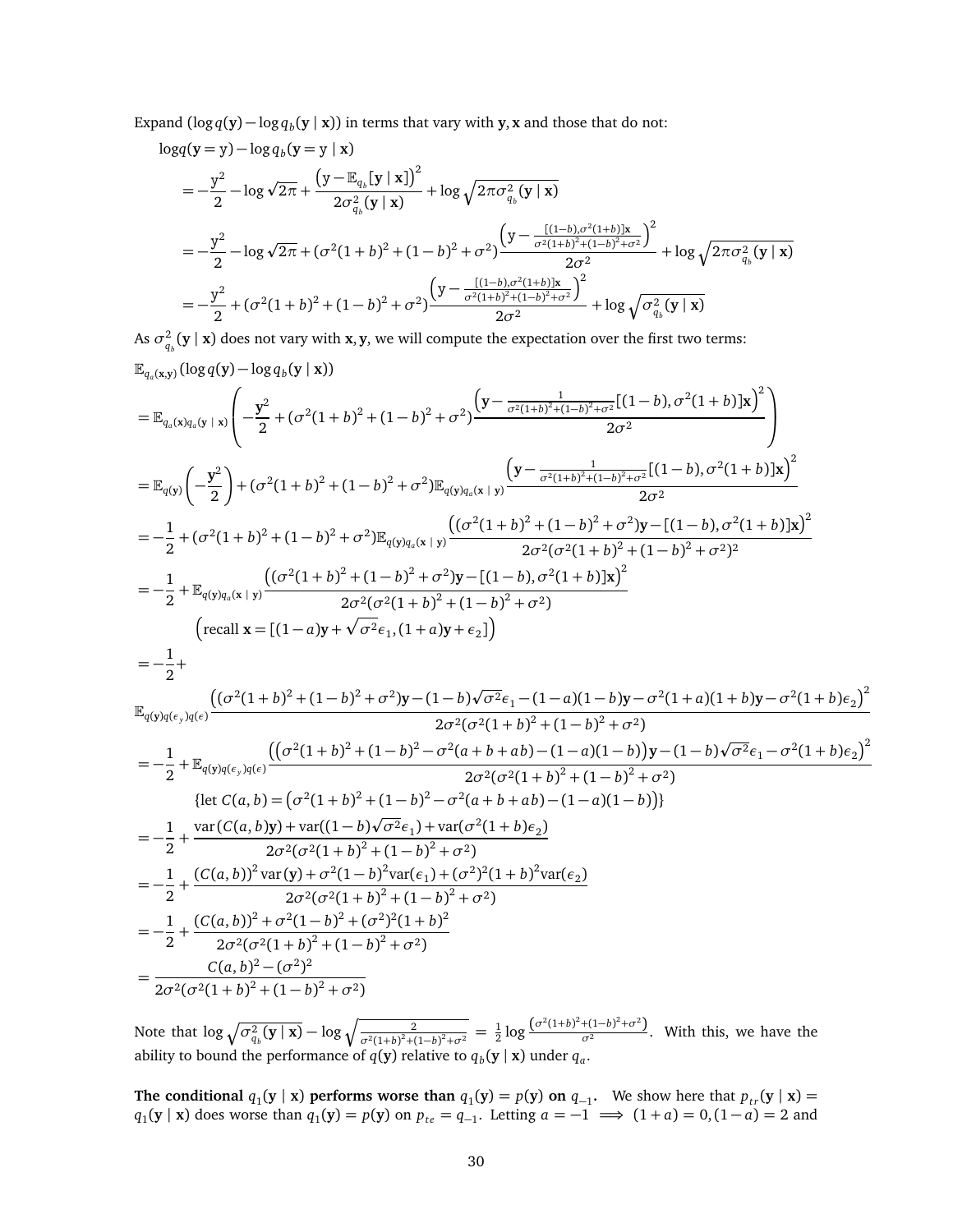$b = 1 \implies (1 + b) = 2, (1 - b) = 0$  then

$$
C(a,b) = \sigma^2 (1+b)^2 + (1-b)^2 - \sigma^2 (a+b+ab) - (1-a)(1-b) = \sigma^2 * 2^2 + \sigma^2 = 5\sigma^2.
$$
  
\n
$$
\implies \frac{C(a,b)^2 - (\sigma^2)^2}{2\sigma^2 (\sigma^2 (1+b)^2 + (1-b)^2 + \sigma^2)} - \frac{1}{2} \log \frac{(\sigma^2 (1+b)^2 + (1-b)^2 + \sigma^2)}{\sigma^2}
$$
  
\n
$$
= \frac{25(\sigma^2)^2 - (\sigma^2)^2}{2 * \sigma^2 (5 * \sigma^2)} - \frac{1}{2} \log \frac{5 * \sigma^2}{\sigma^2}
$$
  
\n
$$
= \frac{12}{5} - \frac{1}{2} \log 5 > 0.
$$

**Predictive failure when x is not uncorrelating** Note that  $q_0(y | x) = p_1(y | x)$  corresponds to the nuisance randomized conditional of the label given the covariates. We show that  $q_0(\mathbf{y} \mid \mathbf{x})$  performs worse than  $p(y)$  on infinitely many  $q_a$ . Letting  $b = 0$  in  $C(a, b)$  helps compute the performance of  $q(y)$  over  $q_0$ (**y** | **x**) for every  $q_a$ :

$$
C(a,b) = \sigma^2(1+b)^2 + (1-b)^2 - \sigma^2(a+b+ab) - (1-a)(1-b) = \sigma^2 + 1 - a\sigma^2 - (1-a) = \sigma^2 + a(1-\sigma^2).
$$

Then, the performance of  $q(y)$  relative to  $p_+(y \mid x)$  is

$$
\frac{C(a,b)^2 - (\sigma^2)^2}{2\sigma^2(\sigma^2(1+b)^2 + (1-b)^2 + \sigma^2)} - \frac{1}{2}\log\frac{(\sigma^2(1+b)^2 + (1-b)^2 + \sigma^2)}{\sigma^2}
$$
\n
$$
= \frac{(a^2(1-\sigma^2)^2 + (\sigma^2)^2 + 2\sigma^2(1-\sigma^2)a) - (\sigma^2)^2}{2*\sigma^2(2*\sigma^2+1)} - \frac{1}{2}\log\frac{(2*\sigma^2+1)}{2}
$$
\n{letting  $\sigma^2 = 2$ .)\n
$$
= \frac{a^2 - 4a}{20} - \frac{1}{2}\log\frac{5}{2}.
$$

This performance difference between  $q(y)$  and  $p_{\parallel}(y | x)$  is positive for any  $a > 5$  or  $a < -1$ . Thus, for every test distribution  $q_a$  such that  $a > 5$  or  $a < -1$ ,  $p_{\perp}(y | x)$  performs worse than marginal prediction.

## <span id="page-30-0"></span>**B Further experimental details**

**Implementation details** In [section 5,](#page-7-1) the label **y** is a binary variable and, consequently, we use the Bernoulli likelihood in the predictive model and the weight model. In reweighting-NURD in practice, the estimate of the nuisance-randomized distribution  $\hat{p}_{\parallel}(\mathbf{y},\mathbf{z},\mathbf{x}) \propto p_{tr}(\mathbf{y}/p_{tr}(\mathbf{y}|\mathbf{z})p_{tr}(\mathbf{y},\mathbf{z},\mathbf{x}))$  with an estimated  $\hat{p}_{tr}(\mathbf{y} \mid \mathbf{z})$  may have a different marginal distribution  $\hat{p}_{\perp}(\mathbf{y}) \neq p_{tr}(\mathbf{y})$ . To ensure that  $p_{tr}(\mathbf{y}) = \hat{p}_{\perp}(\mathbf{y})$ , we weight our preliminary estimate  $\hat{p}_\perp$  again as  $\frac{p_{tr}(\mathbf{y})}{\hat{p}_\perp(\mathbf{y})}\hat{p}_\perp(\mathbf{y},\mathbf{z},\mathbf{x}).$ 

In all the experiments, the distribution  $p_\theta(\mathbf{y} \mid r_\gamma(\mathbf{x}))$  is a Bernoulli distribution parameterized by  $r_\gamma$  and a scaling parameter  $\theta$ . In general, when the family of  $p_{\_\p}(y \mid r_\gamma(x))$  is unknown, learning predictive models requires a parameterization  $p_\theta(\mathbf{y}\,|\,r_\gamma(\mathbf{x}))$ . When the family is known, for example when  $\mathbf y$  is categorical, the parameters *θ* are not needed because the distribution *p*(**y** | *r<sup>γ</sup>* (**x**)) can be parameterized by the representation itself. For the critic model  $p_\phi(\ell\mid\mathbf{y},\mathbf{z},r_\gamma(\mathbf{x}))$  in the distillation step, we use a two layer neural network with 16 hidden units and ReLU activations that takes as input **y**,*r<sup>γ</sup>* (**x**), and a scalar representation *sψ*(**z**); the critic model's parameters are  $\phi$ ,  $\psi$ . The representation  $s_{\psi}(\mathbf{z})$  is different in the different experiments and we give these details below.

In generative-NURD, we select models for  $p(x | y, z)$  by using the generative objective's value on a heldout subset of the training data. For model selection, we use Gaussian likelihood in the class-conditional Gaussian experiment, binary likelihood in the colored-MNIST experiment, and squared-loss reconstruction error in the Waterbirds and chest X-ray experiments. In reweighting-NURD, we use a cross-fitting procedure where the training data is split into *K* folds, and *K* models are trained: for each fold, we produce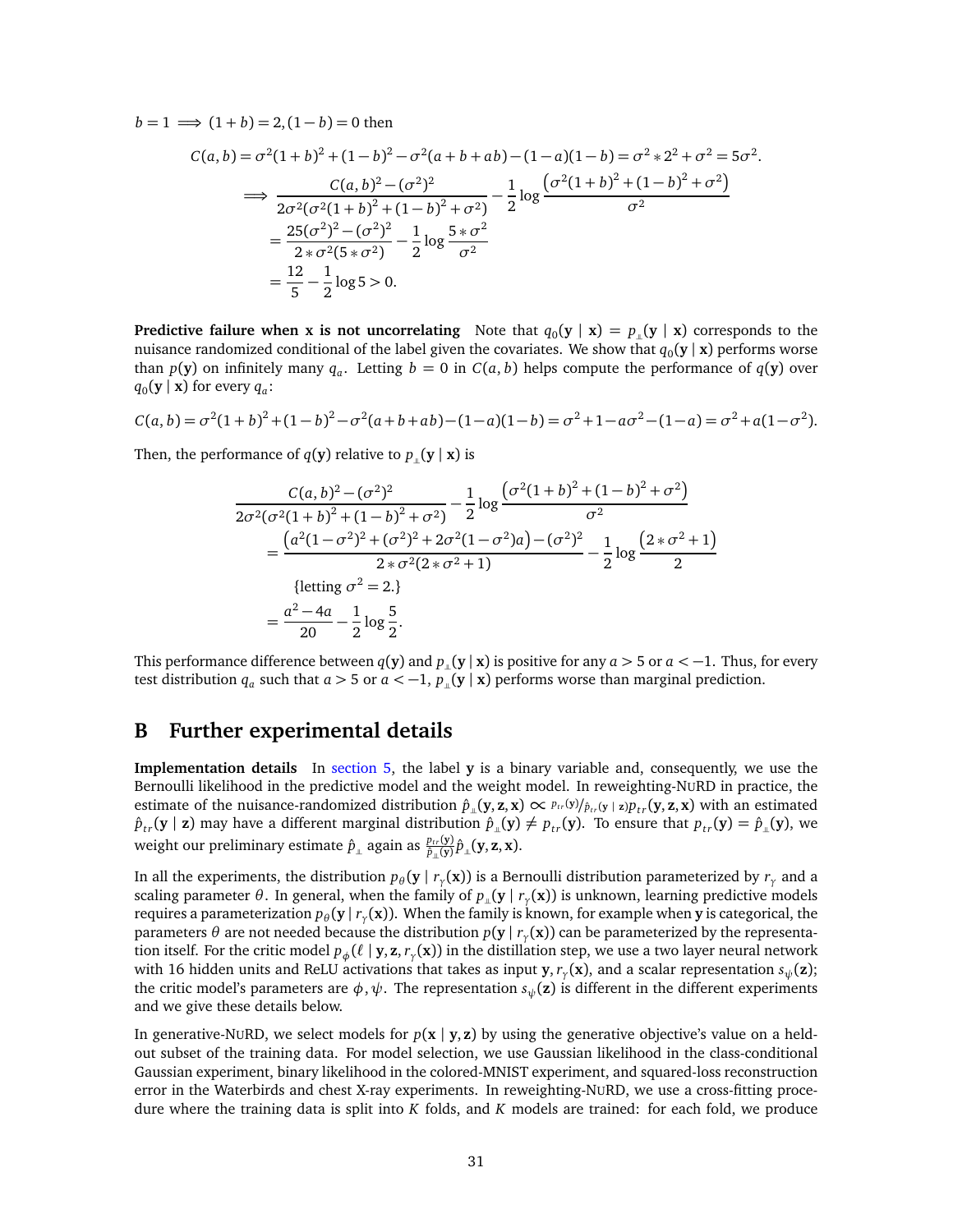weights using a model trained and validated on the other  $K - 1$  folds. Hyperparameter selection for the distillation step is done using the distillation loss from [eq. \(6\)](#page-5-1) evaluated on a heldout validation subset of the nuisance-randomized data from the first step.

In all experiments, we report results with the distillation step optimized with a fixed  $\lambda = 1$  and with 1 or 2 epochs worth of critic model updates per every representation update. In setting the hyperparameter *λ*, a practitioner should choose the largest *λ* such that optimization is still stable for different seeds and the validation loss is bounded away from that of marginal prediction. Next, we give details about each individual experiment.

**Optimal linear uncorrelating representations in Class Conditional Gaussians.** Here, we show that  $r^*(\mathbf{x}) = \mathbf{x}_1 + \mathbf{x}_2$  is the best linear uncorrelating representation in terms of performance. First let the Gaussian noises in the two coordinates of **x** (given **y**, **z**) be  $\epsilon_1 \sim \mathcal{N}(0, 9)$  and  $\epsilon_2 \sim \mathcal{N}(0, 0.01)$  respectively. Define  $r_{u,v}(\mathbf{x}) = u\mathbf{x}_1 + v\mathbf{x}_2 = (u+v)\mathbf{y} + (v-u)\mathbf{z} + u\boldsymbol{\epsilon}_1 + v\boldsymbol{\epsilon}_2$ . We will show that  $q_0(\mathbf{z} \mid r_{u,v}(\mathbf{x}), \mathbf{y} = 1) \neq 0$  $q_0(\mathbf{z} \mid r_{u,v}(\mathbf{x}), \mathbf{y} = 0)$  when  $u \neq v$  and  $u \neq -v$ . First,  $q_0(\mathbf{z}, r_{u,v}(\mathbf{x}) \mid \mathbf{y} = y)$  is a bivariate Gaussian with the following covariance matrix:

$$
\Sigma_{y} = \begin{pmatrix} 1 & (v - u) \\ (v - u) & (v - u)^{2} + 9u^{2} + 0.01v^{2} \end{pmatrix} \implies \Sigma_{y;1,2} = v - u, \quad \Sigma_{y;2,2}^{-1} = \frac{1}{(v - u)^{2} + 9u^{2} + 0.01v^{2}}
$$

The conditional mean is:

$$
\mathbb{E}_{q_a}[\mathbf{z} | r_{u,v}(\mathbf{x}) = r, \mathbf{y}] = \mathbb{E}[\mathbf{z} | \mathbf{y} = 1] + \Sigma_{1,2} \Sigma_{2,2}^{-1} (r - \mathbb{E}[r_{u,v}(\mathbf{x}) | \mathbf{y} = 1])
$$
  
\n
$$
= \mathbb{E}[\mathbf{z}] + \Sigma_{1,2} \Sigma_{2,2}^{-1} (r - (u + v)\mathbf{y})
$$
  
\n
$$
= \frac{(v - u)(r - (u + v)\mathbf{y})}{(v - u)^2 + 9u^2 + 0.01v^2}
$$

which is independent of **y** if and only if  $u + v = 0$  or  $u - v = 0$ . The conditional variance does not change with y because it is determined by  $\Sigma_y$  which does not change with y. Thus  $q_0(z | r_{u,v}(x), y) = q_0(z | r_{u,v}(x))$ if and only if  $u = v$  or  $u = -v$ . When  $u = v$ ,  $r_{u,v} = 2uy + \text{noise}$  and  $r_{u,u} \perp \perp_{q_0} y$  meaning that  $r_{u,u}$  helps predict y. In contrast, when  $u = -v$ ,  $r_{u,v} = 2v\mathbf{z} + \text{noise}$  and so  $r_{-v,v} \perp \perp_{q_0} \mathbf{y} \implies q_0(\mathbf{y} \mid r_{-v,v}) = q_0(\mathbf{y})$ , meaning that *q*<sub>0</sub>(**y** | *r*−*v*,*v*</sub>) has the same performance as the marginal. However, for all *u* ≠ 0, *r*<sub>*u*,*u*</sub> = *ur*<sub>1,1</sub> is a bijective transform of  $r_{1,1}$  and, therefore,  $q_0(y \mid r_{u,u}(x)) = q_0(y \mid r_{1,1}(x))$ . Thus, within the set of linear uncorrelating representations,  $r_{1,1}$  is the best because its performance dominates all others on every  $p_{te} \in \mathcal{F}$ .

**Implementation details for Class Conditional Gaussians.** In reweighting-NURD, the model for  $p_{tr}(\mathbf{y} | \mathbf{z})$ is a Bernoulli distribution parameterized by a neural network with 1 hidden layer with 16 units and ReLU activations. In generative-NURD, the model for  $p(x | y, z)$  is an isotropic Gaussian whose mean and covariance are parameterized with a neural network with one layer with 16 units and ReLU activations. We use 5 cross-fitting folds in estimating the weights in reweighting-NURD. We use weighted sampling with replacement in computing the distillation objective.

In the distillation step in both reweighting and generative-NURD, the representation *r<sup>γ</sup>* (**x**) is a neural network with one hidden layer with 16 units and ReLU activations. The critic model  $p_{\phi}^{'}(\ell \mid y, z, r_{\gamma}(x))$ consists of a neural network with 2 hidden layers with 16 units each and ReLU activations that takes as input **y**,*r<sup>γ</sup>* (**x**), and a scalar representation *sψ*(**z**) which is again a neural network with a single hidden layer of 16 units and ReLU activations.

We use cross entropy to train  $\hat{p}_{tr}(\mathbf{y} \mid \mathbf{z}), \hat{p}_{\perp}(\mathbf{y} \mid r_\gamma(\mathbf{x})),$  and  $p_\phi(\ell \mid \mathbf{y}, \mathbf{z}, r_\gamma(\mathbf{x}))$  using the Adam [[50](#page-13-7)] optimizer with a learning rate of 10<sup>-2</sup>. We optimized the model for  $\hat{p}_{tr}(\mathbf{y} \mid \mathbf{z})$  for 100 epochs and the model for  $\hat{p}_{tr}(\mathbf{x} \mid \mathbf{y}, \mathbf{z})$  for 300 epochs. We ran the distillation step for 150 epochs with the Adam optimizer with the default learning rate. We use a batch size of 1000 in both stages of NURD. We run the distillation step with a fixed  $\lambda = 1$  and two epoch's worth of gradient steps (16) for the critic model for each gradient step of the predictive model and the representation. In this experiment, we do not re-initialize  $\phi$ ,  $\psi$  after a predictive model update.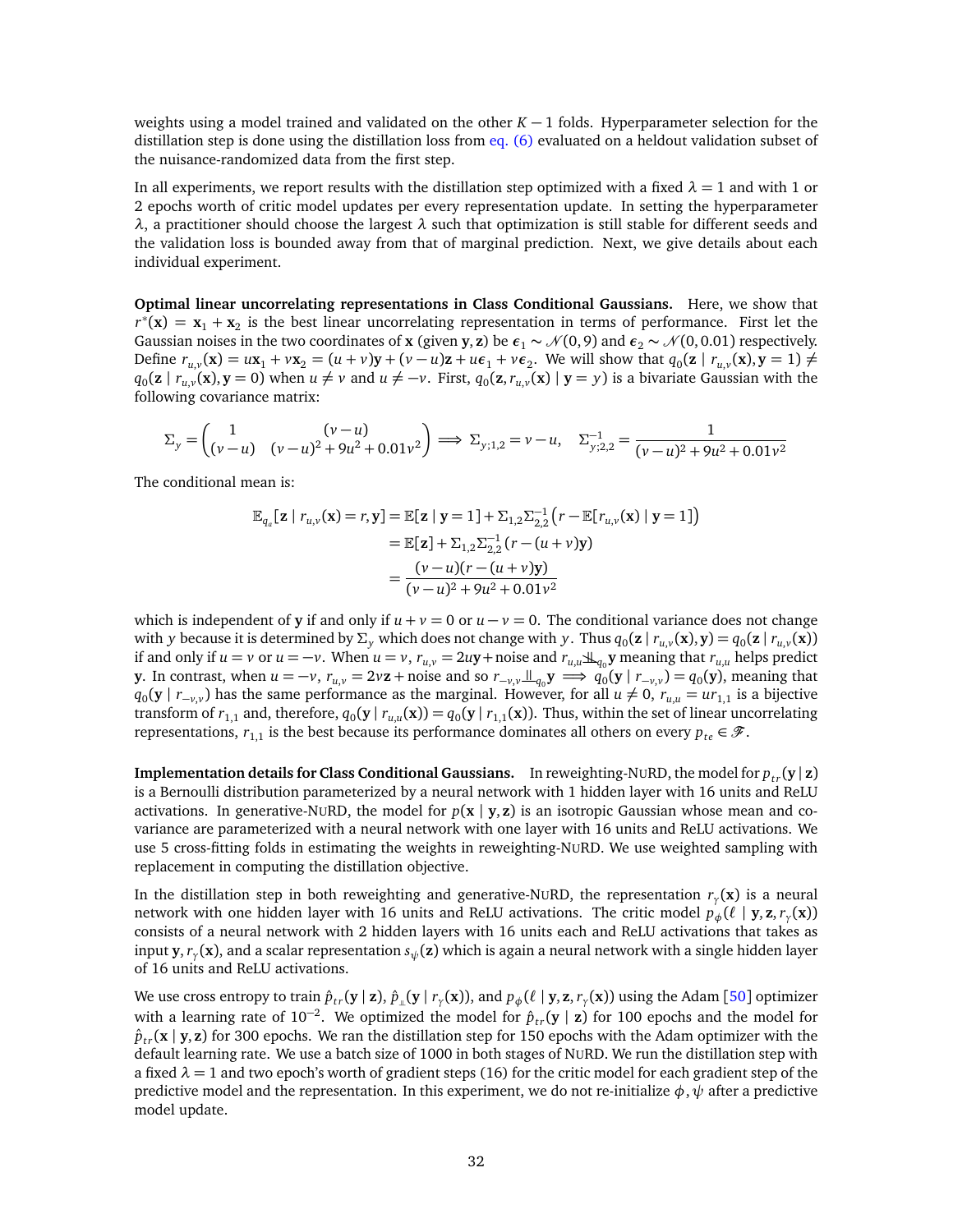**Implementation details for Colored-MNIST.** For reweighting-NURD, to use the same architecture for the representation  $r_\gamma(\mathbf{x})$  and for  $p_{tr}(\mathbf{y} \mid \mathbf{z})$ , we construct the nuisance as a 28 × 28 image with each pixel being equal to the most intense pixel in the original image. In generative-NURD, we use a PixelCNN model for  $p(x | y, z)$  with 10 masked convolutional layers each with 64 filters. The model was trained using a Bernoulli likelihood with the Adam optimizer and a fixed learning rate of 10<sup>-3</sup> and batch size 128. We parameterize multiple models in this experiment with the following neural network: 4 convolutional layers (with 32, 64, 128, 256 channels respectively) with ReLU activations followed by a fully connected linear layer into a single unit. Both  $r_\gamma(\mathbf{x}), s_\psi(\mathbf{z})$  are parameterized by this network. Both  $\hat{p}_{tr}(\mathbf{y}\,|\,\mathbf{z})$  in reweighting-NURD and  $\hat{p}_{tr}(\mathbf{y} \mid \mathbf{x})$  for ERM are Bernoulli distributions parameterized by the network described above. We use 5 cross-fitting folds in estimating the weights in reweighting-NURD.

For the critic model  $p_{\phi}(\ell \mid y, z, r_{\gamma}(x))$  in the distillation step, we use a two-hidden-layer neural network with 16 hidden units and ReLU activations that takes as input **y**,*r<sup>γ</sup>* (**x**), and the scalar representation *sψ*(**z**); the parameters  $\phi$  contain  $\psi$  and the parameters for the two hidden-layer neural network. The predictive model  $p_{\theta}$ (**y** |  $r_{\gamma}$ (**x**)) is a Bernoulli distribution parameterized by  $r_{\gamma}$ (**x**) multiplied by a scalar θ.

We use cross entropy to train  $\hat{p}_{tr}(\mathbf{y} \mid \mathbf{z}), \hat{p}_{\perp}(\mathbf{y} \mid r_\gamma(\mathbf{x})),$  and  $p_\phi(\ell \mid \mathbf{y}, \mathbf{z}, r_\gamma(\mathbf{x}))$  using the Adam [[50](#page-13-7)] optimizer with a learning rate of 10<sup>-3</sup>. We optimized the model for  $\hat{p}_{tr}(\mathbf{y} \mid \mathbf{z})$  for 20 epochs and ran the distillation step for 20 epochs with the Adam optimizer with the default learning rate. We use a batch size of 300 in both stages of NURD. We run the distillation step with a fixed  $\lambda = 1$  and one epoch's worth of gradient steps (14) for the critic model for each gradient step of the predictive model and the representation. In this experiment, we do not re-initialize  $\phi$ ,  $\psi$  after a predictive model update.

**Implementation details for the Waterbirds experiment.** For generative-NURD, we use VQ-VAE 2 [[51](#page-13-8)] to model  $p_{tr}(\mathbf{x} \mid \mathbf{y}, \mathbf{z})$ . For multiple latent sizes and channels in the encoder and the decoder, we saw that the resulting generated images were insufficient to build classifiers that predict better than chance on real data. This may be because of the small training dataset that consists of only 3000 samples. The model for  $\hat{p}_{\perp}(\mathbf{y} \mid r_{\gamma}(\mathbf{x}))$  is two feedforward layers stacked on top of the representation  $r_{\gamma}(\mathbf{x})$ . The model  $\hat{p}_{tr}(\mathbf{y} \mid \mathbf{z})$  in reweighting-NURD is the same model as  $\hat{p}_\perp(y \mid r_\gamma(\mathbf{x}))$  as a function of **x**. The model for  $p_\phi(\ell \mid \mathbf{y}, \mathbf{z}, r_\gamma(\mathbf{x}))$ consists of a neural network with two feedforward layers that takes as input **y**,*r<sup>γ</sup>* (**x**), and a representation  $s_{\psi}(\mathbf{z})$ . Both  $r_{\gamma}$  and  $s_{\psi}$  are Resnet-18 models initialized with weights pretrained on Imagenet; the parameters  $\phi$  contain  $\psi$  and the parameters for the two hidden-layer neural network. The model in ERM for  $p_{tr}$ (**y** | **x**) uses the same architecture as  $\hat{p}_{\perp}$ (**y** |  $r_{\gamma}$ (**x**)) as a function of **x**. We use 5 cross-fitting folds in estimating the weights in reweighting-NURD.

We use binary cross entropy as the loss in training  $\hat{p}_{tr}(\mathbf{y} \mid \mathbf{z})$ ,  $p_{\theta}(\mathbf{y} \mid r_{\gamma}(\mathbf{x}))$ , and  $p_{\phi}(\ell \mid \mathbf{y}, \mathbf{z}, r_{\gamma}(\mathbf{x})))$  using the Adam [[50](#page-13-7)] optimizer with a learning rate of 10<sup>−</sup><sup>3</sup> . We optimized the model for ˆ*pt r*(**y** | **z**) for 10 epochs and ran the distillation step for 5 epochs with the Adam optimizer with the default learning rate for all parameters except *γ*, which parameterizes the representation *r<sup>γ</sup>* ; for *γ*, we used 0.0005. The predictive model, the critic model, and the weight model are all optimized with a weight decay of 0.01. We use a batch size of 300 for both stages of NURD. We run the distillation step with a fixed  $\lambda = 1$  and two epoch's worth of gradient steps (16) for the critic model for each gradient step of the predictive model and the representation. To prevent the critic model from overfitting, we re-initialize  $\phi$ ,  $\psi$  after every gradient step of the predictive model.

**Implementation details for the chest X-ray experiment.** To help with generative modeling, when creating the dataset, we remove X-ray samples from MIMIC that had all white or all black borders. We use a VQ-VAE2 [[51](#page-13-8)] to model  $p(x | y, z)$  using code from [here](https://github.com/kamenbliznashki/generative_models) to both train and sample. The encoder takes the lung patch as input, and the decoder takes the quantized embeddings and the non-lung patch as input. VQ-VAE2 is hierarchical with a top latent code and a bottom latent code which are both vector-quantized and fed into the decoder to reconstruct the image. Both latents consist of  $8 \times 8$  embeddings each of dimension 64. The VQ-VAE is trained for 200 epochs with Adam [[50](#page-13-7)] with a batch size of 256 and dropout rate of 0.1. Generating samples from the VQ-VAE2 involves sampling the top latent code conditioned on the label, followed by sampling the bottom latent code conditioned on the label and the top latent code, and passing both latent codes to the decoder. To generate from the latent codes, we build a PixelSNAIL to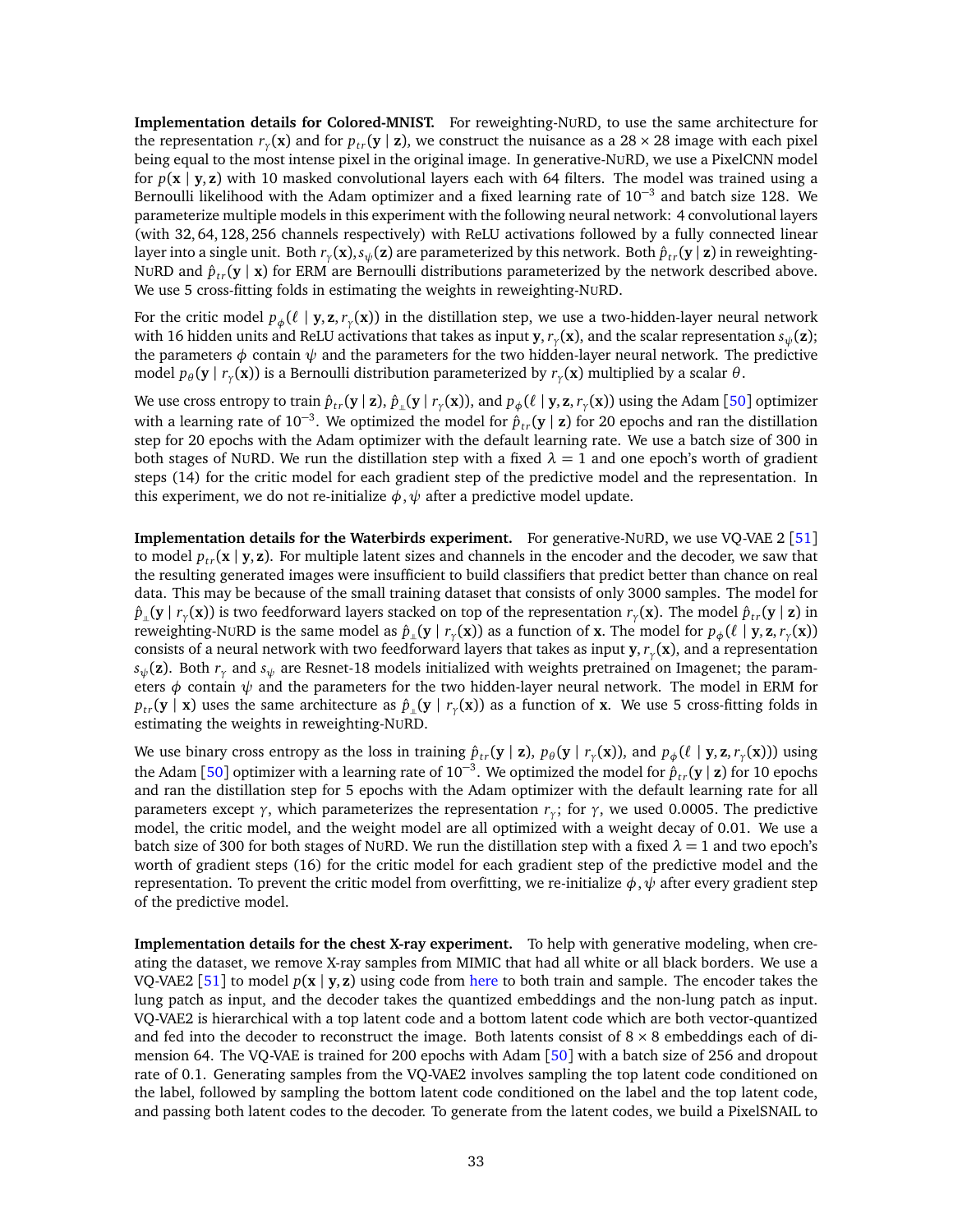generate the top latent code given the label and a PixelCNN to generate the bottom latent code given the label and the top latent code. These models have 5 residual layers with 128 convolutional channels. All other details were default as in [here.](https://github.com/kamenbliznashki/generative_models) We train these models for 450 epochs with a batch size of 256 with a learning rate of  $5 \times 10^{-5}$ .

For reweighting-NURD, the model  $\hat{p}_\perp(\mathbf{y} \mid r_\gamma(\mathbf{x}))$  is two feedforward layers stacked on top of the representation  $r_\gamma(\bf{x})$ . The model in ERM for  $p_{tr}(\bf{y}\mid\bf{x})$  uses the same architecture as  $\hat{p}_\perp(\bf{y}\mid r_\gamma(\bf{x}))$  as a function of **x**. Next we use a single architecture to parameterize multiple parts in this experiment: 3 convolutional layers (each 64 channels) each followed by batch norm, and dropout with a rate of 0.5 and followed by a linear fully-connected layer into a single unit. We parameterize the two representations *r<sup>γ</sup>* (**x**),*sψ*(**z**) with this network. To build  $p_{\phi}(\ell \mid y, z, r_{\gamma}(x))$ , we stack two feedforward layers of 16 hidden units with ReLU activations on top of a concatenation of **y**, *r<sup>γ</sup>* (**x**),and the scalar representation *sψ*(**z**) as described above; the parameters  $\phi$  contain  $\psi$  and the parameters for the two hidden-layer neural network. We use 5 cross-fitting folds in estimating the weights in reweighting-NURD.

We use binary cross entropy as the loss in training  $\hat{p}_{tr}(\mathbf{y} \mid \mathbf{z}), p_\theta(\mathbf{y} \mid r_\gamma(\mathbf{x}))$ , and  $p_\phi(\ell \mid \mathbf{y}, \mathbf{z}, r_\gamma(\mathbf{x})))$  using the Adam [[50](#page-13-7)] optimizer with a learning rate of 10<sup>-3</sup>. We use a batch size of 1000 for both stages of N∪RD. We optimized the model for  $\hat{p}_{tr}(\mathbf{y} | \mathbf{z})$  for 150 epochs and ran the distillation step for 100 epochs with the Adam optimizer with the default learning rate. Only the optimization for  $\hat{p}_{tr}(\mathbf{y} | \mathbf{z})$  has a weight decay of 1*e* −2. We run the distillation step with a fixed *λ* = 1 and two epoch's worth of gradient steps (20) for the critic model for each gradient step of the predictive model and the representation. To prevent the critic model from overfitting, we re-initialize  $\phi$ ,  $\psi$  after every gradient step of the predictive model.

## **B.1 Additional experiments**

**Excluding the boundary from the images (covariates) does not improve ERM in general.** In both Waterbirds and chest X-rays, we use the easy-to-acquire border as a nuisance in NURD. Models trained on the central (non-border) regions of the image can exploit the nuisances in the center and consequently fail to generalize when the nuisance-label relationship changes. In fact, classifiers produced by ERM on border-less images do not generalize well to the test data, producing test accuracies of  $39 \pm 0.5\%$  on chest X-rays and  $65 \pm 2.3\%$  on Waterbirds averaged over 10 seeds. However, as independence properties that hold for the border also hold for nuisances in the central region that are determined by the border, NURD can use the border to control for certain nuisances in the center of the image.

**Additional experiments with NURD.** We evaluate reweighting-NURD further in the following ways:

- 1. Run NURD on data from the training data distribution defined in [section 5](#page-7-1) and evaluate on data from test distributions *pte* with different nuisance-label relationships.
- 2. Train NURD with different-sized borders as nuisances.
- 3. Train NURD without a nuisance where the training and the test data have the same nuisance-label relationship; we implement this by setting the nuisance  $z = 0$  wherever it is passed as input in the weight model or critic model.
- 4. Run the distillation step with different *λ*.

**Different test distributions.** For this experiment, we compute the test accuracies of the models trained in the experiments in [section 5](#page-7-1) on data with different nuisance-label relationships. For both classifying Waterbirds and Pneumonia, a scalar parameter *ρ* controls nuisance-label relationships in the data generating process. In waterbirds,  $\rho = p(y = waterbird | background = land) = p(y = landbird | background = water)$ . In chest X-rays, *ρ* corresponds to the fraction of Pneumonia cases that come from CheXpert and normal cases that come from MIMIC in the data; in this task, hospital differences are one source of nuisanceinduced spurious correlations. In both tasks,  $\rho = 0.1$  in the training data; as test  $\rho$  increases, the nuisancelabel relationship changes and becomes more different from the training data. We plot the average and standard error of accuracies aggregated over 10 seeds for different test  $\rho \in \{0.5, 0.7, 0.9\}$  in [fig. 4.](#page-34-0)